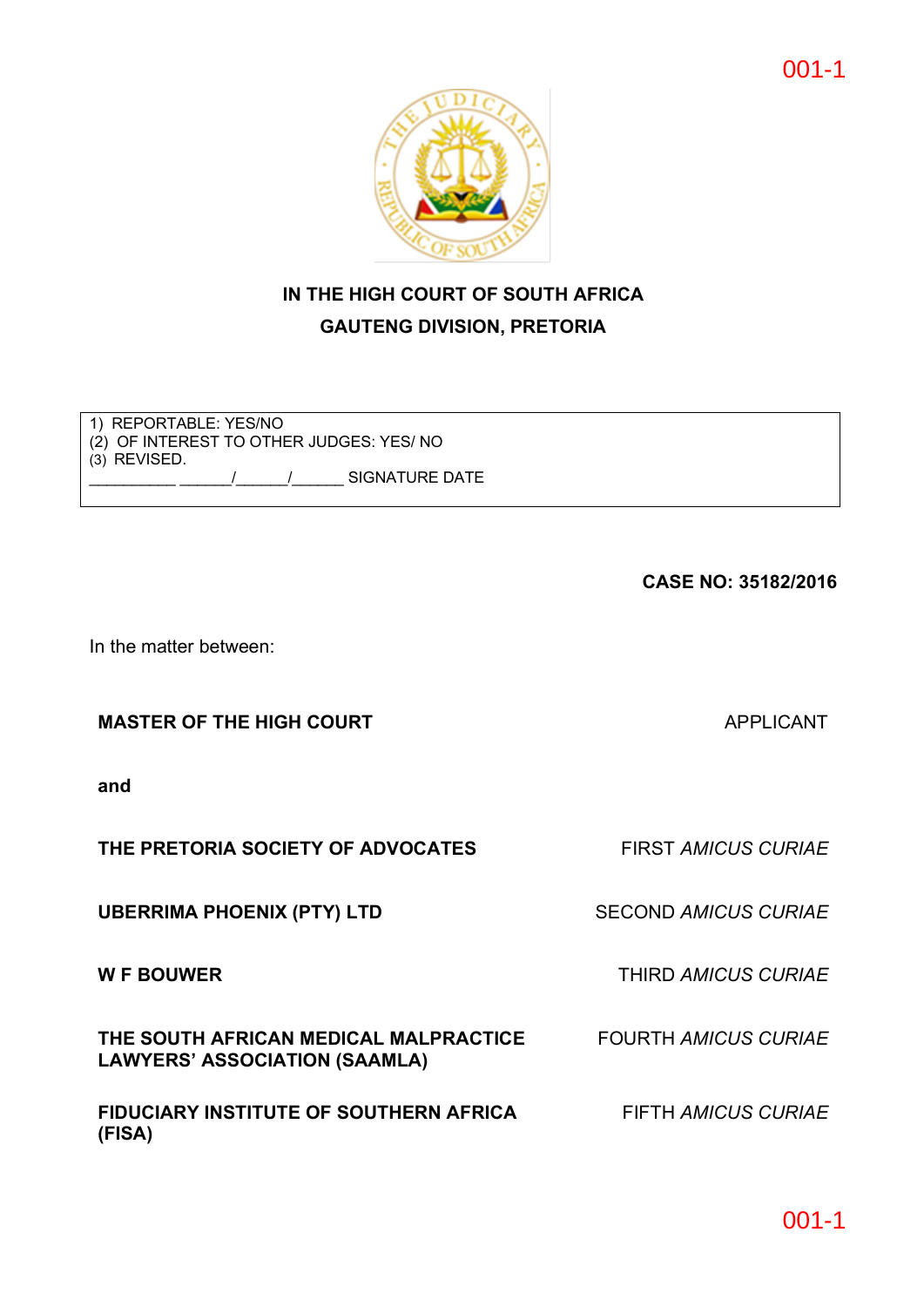| PRETORIA ATTORNEY'S ASSOCIATION     |                                                                  | <b>SIXTH AMICUS CURIAE</b>                                                       |
|-------------------------------------|------------------------------------------------------------------|----------------------------------------------------------------------------------|
| <b>ABSA TRUST LIMITED</b>           |                                                                  | <b>SEVENTH AMICUS CURIAE</b>                                                     |
| In re:                              | of section 96(2) of the Administration of Estates Act 66 of 1965 | Matters involving a report and addendum of the Master of the High Court in terms |
| In re:                              |                                                                  |                                                                                  |
|                                     |                                                                  | <b>CASE NO: 28304/2014</b>                                                       |
| ADV M VAN ROOYEN N.O OBO N NTZOKHE  |                                                                  | <b>APPLICANT</b>                                                                 |
| v                                   |                                                                  |                                                                                  |
| <b>ROAD ACCIDENT FUND</b>           |                                                                  | <b>RESPONDENT</b>                                                                |
| and                                 |                                                                  |                                                                                  |
|                                     |                                                                  | <b>CASE NO: 44200/2018</b>                                                       |
| ADV LANGUAGE N.O RAPHULU            |                                                                  | <b>APPLICANT</b>                                                                 |
| $\mathbf v$                         |                                                                  |                                                                                  |
| <b>ROAD ACCIDENT FUND</b>           |                                                                  | <b>RESPONDENT</b>                                                                |
| and                                 |                                                                  |                                                                                  |
|                                     |                                                                  | <b>CASE NO: 17258/2015</b>                                                       |
| ADV N RAUBENHEIMER N.O OBO JH BRIAN |                                                                  | <b>APPLICANT</b>                                                                 |
| v                                   |                                                                  |                                                                                  |
| <b>ROAD ACCIDENT FUND</b>           |                                                                  | <b>RESPONDENT</b>                                                                |
| and                                 |                                                                  |                                                                                  |
|                                     |                                                                  |                                                                                  |
|                                     |                                                                  | <b>CASE NO: 40258/2021</b>                                                       |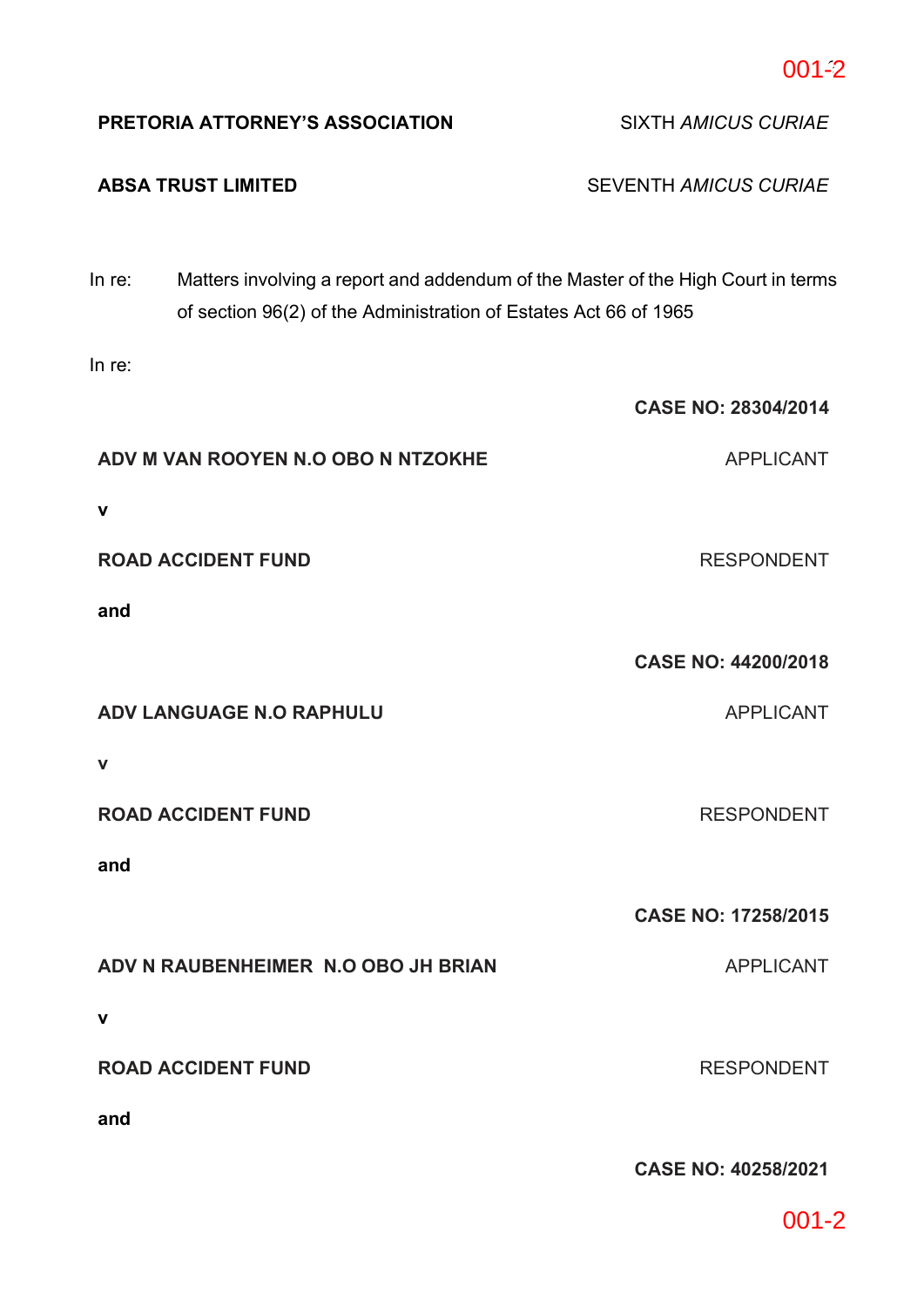| SA SEGOBA OBO NJ SEKWANE AND L SEKWNE | <b>APPLICANT</b>           |
|---------------------------------------|----------------------------|
| $\mathbf v$                           |                            |
| <b>ROAD ACCIDENT FUND</b>             | <b>RESPONDENT</b>          |
| and                                   |                            |
|                                       |                            |
|                                       | <b>CASE NO: 35182/2016</b> |
|                                       |                            |
| <b>WENTZEL, MC</b>                    | <b>APPLICANT</b>           |
| $\mathbf v$                           |                            |
| <b>ROAD ACCIDENT FUND</b>             | <b>RESPONDENT</b>          |

## **JUDGMENT**

## **The Court (KEIGHTLEY & MILLAR JJ and VALLARO AJ):**

## **Introduction**

1. A well-established feature of the civil trial roll in this Division is the high number of personal injury claims for damages arising out of motor vehicle accidents, or 'RAF' claims, and, albeit a smaller number, arising from medical negligence. The damages awarded in these matters can be substantial, often exceeding R1 million or R2 million Rand in RAF cases. The quantum for loss of future earnings is frequently what drives up a typical personal injury damages award, particularly in RAF matters. These damages are awarded on the basis that the amount will compensate the plaintiff for the salary she would have earned but for their injury in an accident. In principle, therefore, the damages award should be available as an ongoing source of financial support for the remainder of the plaintiff's lifetime. In medical negligence matters, in addition to damages based on loss of future 001-3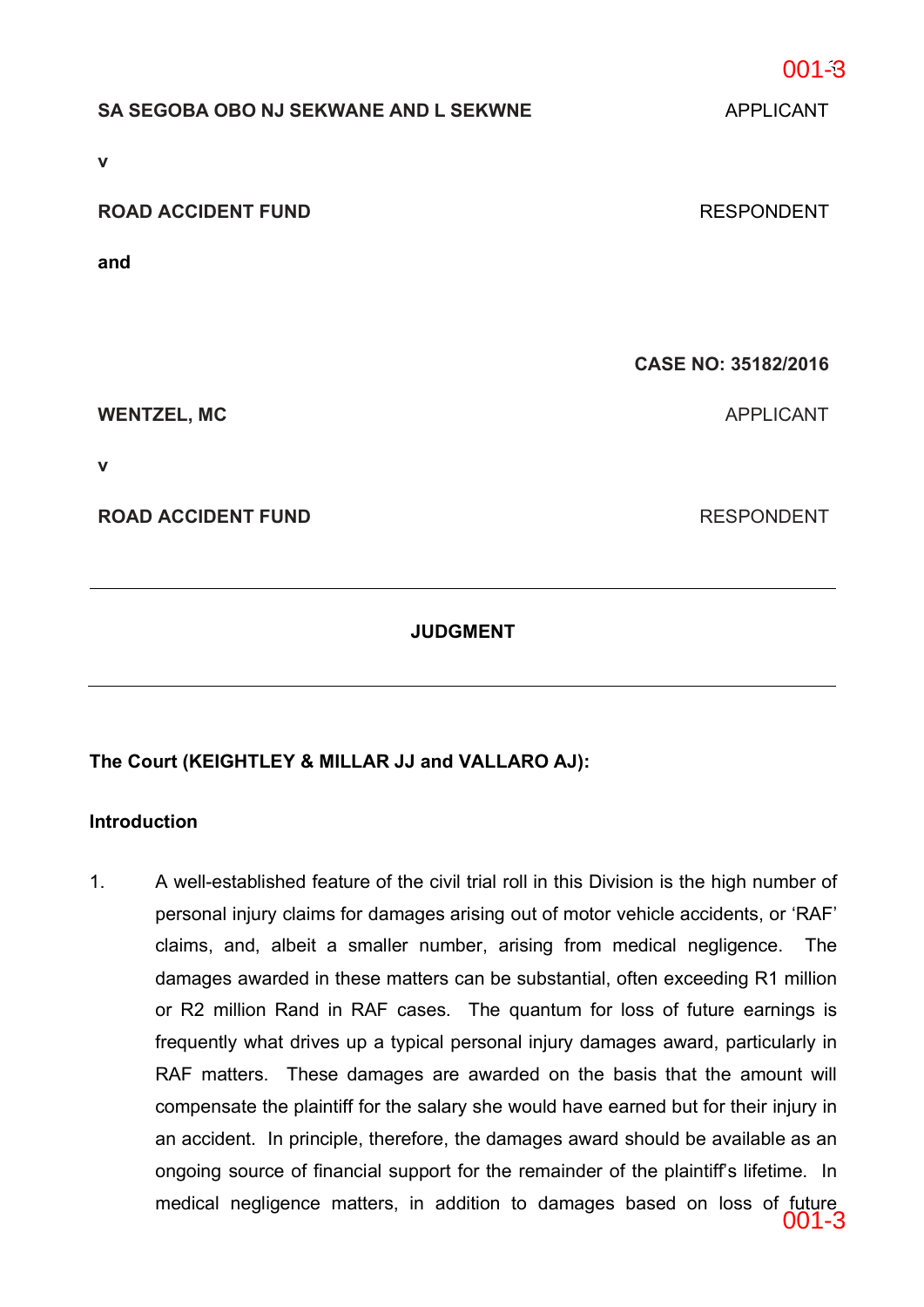earnings, the care costs associated with incapacitated victims increases the overall award exponentially.

- 2. In most cases, once a lump-sum award has been made, a court has no further legal interest in the matter. It is open to a plaintiff to spend the entire capital amount awarded as she sees fit. The fact that it is public money that might not be used for its intended purpose may be irksome, but neither the court nor the RAF has any legal basis on which to interfere: a plaintiff is entitled to use her money for whatever purpose she wishes.
- 3. However, there are certain categories of cases in which the court retains a legal oversight role in ensuring that damages awards are protected. These are cases in which minors are recipients of damages awards, or where an adult plaintiff suffers some incapacity which inhibits her ability properly to manage the financial sum awarded. Many of the latter cases occur where the accident or other act of negligence caused a traumatic brain injury (TBI) to the plaintiff. TBI's vary in degree and in their neurocognitive effect. Not everyone who has suffered a TBI will require the protection of her damages post-award. One of the functions of the court is to make a determination as to whether such protection is necessary, and if so, what form of protection would be appropriate.
- 4. It is against this background that the present application arises. In this Division, two legal mechanisms are generally employed to protect funds awarded as damages in cases where the plaintiff has suffered a form of cognitive incapacity as a consequence of the accident or other negligent act. The first is the appointment of a curator *bonis* following the procedures outlined in rule 57 of the Uniform Rules of Court. The second is the creation of a trust into which the damages award is paid. The formation of the trust is directed in terms of an order of court.
- 5. Typically, both mechanisms are designed to ensure that the protected funds are used for the benefit of the plaintiff's maintenance, care and other needs. In both instances, the curator *bonis* or trustee have fiduciary duties, and they are subject to supervision by the Master of the High Court, and the court itself. The position of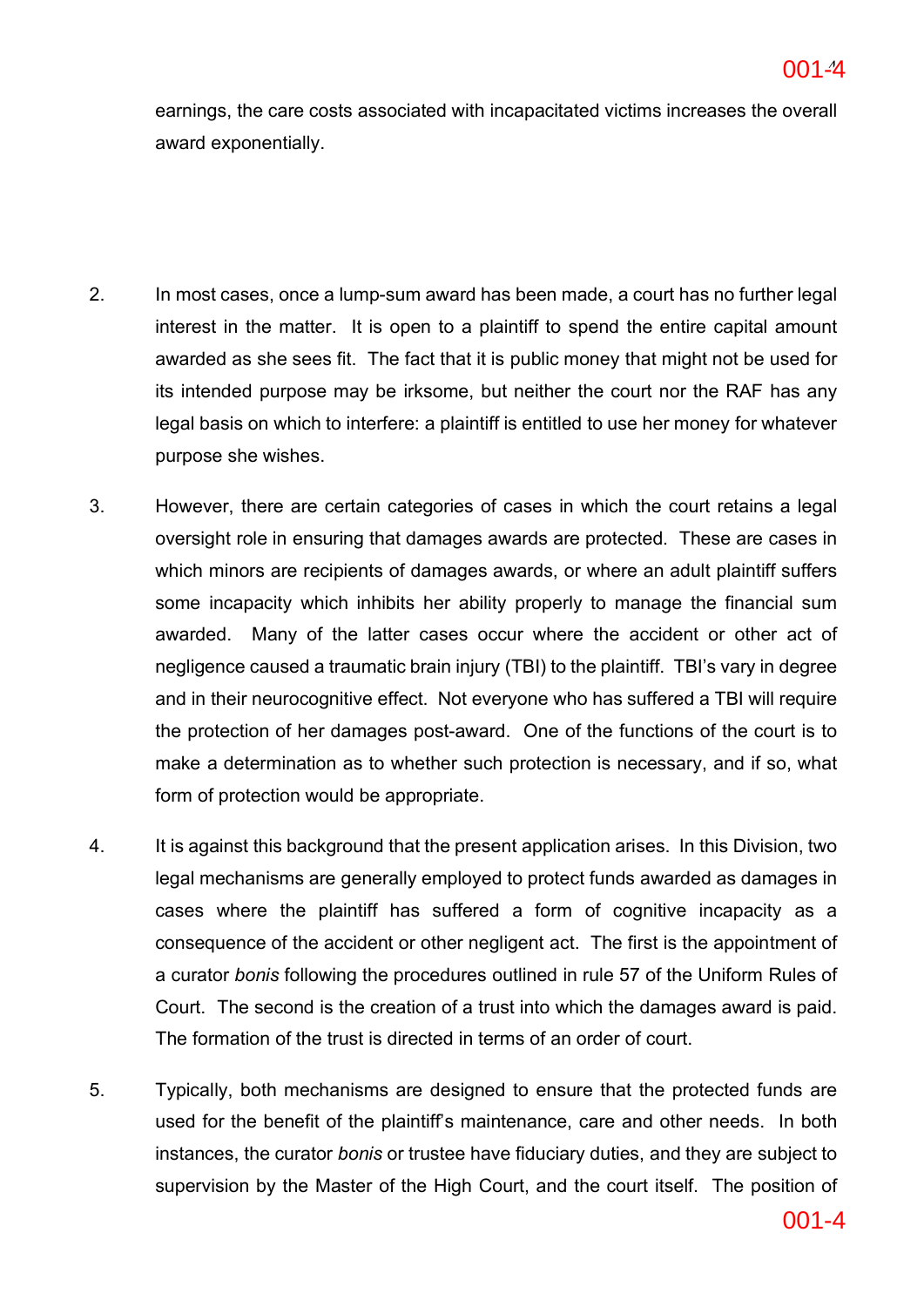curators *bonis* is governed by the Administration of Estates Act, 66 of 1965 (the Estates Act), and that of trusts and trustees is governed by the Trust Property Control Act, 57 of 1988 (the Trust Act) and the common law.<sup>1</sup> Significantly, for purposes of the present application, the scope of the supervisory powers of the Master under the Estates Act differs from that under the Trust Act.

6. It is this latter legislative feature that sparked the Master's decision to approach the court under section 96(2) of the Estates Act. That section provides:

> 'Whenever in the course of his duties the Master finds it necessary to lay any facts before the Court otherwise than upon formal application or motion, he may do so by a report in writing. Provided that the Court may refer any such report back to the Master and direct him to proceed by way of formal application or motion.'

- 7. Under the hand of the Deputy Master of the High Court, Ms Moshidi, the Master submitted a report to the Judge President of this Division (the Report) seeking guidance on certain identified issues involving the Master's supervisory powers over trustees and curators *bonis* in matters where damages have been awarded by courts. The Master also identified five cases where specific guidance was sought. In view of this, the interests of the parties involved in these five matters were necessarily implicated. They are cited as parties in this application and actively participated in the proceedings.
- 8. The Judge President issued a directive on 31 August 2021 (the Directive) under s 14(1)(a) of the Superior Courts Act, 10 of 2013 referring the five matters identified in the Report, and the issues raised in the Report to a Full Court for consideration. In addition to the Master and the parties in the identified matters, seven individuals or associations sought admission as *amici curiae*, which admission was granted. These are the Pretoria Society of Advocates (PSA); Uberrima Phoenix (Pty) Ltd (Uberrima); W F Bouwer (Mr. Bouwer); the South African Medical Malpractice Lawyers' Association (SAMMLA); the Fiduciary Institute of South Africa (FISA); the Pretoria Attorneys Association (PAA); and Absa Trust Limited (ATL).
- 9. The Directive requires us to consider and determine certain questions arising from the general issues raised by the Master in the Report. In addition, it requires us to grant appropriate orders in the five identified cases referred, viz. Wentzel v RAF

<sup>&</sup>lt;sup>1</sup> *Wilkinson v Crawford & Others* 2021 (4) SA 323 (CC) at para 72  $\overline{001}$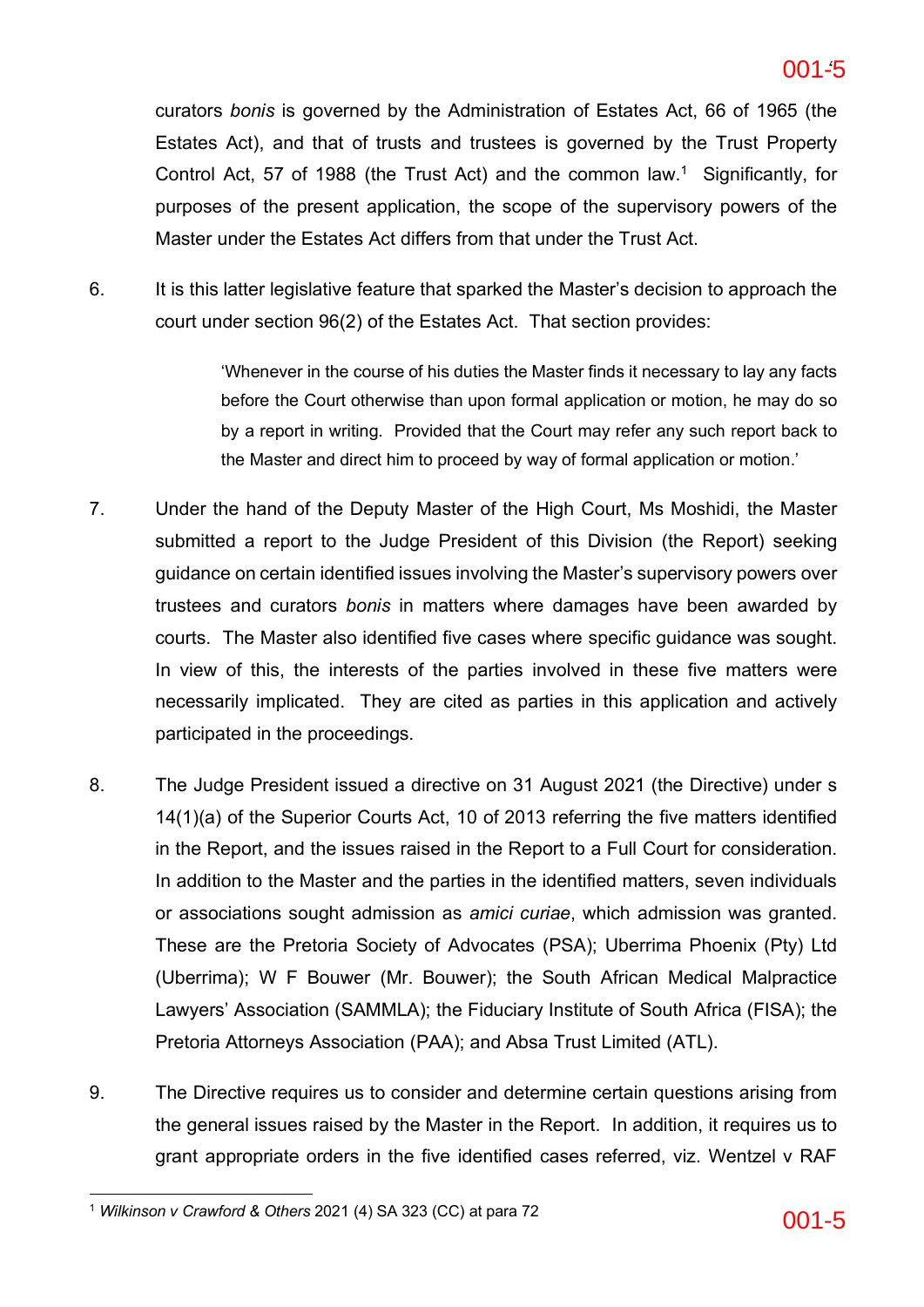#### **ac6c5141bd2642efb389a2a5978fa8b6-6** 6 001-6

(Case number: 35182/2016); Van Rooyen N.O. on behalf of Nomvuyiso Ntozakhe v RAF (Case number:28304/2016); Segoba on behalf of Minors v RAF (Case number: 40258/2021); Language N.O. (as Curator ad Litem) Raphulu v RAF (Case number 44200/2018); Raubenheimer N.O. (as Curator ad Litem) James v RAF (Case number 17258/2015).

- 10. We deal first with the general issues raised by the Master, whereafter, and in light of the findings we make in their regard, we deal with the above identified cases.
- 11. Before doing so, we note that the Directive was also served on a number of other public bodies, including the Road Accident Fund, the State Attorney, the South African Law Reform Commission, the Legal Practice Council, Gauteng and Legal Aid South Africa. None of these bodies participated in the hearing. No criticism can be levelled at them for so electing, save for the RAF. As the entity entrusted with discharging the legal liability for paying many of the damages awards that are the subject matter of the Master's concerns, we hoped that they would have appreciated that they had a responsibility to assist the court by making submissions on the issues raised. Some parties made factual averments relating to the s 17(4) undertakings provided by the RAF and the difficulties trustees have had in recovering their administration costs under these provisions. These were issues in respect of which the RAF could and should have provided crucial input. It is concerning indeed that it saw fit to remain disengaged from the proceedings.

## **Issues raised**

- 12. In her report and in her submissions to the court the Master raised two broad areas of concern. The first pertained to what she described as practical difficulties the Master experiences in implementing court orders that are ambiguous in that, while they are aimed at establishing trusts in personal injury matters, they appear to confuse the powers extended to the Master under the Estates Act and those under the Trust Act. It was in respect of this first area of concern that the Master referred the five identified cases to the Court as what she described as test cases which demonstrated the ambiguity in court orders that are sought or have been granted.
- 13. The second was an overarching concern that the Master expressed as being a developing practice among legal professionals to circumvent, indeed, to evade, the checks and balances afforded the Master under the Estates Act by establishing 001-6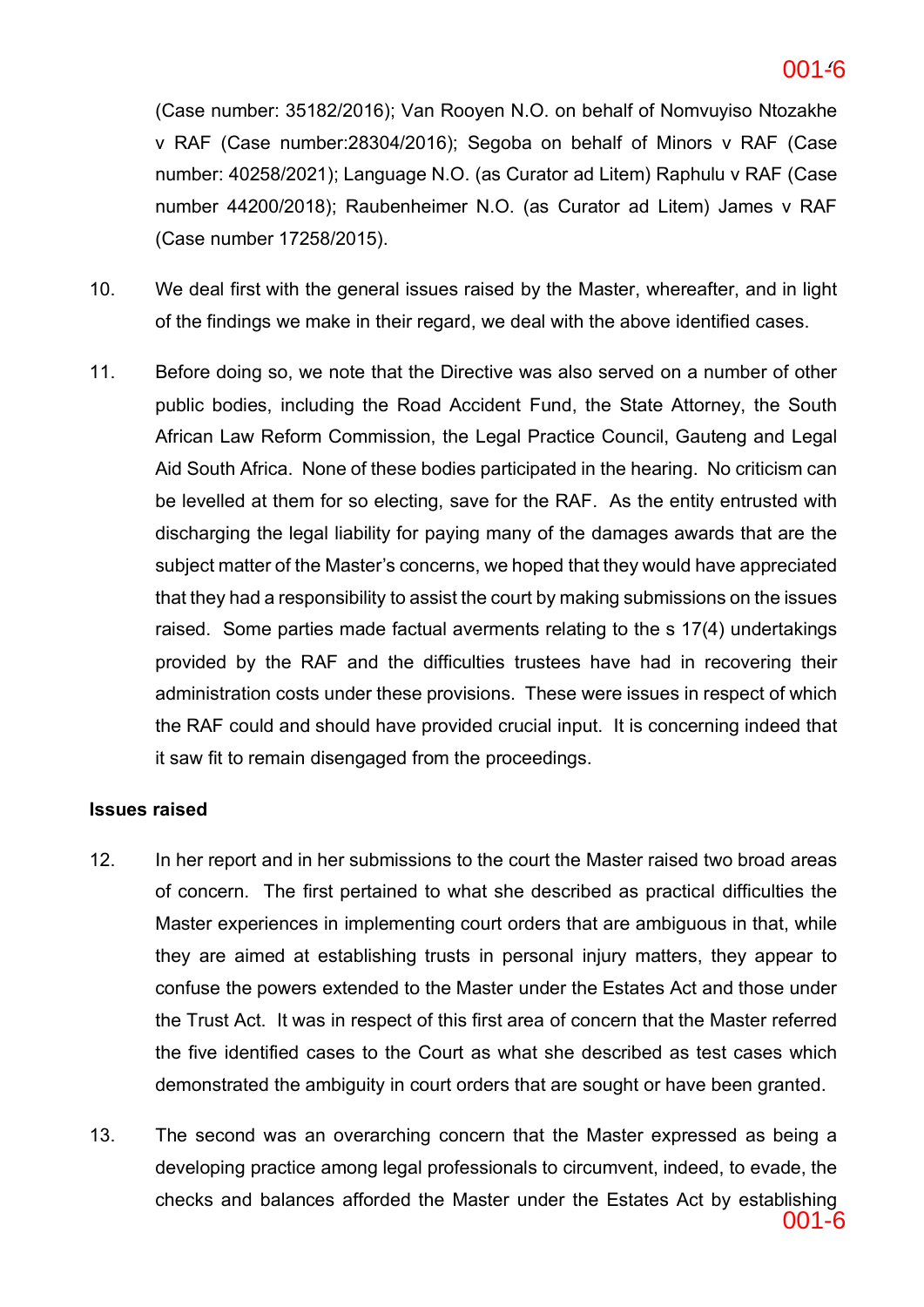trusts for the protection of damages awarded to vulnerable plaintiffs rather than proceeding via the curator *bonis* route.

- 14. The Master expressed the view that it was the function of her office to protect the interests of minors and others who may be incapable of managing their affairs. In her opinion, this is best done through the appointment of a curator *bonis*, over whom the Master has more extensive supervisory powers, rather than through the establishment of a trust, in respect of which the Master has less extensive supervisory control. According to her, to continue to permit the untrammeled use of the vehicle of trusts to protect damages awards would have the detrimental effect of diminishing the effective protection of vulnerable victims.
- 15. In light of the concerns expressed in the report, the Directive identified a list of questions to be determined by this Court. They are the following:

## '(a) Appointment of Trustees and Curators Bonis in RAF/Medical Negligence **Matters**

- (i) Does the Administration of Estates Act sanction the creation of a trust and the appointment of a trustee(s) in terms of the Trust Property Control Act for the purpose of administrating funds awarded to minors and persons under curatorship who have been incapacitated as a result of road accidents and/or incapacitated due to medical negligence and if so under what specific instances;
- (ii) Alternatively, is it legally permissible that a trust be created, and a trustee(s) be appointed in relation to funds awarded to minors and persons who have been incapacitated due to road accidents, medical negligence and other related matters instead of appointing a Curator Bonis in such circumstances?
- (iii) What is the legal authority, if any, of subjecting trustees appointed in terms of the Trust Property Control Act to the authority of the Master in terms of the Administration of Estates Act, in relation to minors and persons incapacitated due to road accidents, medical negligence and other related matters?
- (iv) Is the Master competent to appoint a trustee(s) in terms of section 7 of the Trust Property Control Act, in relation to minors and to persons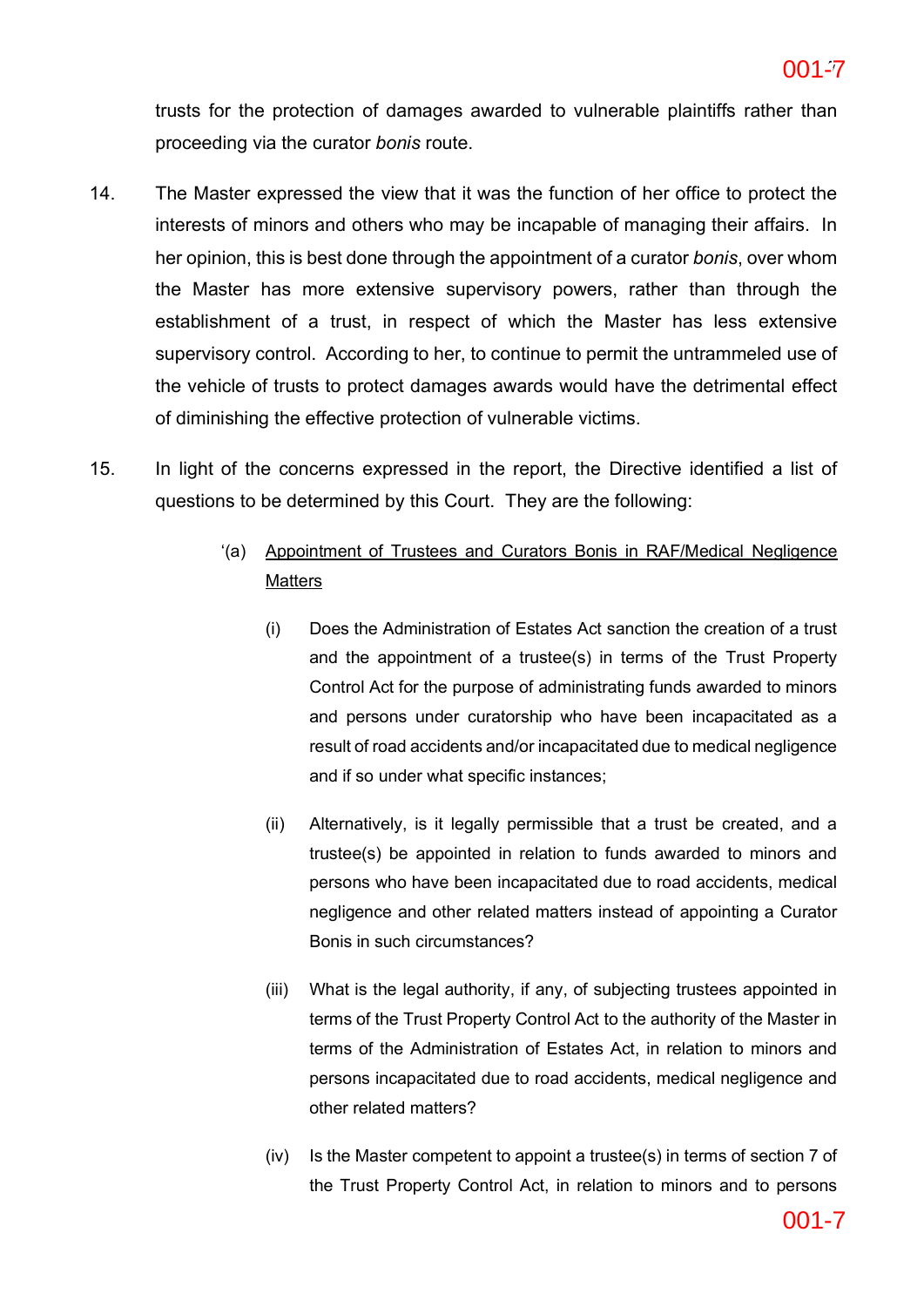incapacitated as a result of road accidents, medical negligence and other related matters?

- (v) If so, is the Master authorised to insist that trustees appointed in terms of the Trust Property Control Act, should comply with the provisions of the Administration of Estates Act and if so which provisions?
- (vi) Would a Court Order to this effect alone be sufficient authority to empower the Master to insist on such compliance?
- (vii) In the event of a trust being created and trustee(s) appointed, in relation to funds awarded to minors and persons incapacitated through road accidents, medical negligence and other related matters should the drafters of the trust instrument include either express or implied provisions for a trustee's remuneration?
- (viii) Should the fees and administration costs of a trust be determined on the basis of the directives pertaining to curator's or trustee's remuneration and the furnishing of security in accordance with the provisions of the Administration of Estates Act, as amended from time to time and include but not be limited to disbursements incurred and collection commission calculated at a percentage on the amounts recovered from the Defendant in respect of the section 17(4)(a) undertaking?
- (ix) Can the monthly premium that is payable in respect of the insurance cover, which is to be taken out by a trustee, serve as security in terms of the trust instrument?
- (x) Should the Defendant be liable for costs associated with the yearly audit of the trust by a chartered accountant as determined in the trust instrument?
- (xi) Should the Defendant effectively be liable for all costs pertaining to the administration of the trust?

### (b) The Guardian's Fund and RAF Matters

(i) Should the Guardian's Fund be utilised to administer RAF awards of R500 000 and less in respect of a minor or person incapable of managing his/her own affairs or should such RAF awards be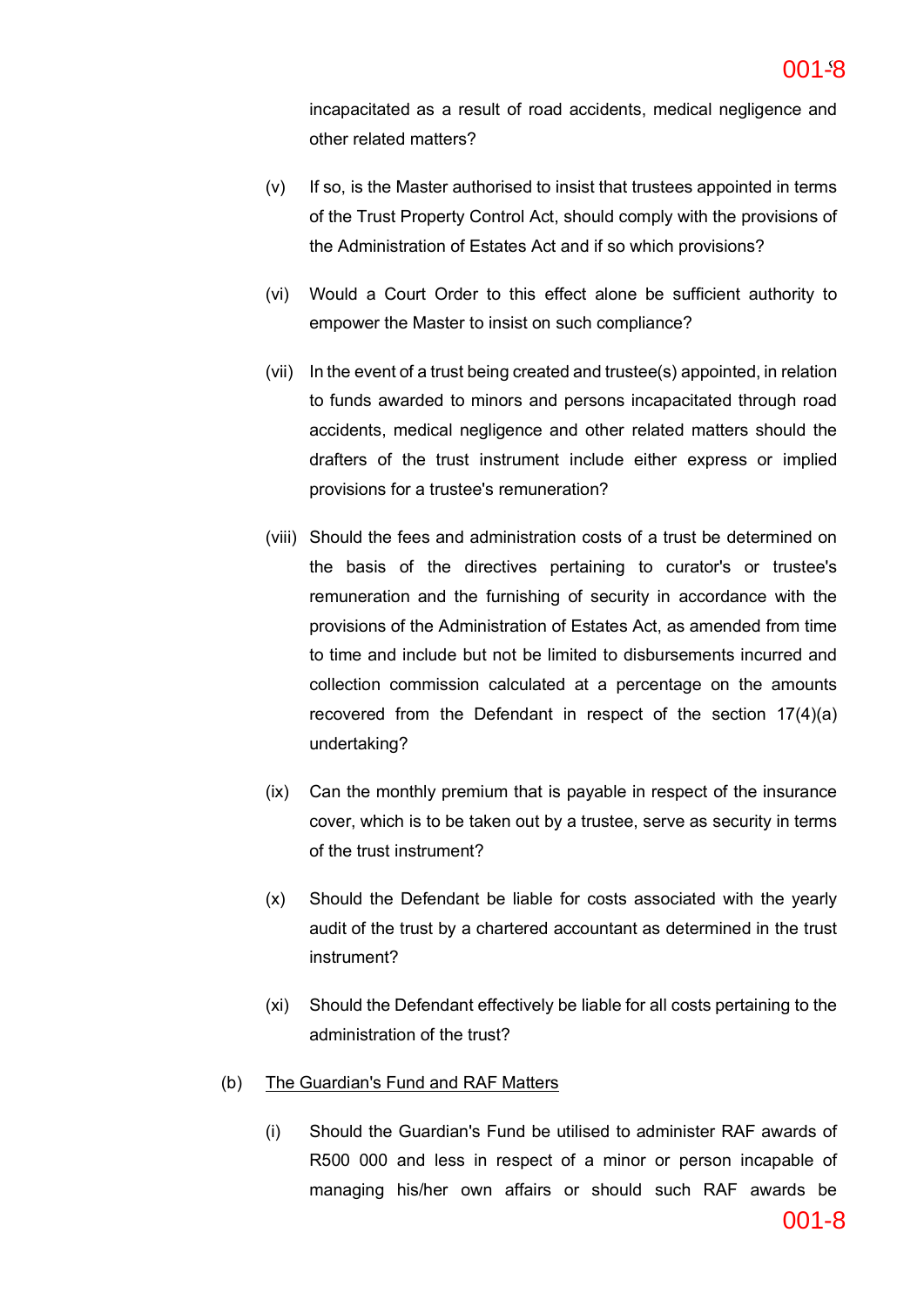administered through the appointment of a Curator Bonis, tutor, or a trustee?

- (c) Declarations of Partial Incapability
	- (i) Should a Curator *Bonis* be appointed in matters where a recommendation is made by a Curator ad litem or medical expert for a person to be declared partially incapable of managing his/her affairs and for the protection of funds awarded by the Court?'
- 16. Broadly speaking, the questions identified under paragraphs (a)(i) and (ii) of the Directive fall within the overarching concern of the Master that the establishment of trusts to protect damages awards does not serve the interests of vulnerable plaintiffs. Those identified under paragraphs (a)(iii) to (xi) relate to the Master's concern regarding ambiguities common in court orders establishing trusts for the protection of damages awards and the practical impediments the Master faces in implementing such orders. The question under paragraph (b)(i) relates to minors specifically. That under paragraph (c)(i), while purporting to deal with 'partial incapacity', is linked to both the overarching issue of trust versus curator *bonis*, as well as to the Master's practical concerns.
- 17. We received helpful written and oral submissions from all the parties and the *amici curiae*. From these it became apparent to us that a rigid determination on each of the questions posed in the Directive would not serve a useful purpose. It was also apparent that all of the parties, and indeed the court, share a common interest in a clear statement of the principles underpinning the legal mechanisms established to protect damages awarded in RAF and medical negligence cases to vulnerable persons, and the procedure in terms of which a court sanctions the use of one or the other of these mechanisms. This judgment is aimed at achieving this objective. To this end, we deal thematically with the issues that became clear during the submissions we heard, rather than dealing with the issues identified in the Directive question by question. We do not ignore the questions raised and will deal with them where appropriate. We also provide guidelines for the adoption of a Consolidated Practice Directive to regulate the procedure legal practitioners should follow in cases in which the court is requested to grant an order establishing a trust to protect damages awards is sought.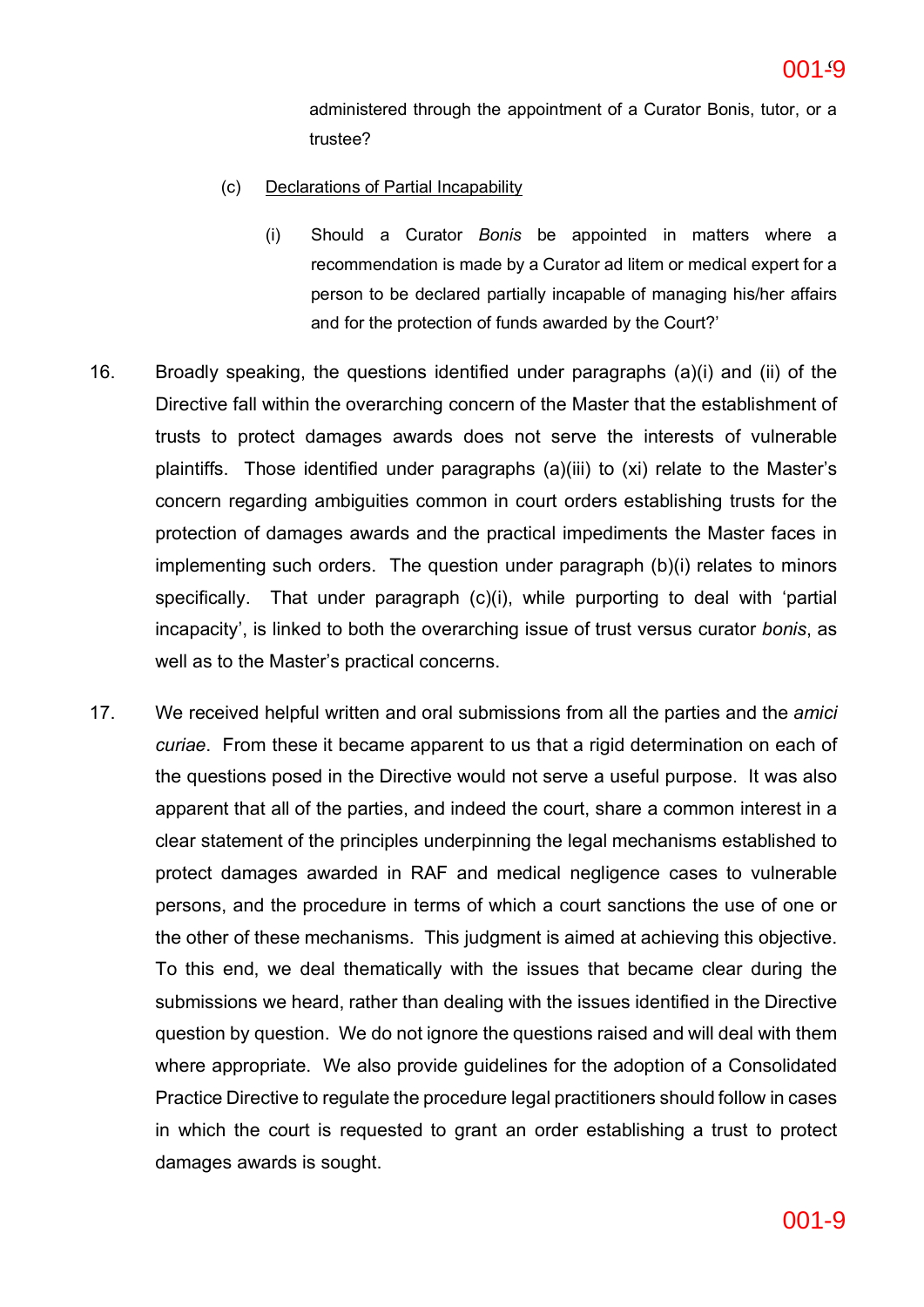## **Structure of the judgment**

- 18. Our judgment is structured as follows:
	- (a) The legal position in respect of curator*s bonis* and trusts under the Estates Act and the Trust Act respectively. (Paragraphs 18 – 30)
	- (b) Can the interests of vulnerable plaintiffs be properly protected via the mechanism of a trust, or is the appointment of a curator *bonis* necessary? (Paragraphs 31 – 59)
	- (c) Remuneration of trustees and curators and eradicating ambiguities in court orders. (Paragraphs 60 - 89)
	- (d) The powers of the Master in terms of the Administration of Estates Act and the Trust Property Control Act and precedents of prior consent and approval of the Master. (Paragraphs 90 -125)
	- (e) The function of the Guardian's Fund. (Paragraphs 126 133)
	- (f) Summary of Findings on the Judge President's Directive (Paragraphs 134  $-151)$
	- (g) Guidelines for a consolidated Practice Directive. (Paragraphs 152 161)
	- (h) The appropriate order in each of the test cases. (Paragraphs 162 171)

## **Legal framework**

## **Curator***s bonis*

19. The procedure for the appointment of a curator *bonis* is outlined in Uniform Rule 57. A curator *bonis* may be appointed either on a declaration by the court that a person is of unsound mind and thus incapable of managing her affairs, $<sup>2</sup>$  or on a declaration</sup> that she is by reason of some disability, mental or physical, incapable of managing her affairs. $3$  In either case, the process requires, as a first step, an application to court for the appointment of a curator *ad litem*. The procedural requirements of such an application are quite stringent. For example, they include the requirement that

 $^2$  Rule 57(1)<br> $^3$  Rule 57(13)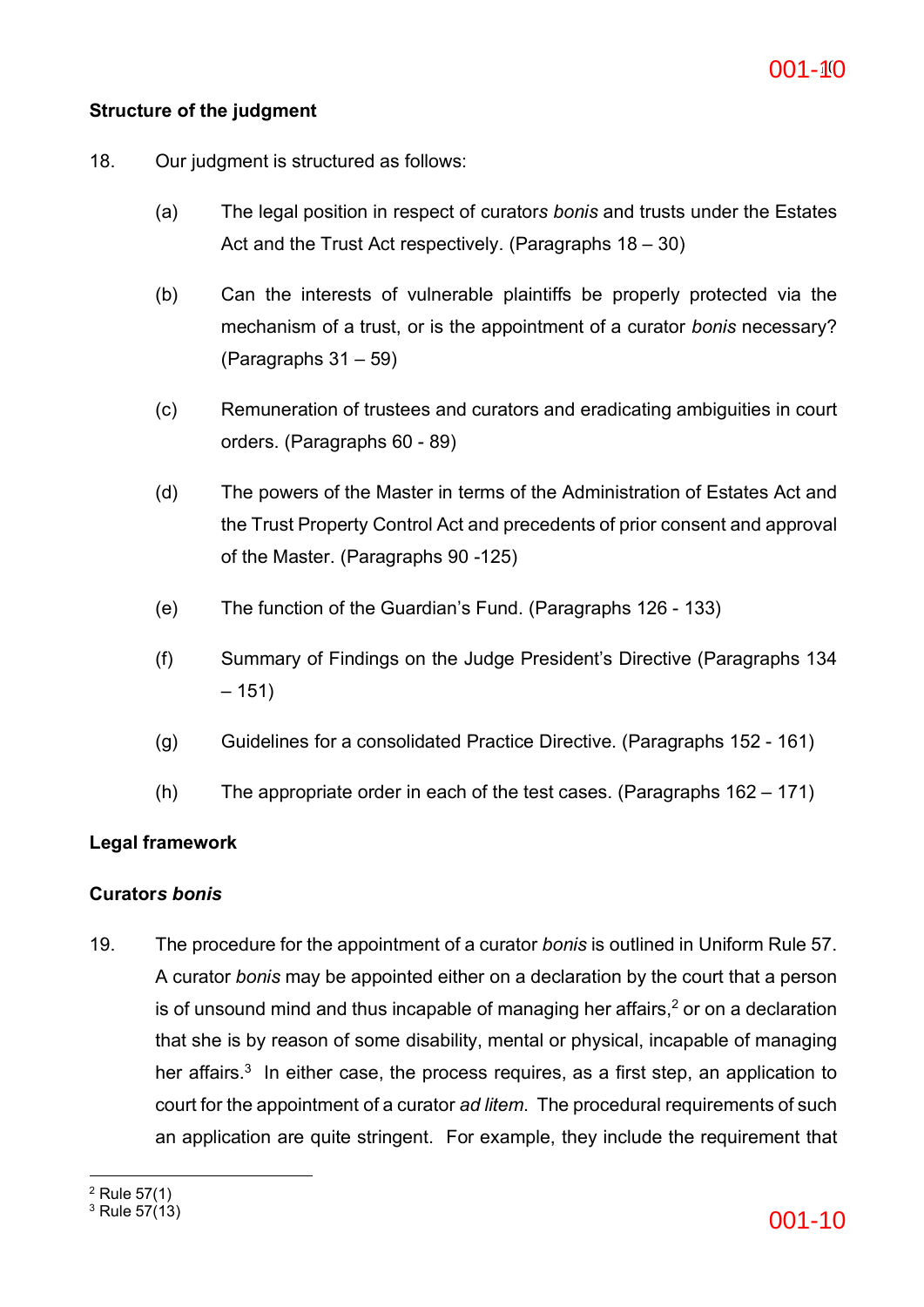the application be supported by at least two medical practitioners attesting to the patient's disorder or disability and that she is incapable of managing her affairs.<sup>4</sup>

- 20. The curator *ad litem* interviews the patient and makes whatever other inquiries she deems necessary and reports to court on the patient's mental condition, means and circumstances and other relevant considerations.5 The duty of the curator *ad litem* is to make these inquires with a view to ensuring that the proprietary and other interests of the patient are adequately protected by the terms of the court order that is sought.6 The curator *ad litem* may, for example, recommend the appointment of a curator *ad personam* to the patient's person, or a curator *bonis* in respect of her property. The Master must be served with a copy of the report and other documents7 and is required to report to the court on the patient's means and general circumstances and the suitability or otherwise of appointing a curator to the patient's person or property. The Master also reports on the suitability of the person identified as a potential curator, and on may make recommendations on, among other things, the powers to be conferred on him or her. $8$
- 21. After her appointment, a curator *bonis* is subject to the supervision of the Master under the Estates Act. Section 71(1) provides that a person appointed as curator *bonis* by a court may not take care of or administer property without letters of *curator*ship granted by the Master. The statutory powers of a curator *bonis* are broadly stated to be the power to perform any particular act as regards the property in question; the power to take care of the property; the power to administer the property, and the power to carry on business associated with the property.<sup>9</sup>
- 22. However, a curator *bonis* may not alienate or mortgage immovable property without authorisation from the court or the Master.<sup>10</sup> In addition, any purchase of property shall be void unless it has been consented to or confirmed by the court or the Master.<sup>11</sup>

- $7$  Rule 57(6)
- $8$  Rule 57 $(7)$
- <sup>9</sup> Section 76
- <sup>10</sup> Section 80
- 

 $4$  Rule 57(3)(b)

 $5$  Rule 57(5)

<sup>6</sup> *Ex parte Campher* 1951 (3) SA 248 (C) at 252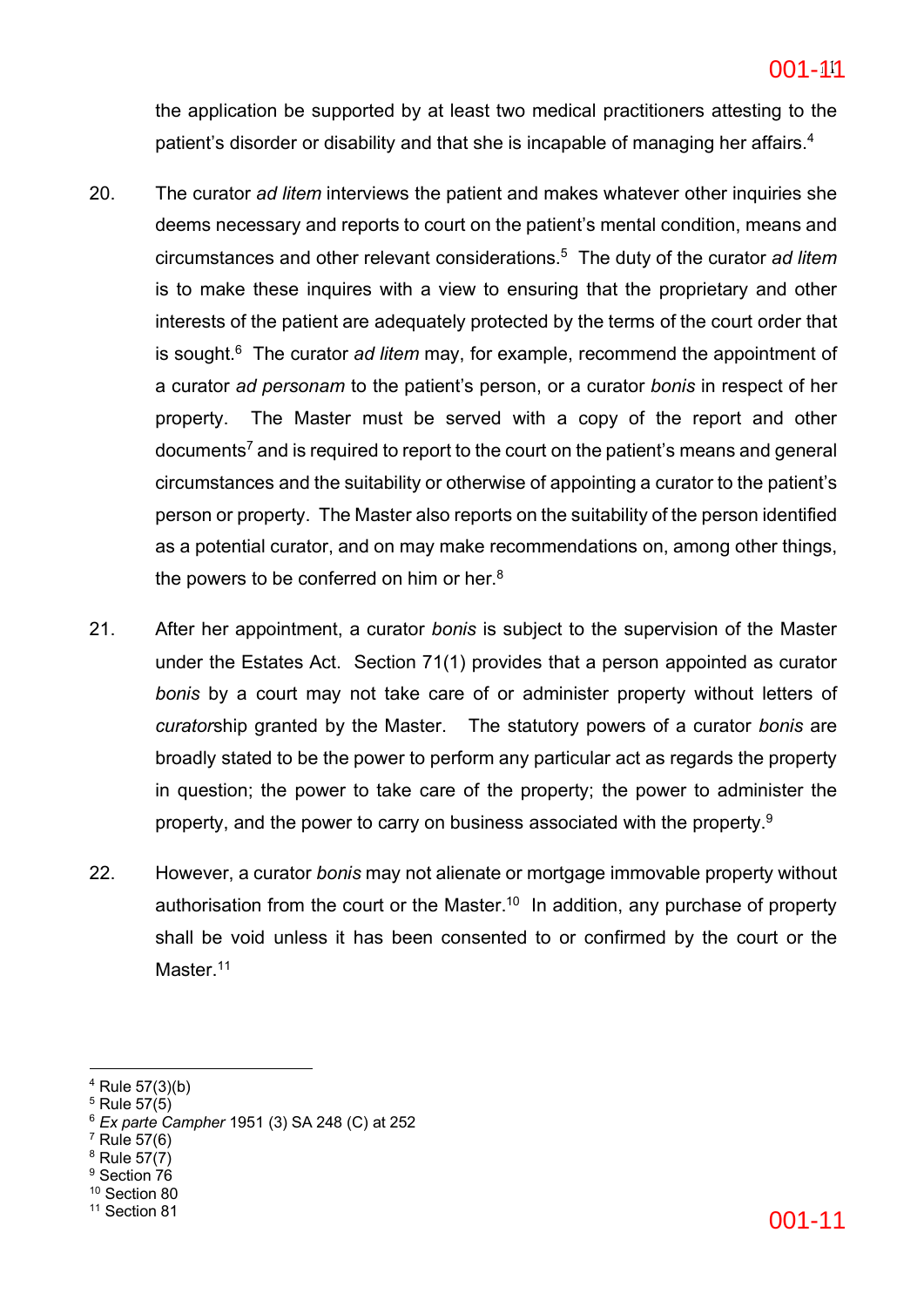- 23. The Master has further additional supervisory powers over curator*s*. She may apply to court for their removal if they breach their functions and duties<sup>12</sup> and authorise payment of curators' fees.13 Curator*s* are required, within 30 days of their appointment, to lodge with the Master inventories of the property under curatorship.14 Thereafter, they must lodge annual accounts with the Master.15
- 24. Section 84 deals with the remuneration of curator*s*. It provides that they may receive remuneration from the income of the property under curatorship as provided for in the instrument in terms of which they are appointed, failing which, in terms of the prescribed tariff.16 The remuneration is subject to taxation by the Master. The Master may also reduce or increase a curator*'s* remuneration if there are special reasons for doing so in a particular case, or she may disallow the remuneration in whole or in part if the curator has failed to discharge her duties or has done so in a dissatisfactory manner.<sup>17</sup>

## **Trusts and trustees**

- 25. The rules of South African trust law draw on a mixture of English, Roman-Dutch and distinctively South African rules, but in its nature our trust law is a 'genuinely South African' product.<sup>18</sup> It has developed largely through our common law, with statutory provisions regulating the administration of trusts. Under the Trust Act, the Master has some supervisory oversight over trustees. This Act reflects the public-law dimension of trusts.<sup>19</sup> However, the underlying principle of the Trust Act is that state control of trusts should be limited to a minimum, and where existing procedures and common-law controls function effectively, the Trust Act does not seek to regulate trusts further.20
- 26. As the Master pointed out in her submissions, a legislative attempt was previously made in chapter III of the Estates Act to subject trusts to tighter bureaucratic control under the Master. Had this chapter been put into effect, it would have placed

- <sup>13</sup> Section 84
- <sup>14</sup> Section 78
- <sup>15</sup> Section 83
- <sup>16</sup> Section 84(1)  $17$  Section 84 $(2)$
- 

<sup>19</sup> Cameron, p180

<sup>&</sup>lt;sup>12</sup> Section 54

<sup>&</sup>lt;sup>18</sup> Cameron et al Honore's South African Law of Trusts (5 ed) p23-4 (Cameron)

<sup>20</sup> Cameron, p181 001-12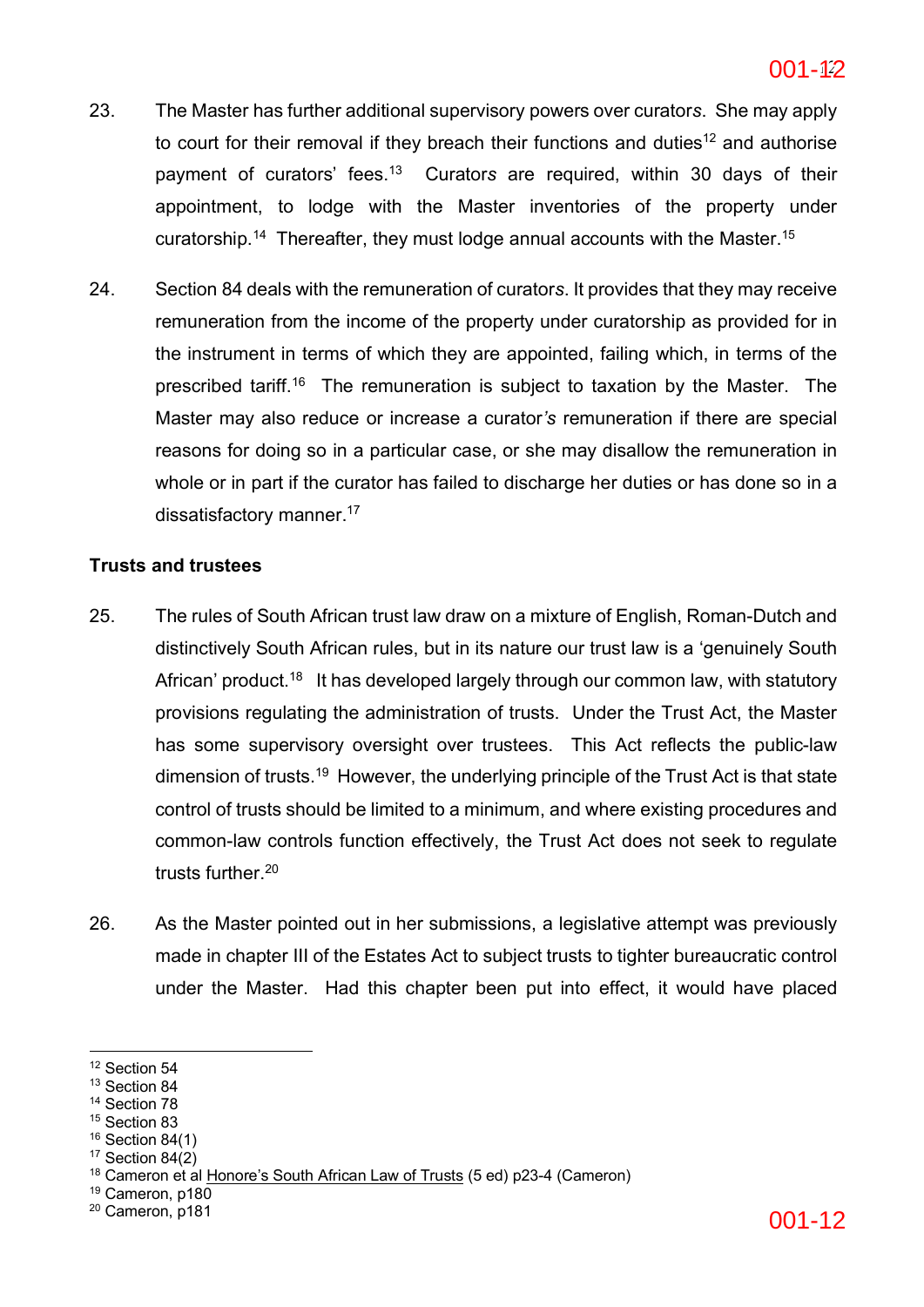trustees in a similar position to that of curators *bonis*. Instead, the South African Law Commission decided, after investigation, to retain the principle of a 'light rein' over trusts and trustees, and chapter III was never put into force. Instead, the Trust Act was passed, which retains a lighter rein for the Master over trusts and trustees compared to the powers the Master exercises under the Estates Act.<sup>21</sup>

- 27. Nonetheless, like curators *bonis*, trustees hold office in a fiduciary capacity. The Trust Act obliges trustees to act with the care, diligence and skill which may reasonably be expected of a person who manages the affairs of another.<sup>22</sup> They are required to hold trust funds in a separate trust account with a bank.<sup>23</sup> Trust property does not form part of the personal estate of the trustee.<sup>24</sup> Trustees have various obligations to ensure that trust property is identifiable as such.<sup>25</sup>
- 28. Under the Trust Act the Master exercises important supervisory powers over them. Trustees have a duty to lodge the relevant trust instrument in terms of which they are appointed with the Master before the trustee may assume control of the trust property.26 A trustee may only act in that capacity if authorised in writing by the Master, $27$  and only once security has been furnished to the satisfaction of the Master, or the Master has exempted the trustee from providing security.<sup>28</sup> The Master also retains the power to reduce or cancel security; order a trustee to furnish additional security; or order a trustee who has been exempted under the trust instrument from providing security nonetheless to provide security. The Master may appoint a person as trustee if the position falls vacant and may even appoint a cotrustee of her choice if the Master considers this to be necessary.
- 29. The Master may call on a trustee to account for her administration and disposal of trust property, and may call on the trustee to deliver to the Master any books, records, accounts or other documents relating to the administration or disposal of trust property.29 The Master is aided in the exercise of these powers by the obligation placed on any person who audits the accounts of a trust to report

- <sup>23</sup> Section 10
- <sup>24</sup> Section 12
- <sup>25</sup> Section 11
- <sup>26</sup> Section 4
- $27$  Section 6(1)
- <sup>28</sup> Section 6(2)<br><sup>29</sup> Section 16(1)

 $21$  See the discussion in Cameron, p20

<sup>22</sup> Section 9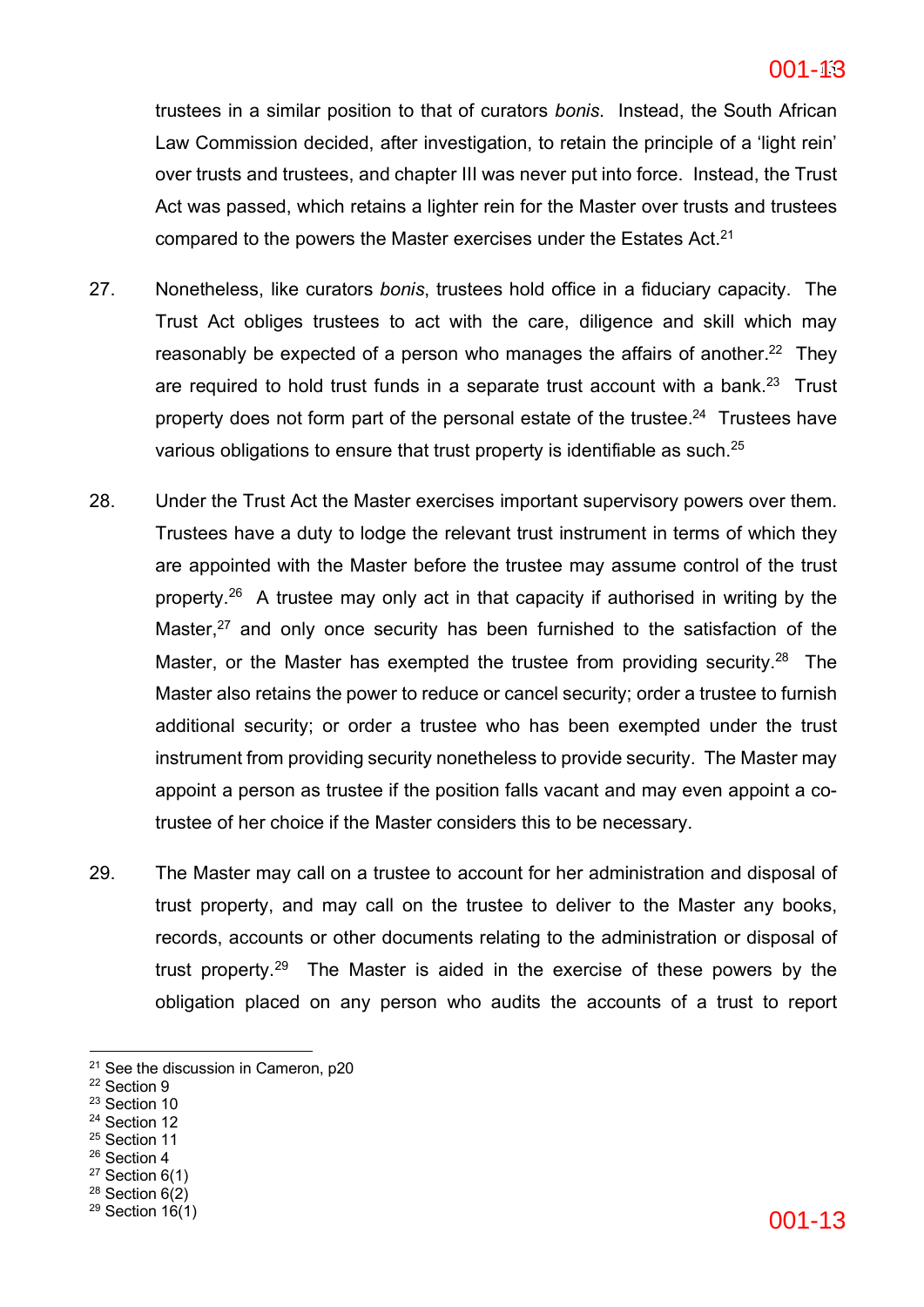irregularities to the Master.<sup>30</sup> The Master may also appoint a fit and proper person to carry out an investigation into a trustee's administration of trust property.<sup>31</sup> If a trustee fails to comply with a request by the Master, or to comply with any duty imposed on the trustee, the Master may apply to court for an order directing compliance.32 The Master may even remove a trustee from office if she fails to perform satisfactorily any duty imposed on her under the Act, or she fails to comply with a lawful request of the Master.<sup>33</sup>

- 30. If a trustee's remuneration is not fixed in the trust instrument, in the event of a dispute, the Master may fix the remuneration.<sup>34</sup>
- 31. These provisions of the Trust Act demonstrate that while the Master is perceived as holding 'light reins' of bureaucratic control over trusts and trustees, her powers are nonetheless extensive. This is particularly so in circumstances where a trustee fails to comply with her statutory duties, or commits irregularities, or fails to comply with an order or request of the Master. It is important to recognise that the Master is fully empowered under the Trust Act, should circumstances require it, to undertake a range of actions in order to protect the interests of vulnerable trust beneficiaries. In this regard, it is something of a misnomer to describe the Master as having less power than she has in respect of curators *bonis*. We expand on this point in the section that follows.

## **Can and should courts permit damages awards to be protected via the mechanism of a trust as opposed to the appointment of a curator** *bonis***?**

32. This question addresses the overarching concern raised by the Master that legal practitioners were using trusts, rather than the appointment of curators *bonis,* as mechanisms to protect damages awarded to vulnerable litigants to evade the greater powers of control she exercises in respect of the latter. The question is encapsulated in paragraph (a)(ii) of the Directive, read, to some extent with paragraph (a)(i), although, on closer inspection, the latter question appears to be based on a misunderstanding of the legal situation.

<sup>&</sup>lt;sup>30</sup> Section 15

 $31$  Section 16(2)

<sup>&</sup>lt;sup>32</sup> Section 19

 $33$  Section 20(2)(e)<br> $34$  Section 22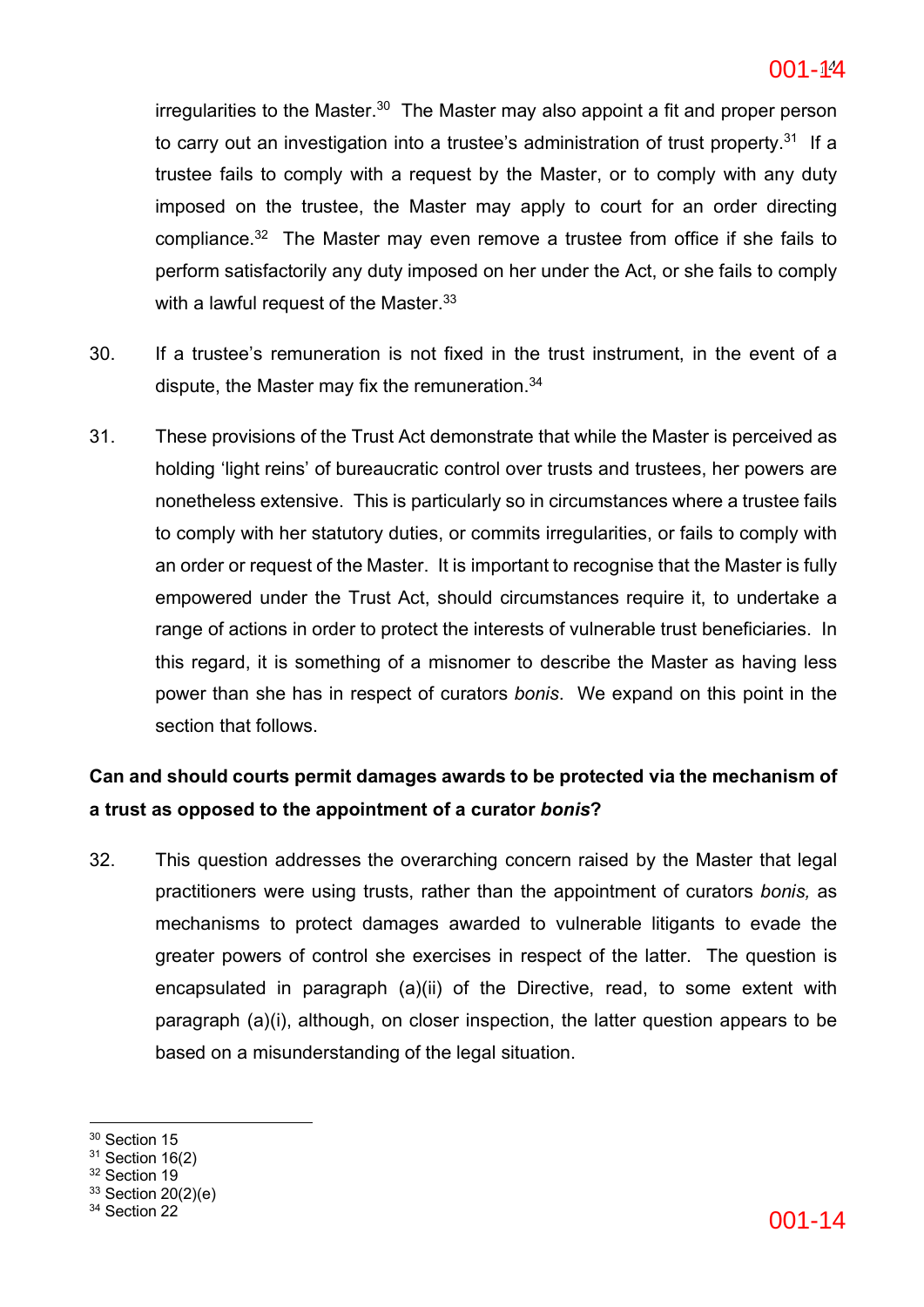- 33. The Master initially raised the question whether it was legally permissible for courts to sanction the establishment of a trust to protect damages awards in RAF and medical negligence cases, where the plaintiff suffers some form of incapacity. Her original line of submission was that it was not permissible or, at the very least, it was undesirable to sanction the establishment of a trust in circumstances where 'it would be logical to have a curator appointed'. This is because the Master is vested with powers of oversight in respect of the protection of the interests of persons incapable of managing their own affairs. Her concern was, and remains, that because she has less extensive supervisory powers under the Trust Act, the use of trusts to manage damages awarded to incapacitated persons does not serve their best interests.
- 34. The Master accepts that the office of a trustee is a fiduciary one, and that under the common law and the Trust Act, trustees have fiduciary duties that, to some extent, are subject to the Master's supervisory control. However, she says that these powers are minimal compared to those under the Estates Act. Furthermore, while she has proactive powers under the Estates Act, her powers under the Trust Act are reactive in nature. To illustrate, the Master points out that unlike curators *bonis*, trustees are not required to lodge with her an inventory of trust property, nor are they required to account annually to her office. She says that she has no power to appoint a trustee of her own volition, nor to provide input as to the suitability of the trustee appointed under the trust instrument or to make recommendations as to what powers he or she should be granted. As we have indicated, the rule 57 process provides for the Master's input in this regard before a court appoints a curator *bonis*.
- 35. The Master's point here is that because the establishment of a trust to protect a damages award generally does not trigger the rule 57 process, her role prior to the appointment of the trustee is much reduced. She says that this is a matter of serious public concern because the damages awarded in RAF matters and in medical negligence matters emanate from state coffers and it is vital that she be empowered to exercise effective supervision over the administration and management of the funds. Her view is that this is better achieved through the appointment of a curator *bonis*, and not the establishment of a trust. In this respect, the Master's view is based on a misunderstanding of her statutory function. It is to exercise effective supervision over the administration of funds falling within her remit, regardless of the source of those funds. She has no special duty to protect public funds. $001-15$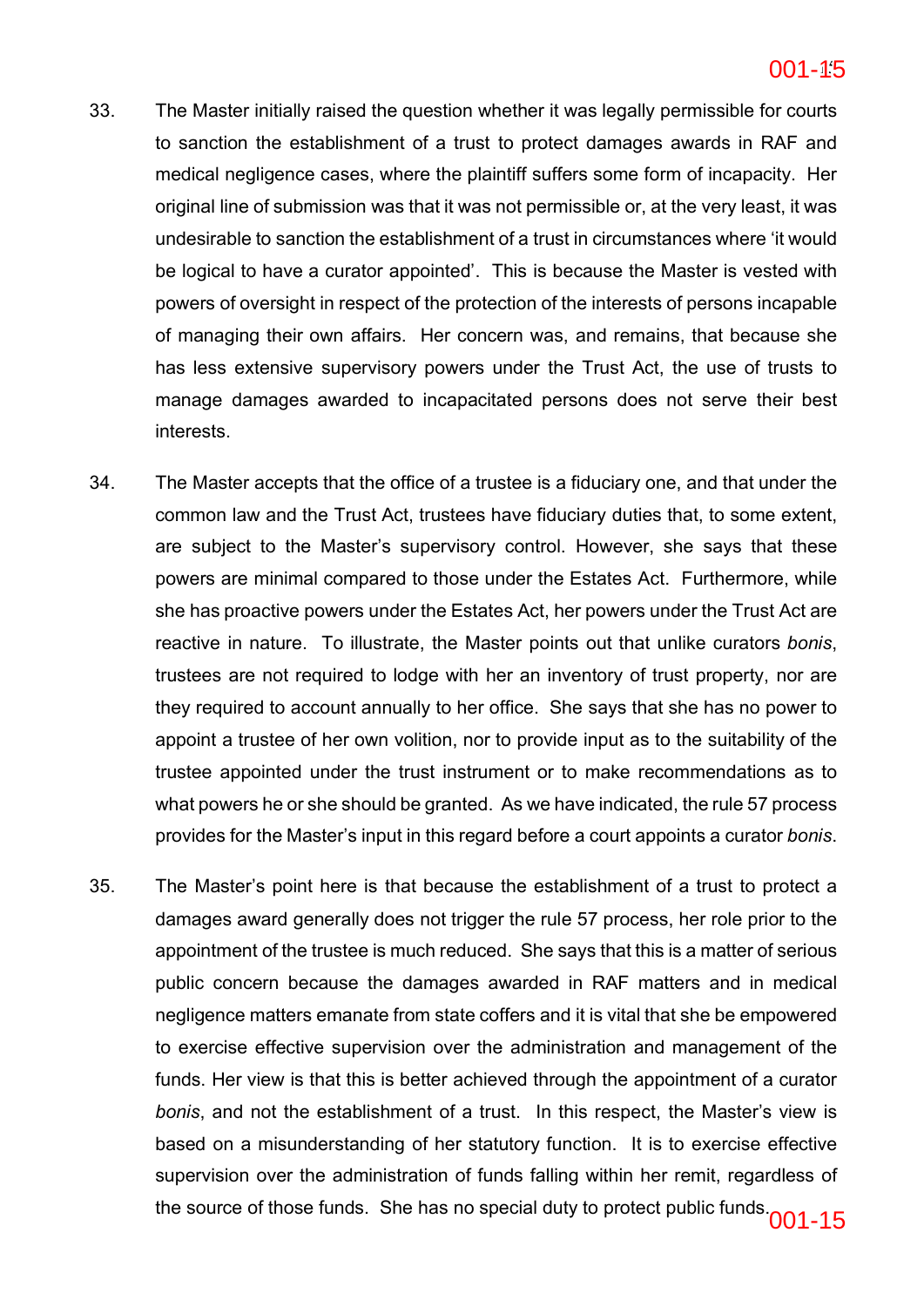- 36. By the time oral argument was advanced at the hearing, the Master had accepted that there was nothing in law to prevent a court from granting an order establishing a trust to protect damages awarded to plaintiffs who suffer some form of incapacity that renders it necessary to place the funds under protection. However, her submission was that the default position ought to be that courts should insist on the appointment of a curator *bonis* via rule 57 unless the plaintiff consents to the establishment of a trust, or there are other special circumstances justifying the latter route. The Master submitted that it should only be in exceptional cases that courts sanction the establishment of a trust.
- 37. The issue of consent may be dealt with briefly. In our view, it is a misdirected line of argument. There may be some cases where a vulnerable plaintiff is able to understand and to give proper consent to the establishment of a trust to protect her damages award. However, in cases where the form of incapacity is cognitive (which is the vast majority of cases that arise in this Division), it would be unrealistic to assume that such consent could or would be given. In the *Modiba* judgment, discussed below, Bertelsmann J expressed the view that in the absence of a declaration of incapacity the consent of the plaintiff is necessary for the creation of a trust to protect an award of damages.35 The view appears to have been *obiter*, and no authority was cited in its support. Legally, the establishment of a trust does not require the consent of the beneficiary. Some *inter vivos* trusts may be in the form of a *stipulatio alteri*, but not all are of that nature. As Cameron points out, trusts that are established by order of court are not bilateral but unilateral acts: $36$  this suggests that the only consent that would be required in such a case would be the trustee's consent to be appointed as trustee. For these reasons, in our view, the absence of consent by the beneficiary of the damages award should not be the determining factor in the mechanism of protection directed by the court. Having said this, however, courts must remain vigilant to ensure that, where appropriate, a curator *ad litem* is appointed for someone with reduced capacity. The curator can then provide the court with her views as to how best to protect the damages award.

 $36$  Above, at p138  $001$  –  $16$ 

<sup>35</sup> *Modiba obo Ruca v RAF* [2014] ZAGPPHC 1071 (27 January 2014)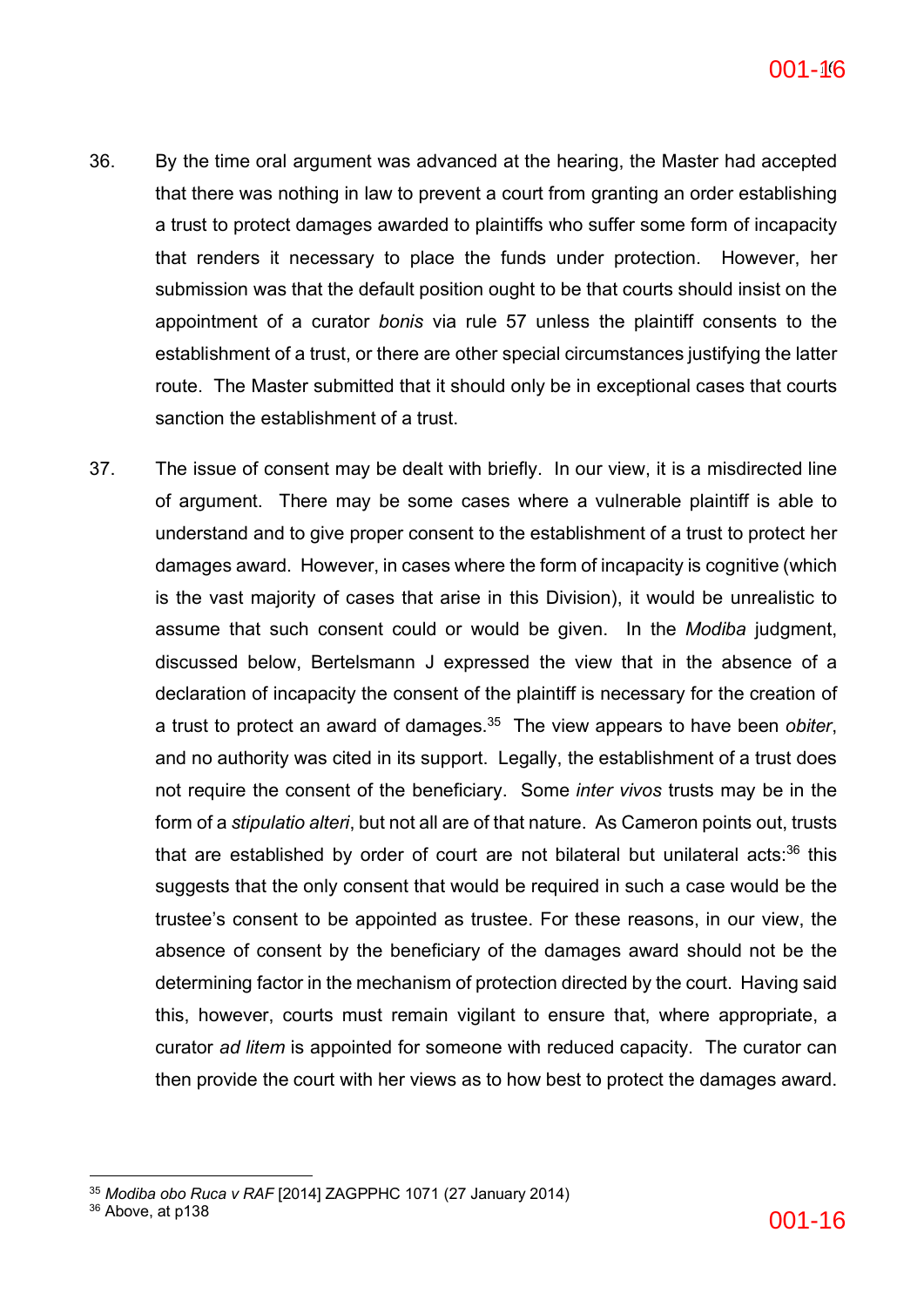38. Should the court only sanction the establishment of a trust in exceptional cases, as the Master suggests? The Master relies on the *Modiba* judgment in support of her submission. In that case the court noted:

> 'This matter is one of a number of similar cases, all involving road accident victims who suffered significant head and brain injuries, which were heard by the court during the last weeks of the fourth term of 2013. They share most, or all, of the features that will be addressed infra. These features represent a practice that appears to have developed over the past few years which avoids or circumvents the provisions of Rule 57 of the Uniform Rules of Court and the common law relating to individuals who are, or may be, unable to look after their own affairs. By avoiding or circumventing the provisions of the Rule and the common law principles established over decades, these matters are prevented from coming to the Master's attention, avoiding the latter's supervision and scrutiny while the potential need to appoint a curator bonis or curator bonis et personae to the individual concerned is not considered properly or at all. This practice may cause irreparable harm to the road accident victims concerned and leaves the door open to other abuses of the Road Accident Fund litigation.'*<sup>37</sup>*

- 39. The court identified several problems associated with the protection of damages awards via the mechanism of a trust as opposed to the appointment of a *curator bonis*. Many of them were echoed by the Master in her submissions to this court. They include:
	- (a) The absence of input from the Master to the court on whether the establishment of a trust is in the best interests of the plaintiff and on the suitability of a trustee before her appointment: 38
	- (b) The fact that a trust with a financial institution avoids the conditions that accompany the appointment of a curator *bonis*, with the resultant diminution in the effectiveness of the protection of the funds for the benefit of the plaintiff;39
	- $(c)$  Trustees are not required to report to the Master annually;  $40$

 $37$  Paras 1-2

<sup>38</sup> *Modiba*, para 40

 $39$  para 40<br> $40$  para 40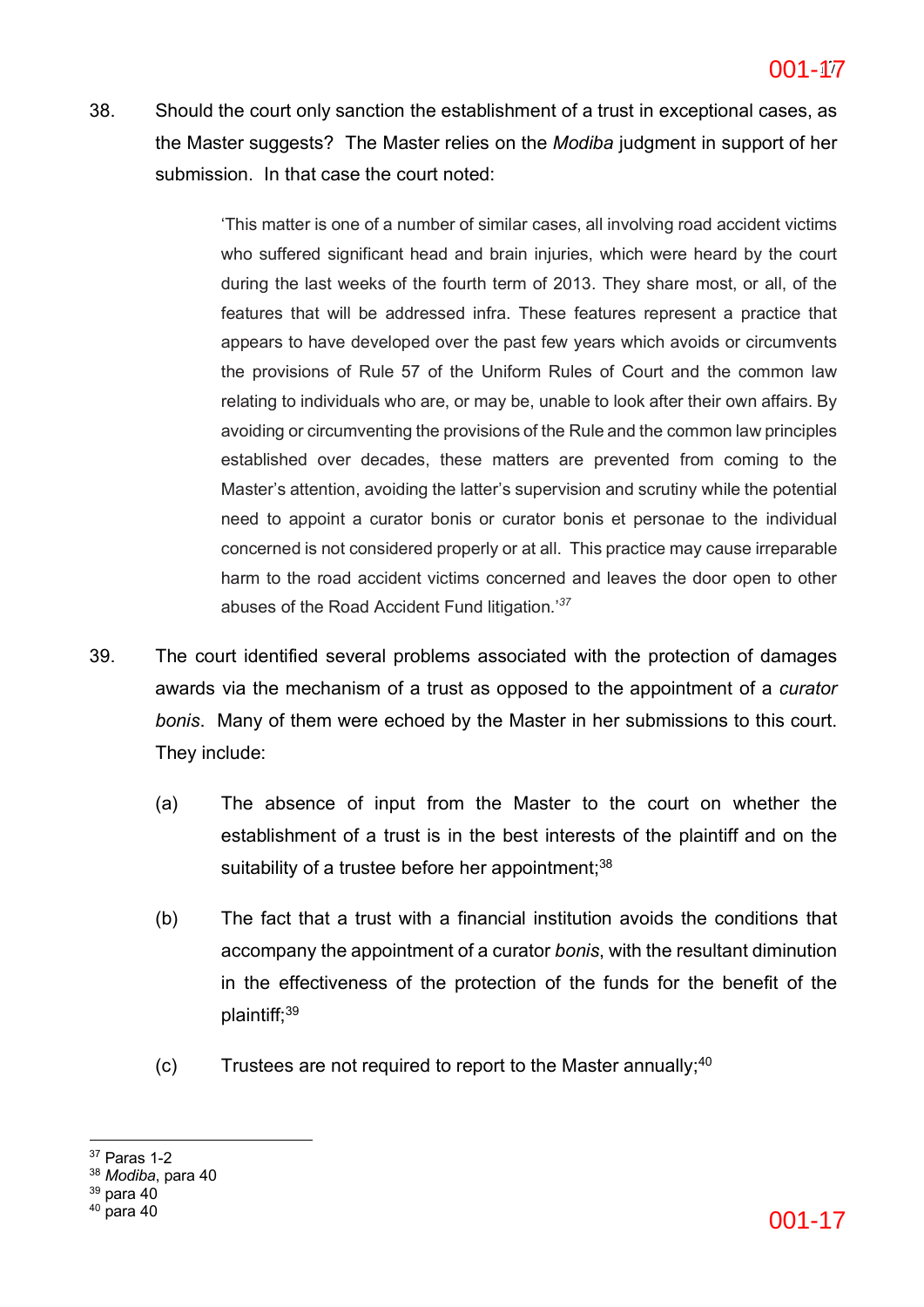- (d) The fees charged by the plaintiff's legal representatives is not subject to the scrutiny of the Master as they are with a curator *bonis*; 41
- (e) The details of investments and fees charged by the trustee and other financial advisors are not disclosed, and no comparison is made with similar charges under a curatorship; $42$
- (f) The absence of details of the plaintiff's monthly expenses and the income that the trust investments might render for her. $43$
- 40. The court in *Modiba* also highlighted that in some cases, even though the experts had recommended the appointment of a curator, this was not done. The effect was that the plaintiff did not have the capacity to give meaningful instructions to his legal representatives. The judgment notes the necessity to ensure that where necessary a curator *ad litem* should be appointed under rule 57, and that this should be done as soon as possible.44
- 41. In our view the court in *Modiba* correctly identified certain pitfalls that can be associated with the establishment of trusts to protect damages awards. However, this does not mean that trusts ought to be sanctioned only in exceptional cases, as submitted by the Master.
- 42. It is important to appreciate that in principle curators *bonis* and trustees hold very similar offices. In *Land and Agricultural Bank of South Africa v Parker & Others* the Supreme Court of Appeal noted that:

'The core idea of a trust is the separation of ownership (or control) from enjoyment. Although a trustee can also be a beneficiary, the central notion is that the person entrusted with control exercises it on behalf of and in the interest of another. … It may be said, adopting the historical exposition of Tony Honoré, that the English law of trust, and the trust-like institution of the Roman and Roman-Dutch law, were designed essentially to protect the weak and to safeguard the interests of those who are absent or dead.<sup>45</sup>

- $42$  para 41
- $43$  para 41
- <sup>44</sup> paras 37-9 and 46

 $41$  para 40

<sup>&</sup>lt;sup>45</sup> 2005 (2) SA 77 (SCA) at para 19  $0.1 - 18$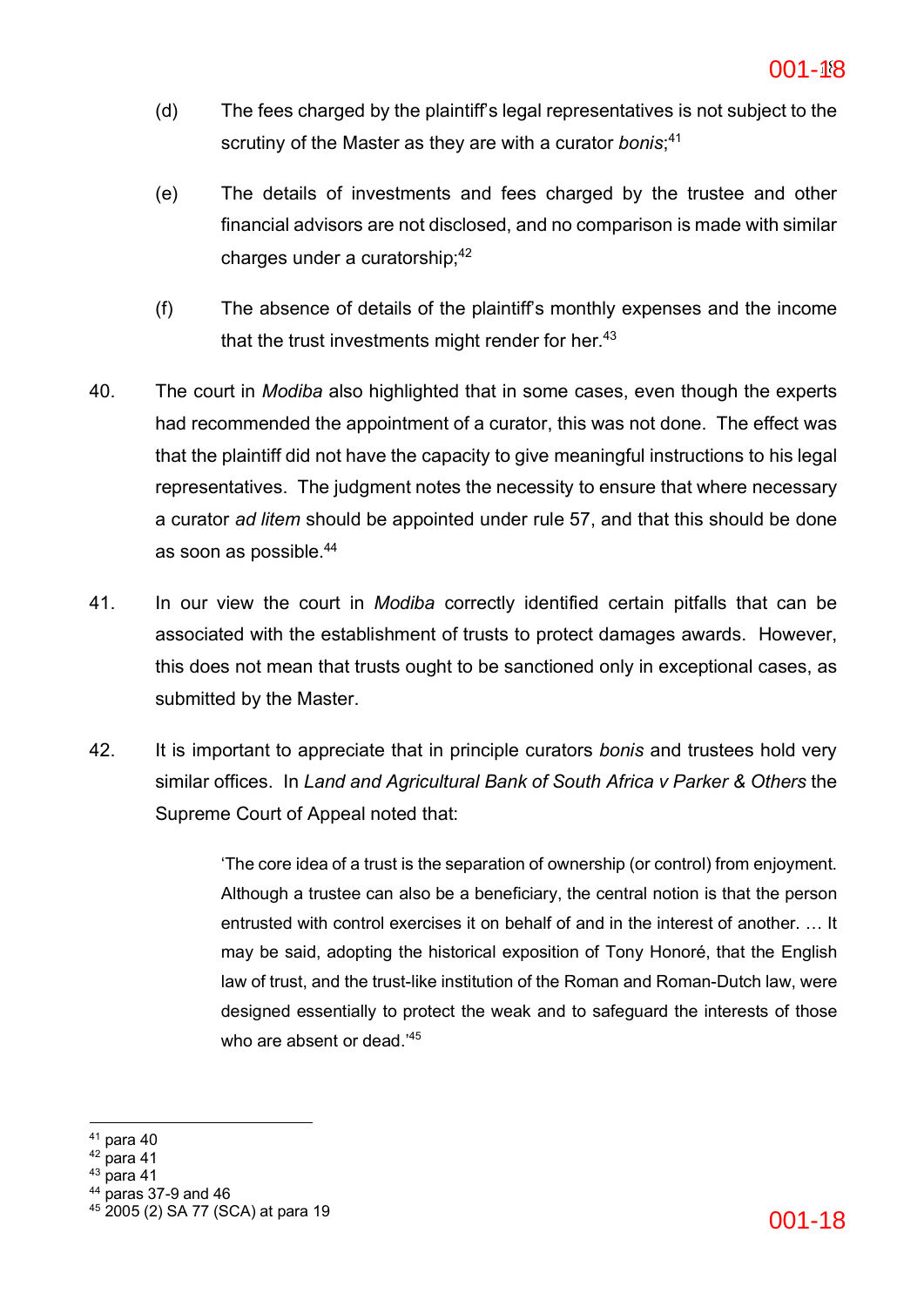- 43. These features of the trust and trustees chime closely with those of the curator *bonis*. Indeed, Cameron, in the later edition of Honore's text, while noting that the two legal institutions are different, states that in the broadest sense of the word, a curator *bonis* is a 'trustee'. 46
- 44. In principle, then, we can see no reason why a court ought not, in any appropriate case, to direct the establishment of a trust to protect an award of damages where such protection is indicated due to the plaintiff's incapacity. Our view is that the default position ought not necessarily to be the appointment of a curator *bonis*.
- 45. What of the misgivings highlighted by the Master and in *Modiba* about the establishment of trusts as a vehicle to protect damages awards? Some of them rest on the assumption that the trust route, as opposed to the curator *bonis* route, necessarily excludes the appointment of a curator *ad litem* under rule 57. This is not so. Where the incapacity of a plaintiff is such that curator *ad litem* is advisable for protection of the plaintiff's interests, then this should be done. If the legal representatives overlook the need for curator *ad litem*, the court should order the process to commence, and the Master's participation is a given. The important point is that it does not necessarily follow that if curator *ad litem* recommends the protection of the funds this must be done through the appointment of a *curator bonis*. The curator *ad litem* may recommend instead that the plaintiff's interests will be effectively protected by the establishment of a trust. There is no reason why, if the court is satisfied that the plaintiff's interests will be protected through the mechanism of a trust, it ought not to be so ordered.
- 46. The concerns raised by the Master and in *Modiba* also overlook the fact that the powers of a trustee are effectively established in the trust deed. In the case of courtestablished trusts, this means that it is the court that directs the extent and limitations of those powers. It is incorrect to assume that a trust established by order of court gives a trustee *carte blanche* to disregard their fiduciary duties. Unfortunately, the practice of protecting damages awards via the mechanism of a trust has developed incrementally and *ad hoc*. This has given rise to the problems highlighted by the Master and in *Modiba*. However, many of these problems can be properly managed and avoided.

 $46$  Cameron, above, p3 001-19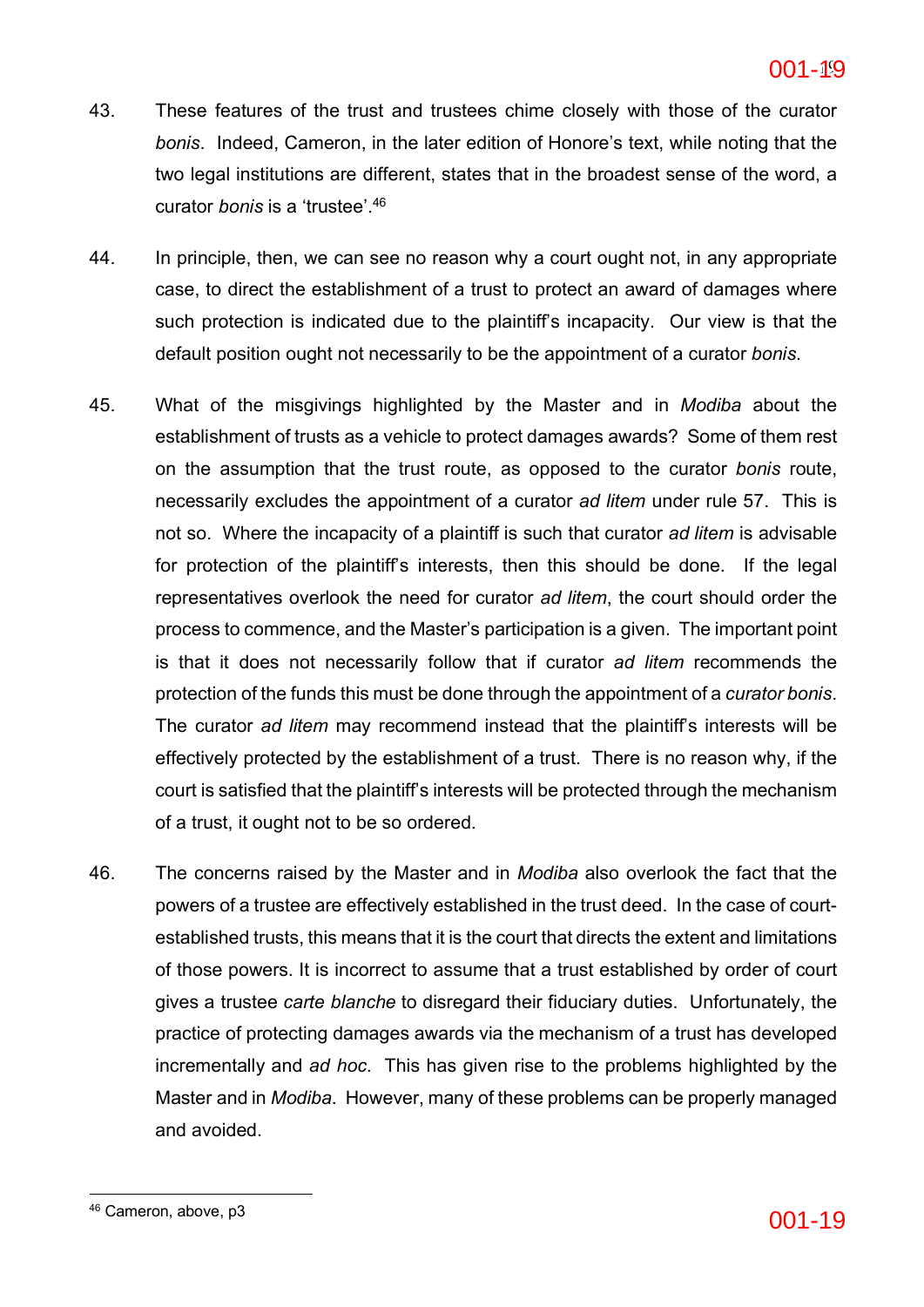- 47. There are also pragmatic reasons why the establishment of trusts as a protective mechanism for damages awards should not be restricted to only exceptional cases. Submissions made by many of the other parties pointed out that the trend towards the establishment of trusts as opposed to the appointment of curator*s bonis* can be attributed to a number of practical difficulties that beset the latter as an option.
- 48. We were told that the fees for curators *bonis* are so low that it is difficult to find practitioners who are willing to take on the role. Mr. Kriel, on behalf of the *amicus*, Uberimma Phoenix, demonstrated in his affidavit how an award of R1 million, on the present Estates Act tariff, provides a curator with approximately R225 per month as remuneration. The curator is expected to pay for her administration costs from this amount. Mr. Kriel submitted that it is virtually impossible to find a curator *bonis* who will be willing to administer an award that involves an investment amount of less than R3 million.
- 49. A further limitation referred to by Mr. Kriel is that a curator *bonis* requires the prior approval of the Master to invest funds. The Master will only approve investments in secure guaranteed instruments, such as fixed deposits. These investments yield relatively low interest rates, and hence income for the beneficiary. Consequently, curators tend to keep funds in income generating investments, as this forms the basis for their remuneration. This is often not in the best interests of the beneficiary.
- 50. Mr. Kriel stated that in the fiduciary practitioner industry, the professional fees of practitioners appointed as trustees is most often determined on the basis of a percentage per annum of assets under administration, combined with the application of a sliding scale in terms of which the percentage is lowered commensurate with the increased value of assets. On his example of an award of R1 million, a trustee would recoup approximately R833.33 per month. If the costs of administration of the funds was identified as a separate head of damages, then those costs would not be deducted from this fee.
- 51. What Mr. Kriel's submissions demonstrate is that the trust as a mechanism of protection can work to the benefit of the vulnerable plaintiff. We should add that many of the other parties echoed very similar sentiments as those expressed by Mr. Kriel.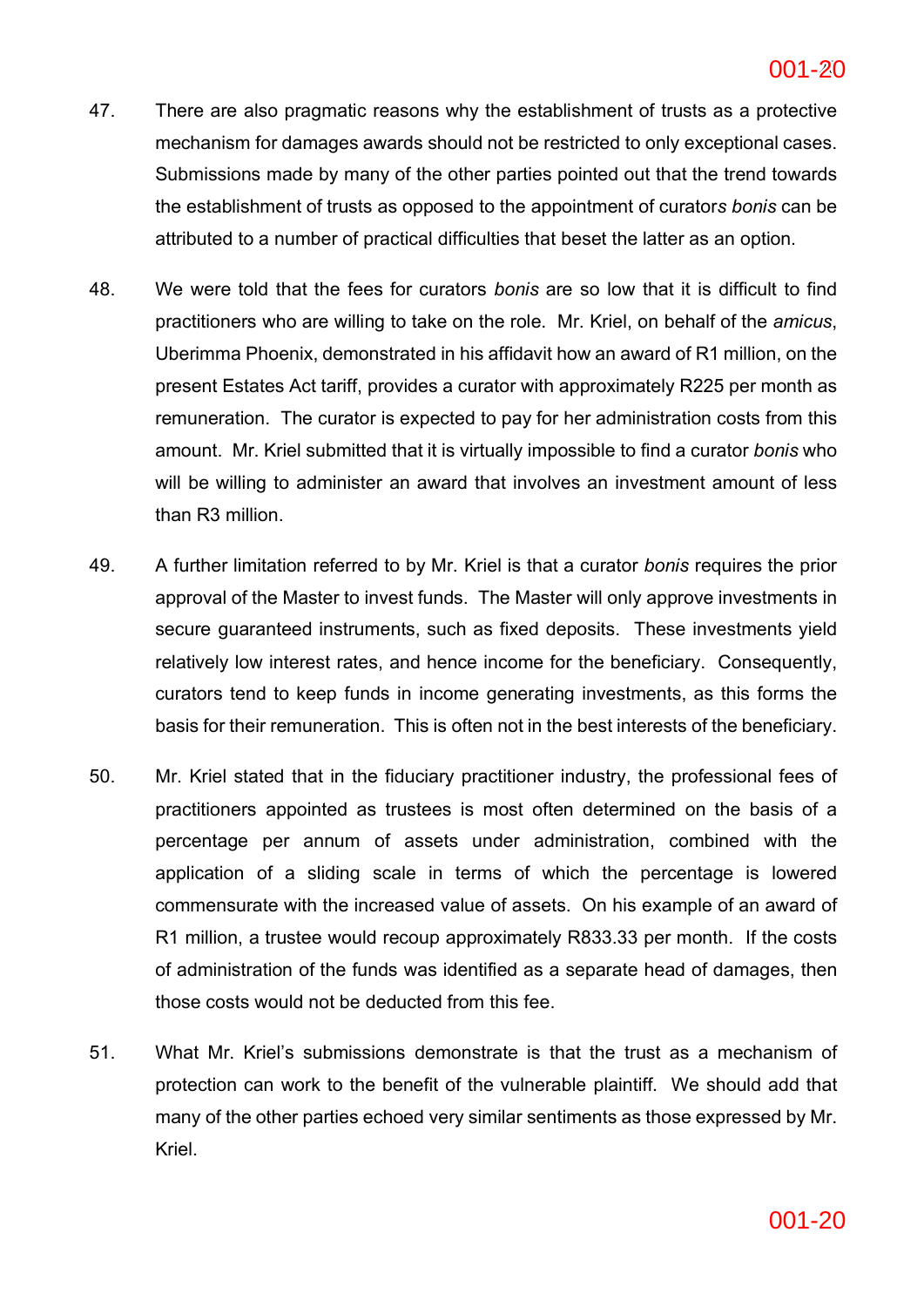- 52. It was also submitted that another factor driving the trend towards the establishment of trusts as protective mechanisms was the problem of widespread inefficiencies in the Master's office caused by an under-capacitation in the staff complement, and problematic communication channels. Mr. Bouwer, who was admitted as an *amicus curiae*, has been appointed as a trustee in a number of matters, including the David Nkuna matter, highlighted by the Master in the Report as giving rise to ambiguities. Mr Bouwer attested to the following difficulties in the Master's office:
	- (a) Funds administered by a curator *bonis* require the prior approval of the Master.
	- (b) The officials in the Master's office are generally inaccessible.
	- (c) Before an official will assist, the file must be ordered and obtained. Attendance at the Master's office to apply for a file takes at least three hours. The average time taken to obtain the file is three months.
	- (d) Only thereafter, can a curator proceed to approach the official designated in the file as having responsibility for the matter. An appointment must first be made with that person. However, one cannot do so telephonically because telephones are not answered. E-mails are not responded to or are referred to someone else. Since the Covid pandemic, matters have become much worse.
- 53. Mr. Bouwer stated that recently curators and other legal practitioners have had to resort to approaching the High Court for orders in the form of a mandamus against the Master before the relevant officials will do what they are ordinarily required to do under the Estates Act. He acknowledged that much depends on the official concerned, and that there are some who respond timeously. Where there is a delay, however, this is prejudicial to the beneficiary, particularly where the Master must pre-approve any expenditure. This includes expenditure on items essential for the care of the patient. Mr. Bouwer's averments were also echoed by many of the other parties.
- 54. Most of the parties who made submissions were adamant that the trend towards the application for the establishment of trusts, as opposed to the appointment of curators *bonis* was not motivated by *mala fides* or an attempt to circumvent the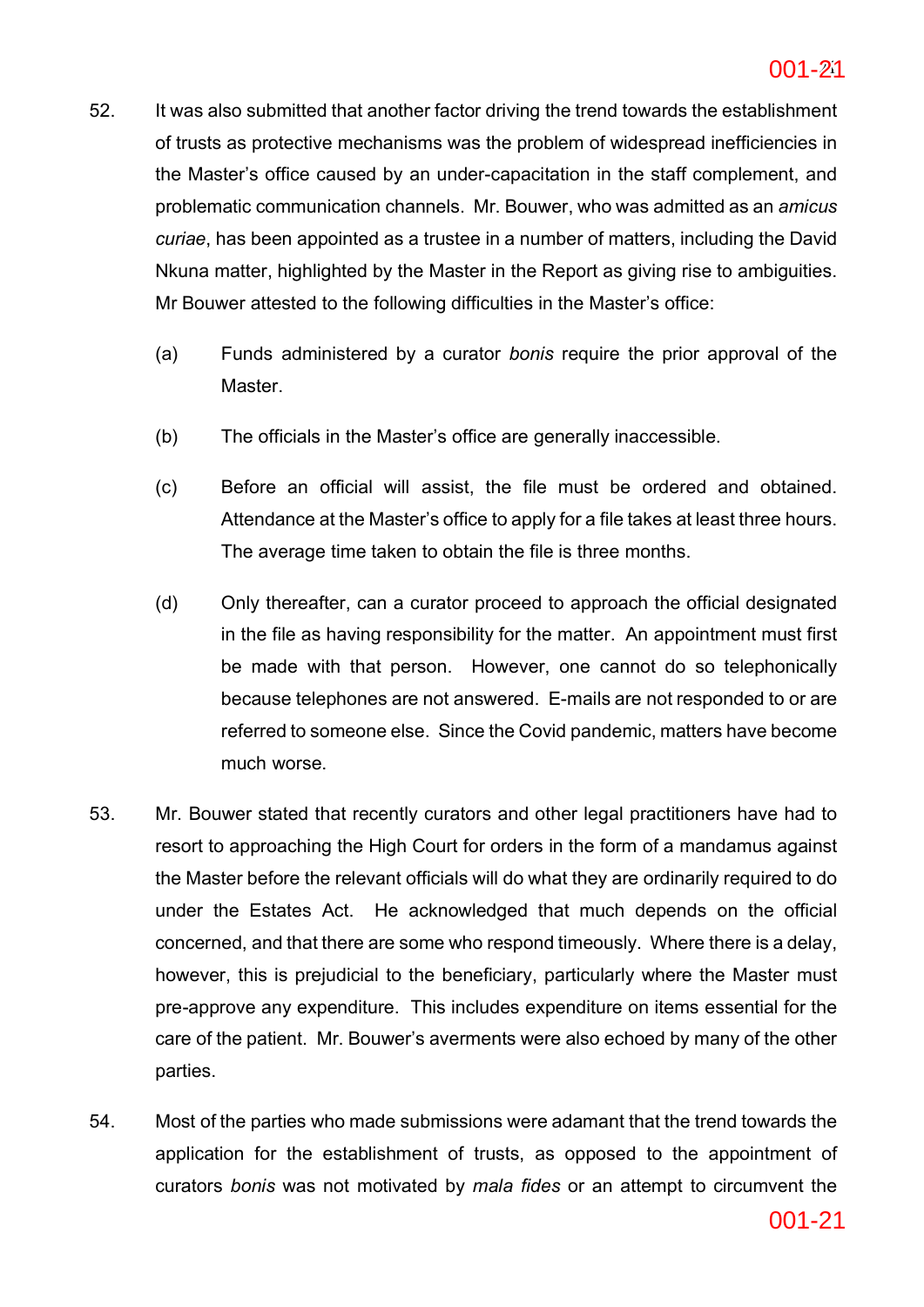authority of the Master. The underlying sentiment was that the development was driven by pragmatism. Practitioners accepted that the Master plays an important role in protecting the interests of vulnerable persons in the funds held on their behalf. However, their view was that the micromanagement by the Master which accompanies the appointment of a curator *bonis* was not necessary and, because of the practical problems in the Master's office, the office of curator is often not effective in protecting the interests of the beneficiary of the funds. The overwhelming view of the practitioners who made submissions to us was that the Master has sufficient supervisory powers to ensure that trusts were managed in the best interests of the beneficiary. They pointed out that inevitably trustees are required to lodge security which guards against financial loss for the beneficiary arising from any mismanagement of trust funds.

- 55. The Master denied in general terms that there were problems of efficiency in her office, but she did not respond to the individual averments made by the various parties in this regard. We cannot ignore the difficulties attested to by the practitioners who filed affidavits. It is equally beyond our power to fix them.
- 56. It seems to us that the Master's submission that trusts should be sanctioned only in exceptional cases ignores the realities on the ground. In reality, the appointment of a curator *bonis* will not always inure to the benefit of the vulnerable litigant who is awarded damages requiring protection. Practically, if this court were to agree to the Master's submission, the effect would be to place an even greater bureaucratic burden on the Master's office and in all probability cause greater inefficiencies and prejudice to the persons who most require efficient administration of their affairs by others.
- 57. The Master has extensive powers under the Trust Act to ensure accountability and oversight in respect of trustees. There is no reason why the Master cannot use the existing powers proactively to enable her to meet her statutory obligation to protect the funds held on behalf of vulnerable beneficiaries when these are held in a trust as opposed to under the control of a curator *bonis*.
- 58. We conclude therefore that for both principled and pragmatic reasons practitioners representing vulnerable plaintiffs in RAF and medical negligence matters (including curators *ad litem* where appropriate) should be permitted to apply to court for either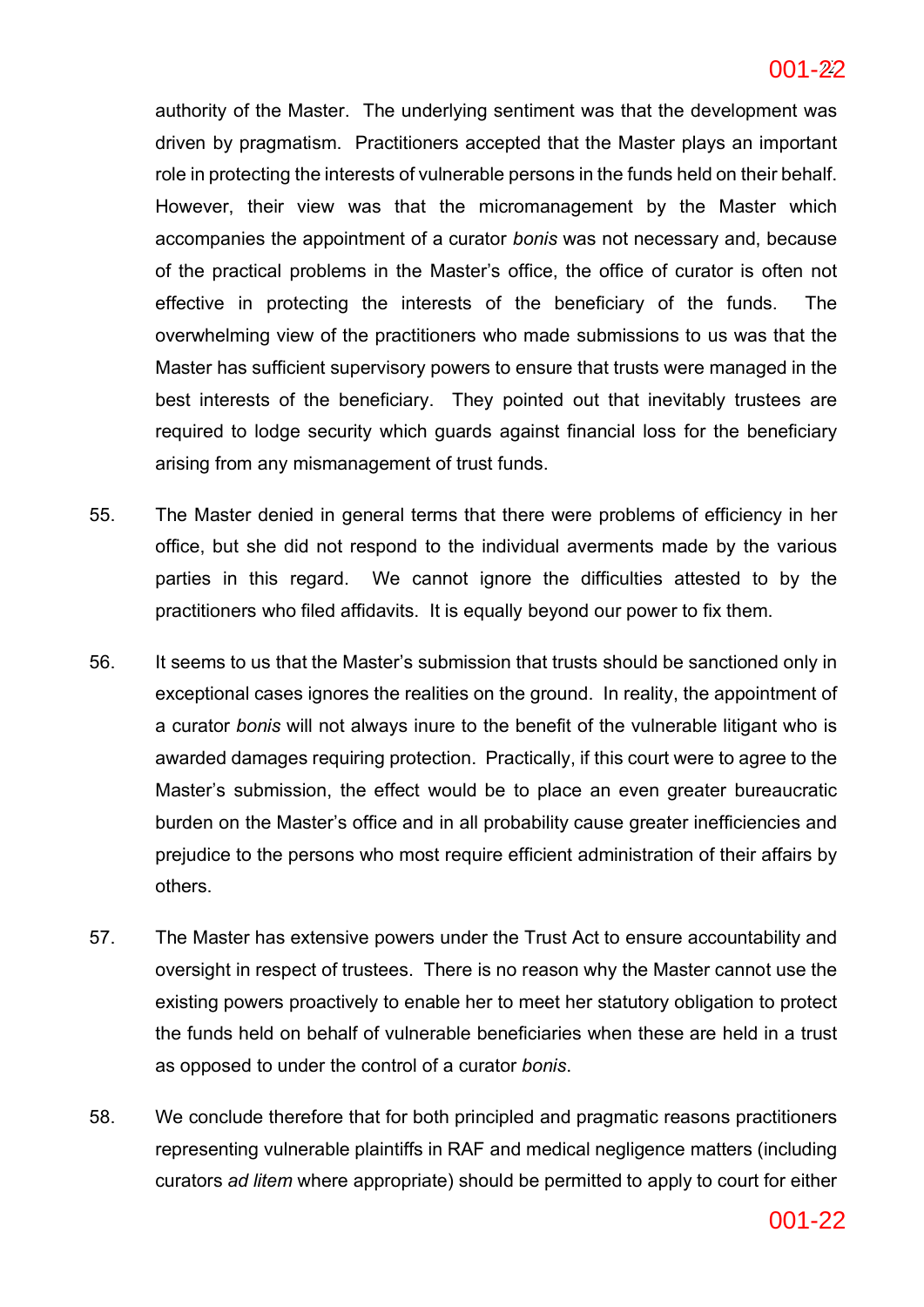the appointment of a curator *bonis* or for the establishment of a trust to protect the damages awarded. In each case it should be open to the court to determine whether the proposed protective mechanism will properly and effectively manage the award in the plaintiff's interests.

- 59. However, we are mindful of the pitfalls that have been highlighted arising from the ad hoc development of the trust route practice. In order to minimise these pitfalls, a court should be placed in a proper position to enable it to make a determination in each case as to whether the proposed protective mechanism is appropriate. This will require practitioners to provide the court with all information relevant to enable the court to make a proper determination as to whether it is proper to sanction the establishment of a trust rather than the appointment of a curator *bonis*. In addition, a court can, and should ensure that the powers and duties of the trustee are spelled out fully in the order and trust deed. Where appropriate, the court may impose additional obligations on a trustee to ensure that supervision by the Master is effective in terms of the Trust Act.
- 60. The factors relevant to a court's determination, and the proposed directive as to the procedure that should be followed in these cases are dealt with later in our judgment.

## **Ambiguity in court orders**

- 61. The Master submitted that one of her overriding difficulties with the establishment of trusts to protect damages awards is that court orders often contain ambiguous terms which are difficult to implement. She included certain examples of ambiguous provisions in her report. They all pertain to orders in which a trustee was appointed rather than a curator *bonis*. They included the following:
	- (a) 'The fees and administration costs shall be determined on the basis of the directives pertaining to curator's remuneration and the furnishing of security in accordance with the Administration of Estates Act 66 of 1965, as amended from time to time and shall include but not be limited to disbursements incurred and collection of commission calculated at 6% on all amounts recovered from the defendant in respect of the Section 17(4)(a) Undertaking.'
	- (b) 'The Trustee shall be entitled to the normal fees as prescribed in the regulations to the Administration of Estates Act 66 of 1965, as amended from time to time relating to the fees of a curator bonis appointment'.
	- (c) '. . . the powers of the trustees be exercised subject to the approval of the Master of the High Court.'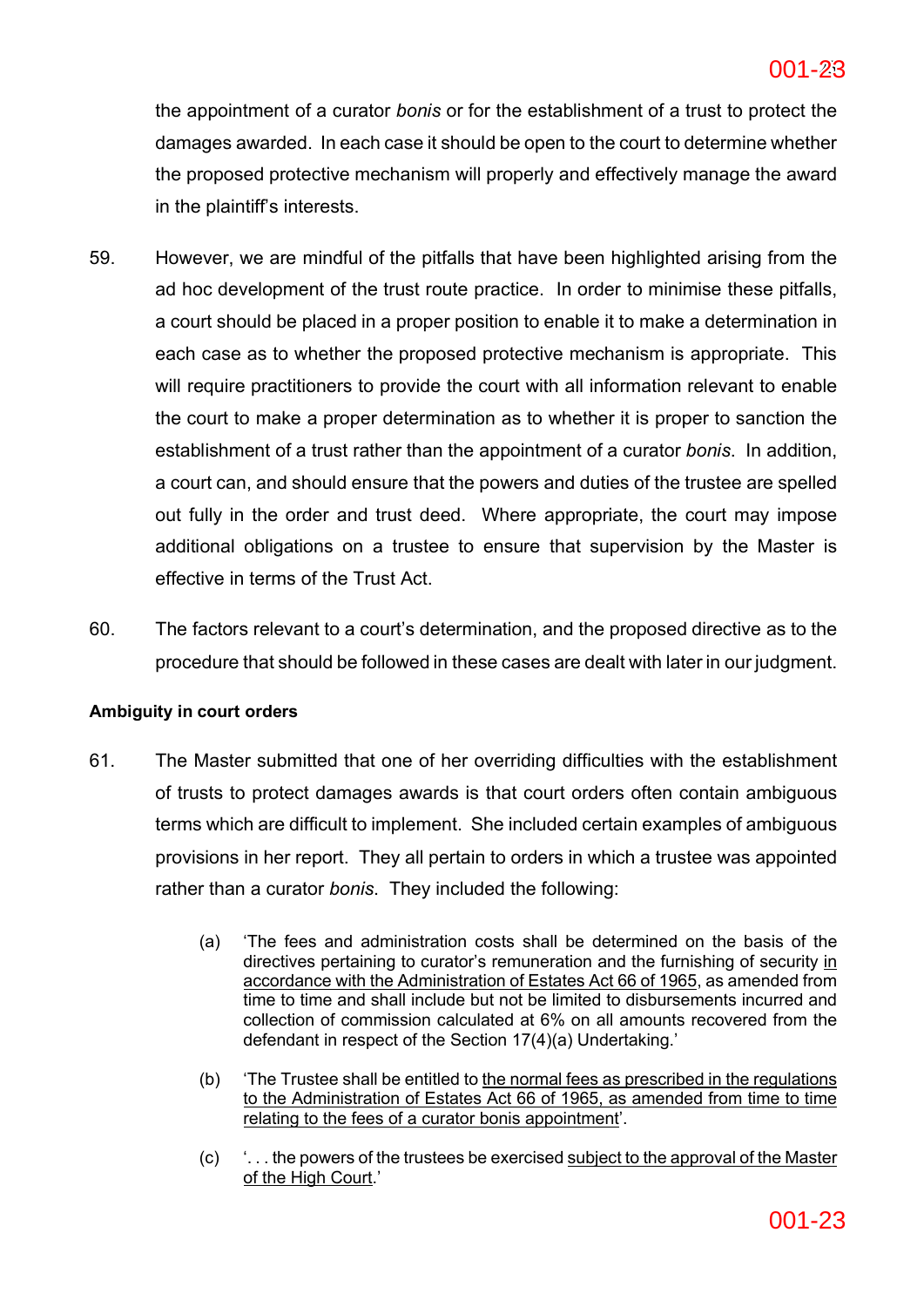- (d) 'In terms of this court order a trust is created in terms of the provisions of the Trust Property Control Act 57 of 1988 and this order serves as the trust instrument incorporating the trust provisions as provided for in this order." And "The trustee shall be entitled to the normal fees prescribed in the regulations to the Administration of Estates Act 66 of 1965 as amended from time to time relating to the fees for a Curator Bonis appointment.'
- (e) ' . . . the powers of the trustees…are to be exercised subject to the approval of the Master of the High Court." And "…the defendant pays the costs of the appointment of the trustee(s) as well as the costs of the administration of the estate of the patient by the trustee(s) at each financial year end subject to Section 84 of the Administration of Estates Act, Act 66 of 1965' (our underlining)
- 62. The Master's main concern with provisions like these is that they confuse her powers under the Estates Act with those under the Trust Act. Consequently, she says that she does not know how to exercise her powers, and requires the guidance of the court.
- 63. There appear to be two categories of ambiguity in the examples cited above. The first, demonstrated in paragraphs (a), (b) and (d), is that the fees of the trustee are set with reference to the Estates Act. The second, as demonstrated in paragraphs (c) and (e) above, is that the orders purport to render the exercise of the powers of the trustees subject to the approval of the Master. Being a creature of statute, the Master cannot exercise powers not accorded by relevant legislation. From our discussion of the Master's powers under the Trust Act, it is clear that the Master has no general statutory authority to approve the exercise of the powers of a trustee.
- 64. The Master states correctly that the trustees are appointed in terms of the Trust Property Control Act 57 of 1988 and curators are appointed in terms of the Estates Act. As such, the provisions of section 84 of the Estates Act, dealing with the remuneration of curators and tutors, often invoked in court orders, cannot be made applicable to trustees and nor can trustees be subjected to the authority of the Master in terms of this Act.
- 65. The context within which these ambiguities arose was that, with the creation of trusts, came the practice of providing that the trustee's remuneration should be the same as that of a curator *bonis* and hence the references in court orders to the Estates Act, when dealing with trustees. The obvious reason for doing this was to limit or cap the remuneration of the trustee in the interests of the beneficiary of the trust. Additionally, defendants who are liable for the costs of a curator *bonis* where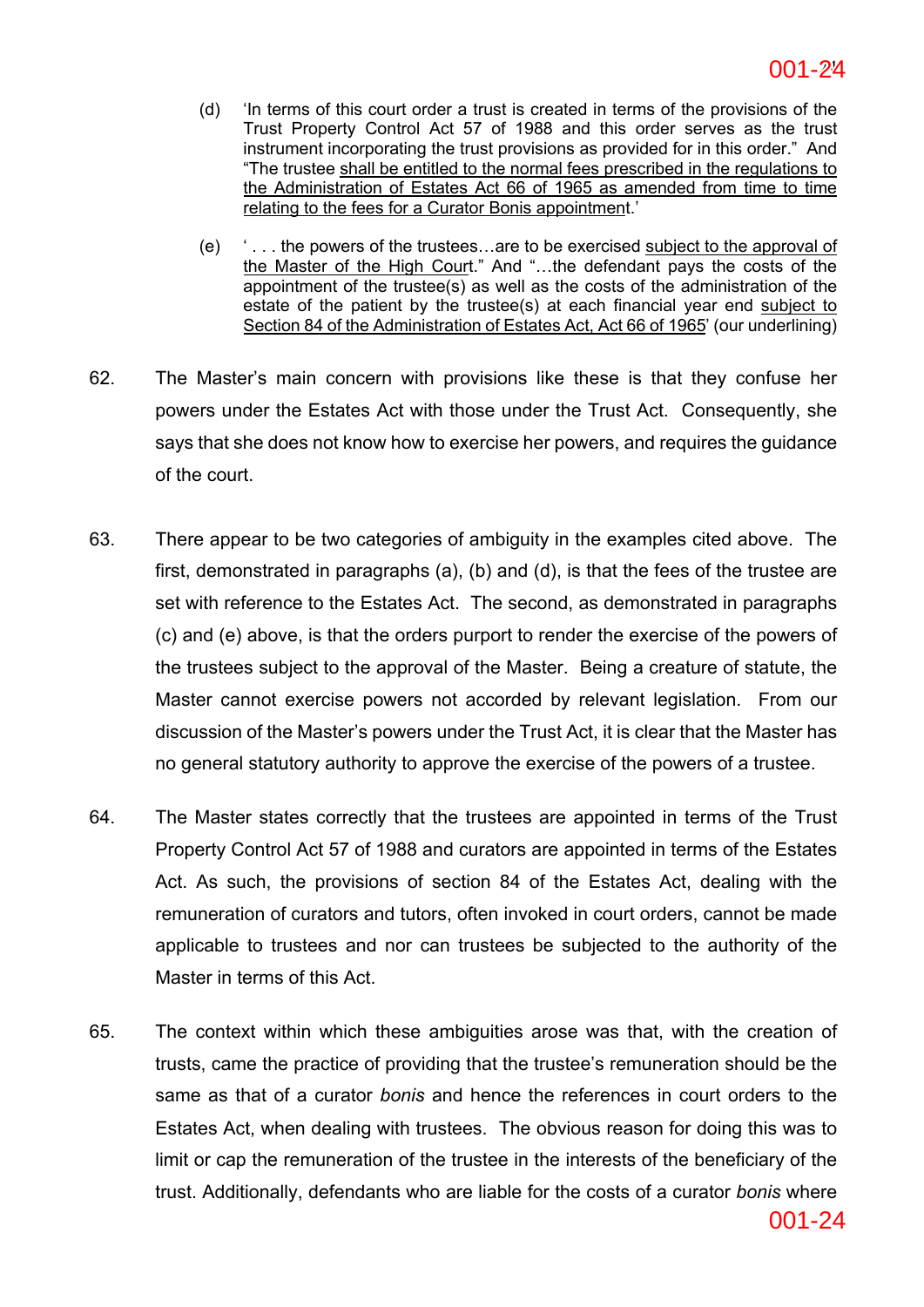#### **ac6c5141bd2642efb389a2a5978fa8b6-25** 25 001-25

the circumstances of the claim necessitate the appointment of one, would ordinarily not object to the creation of a trust provided that the costs thereof did not exceed those of a curator *bonis* – this practice effectively removed the other party's financial and effective interest in participating in the determination of the best mechanism for the protection of person concerned.

- 66. What the parties in these matters, and the courts granting the orders have overlooked, is that from a regulatory point of view, one cannot extend to the Master powers over trustees as if the trustees were curators *bonis*. It appears that the attempt to restrict the trustees' remuneration has led to court orders which not only conflate two Acts but are in fact contrary to the provisions of the Estates Act.
- 67. The Master gives the example of the David Nkuna Trust to demonstrate the practical problems her office has faced with orders containing these types of provisions. In that matter, the order establishing the trust provided that 'the fees and administration costs shall be determined on the basis of the directives pertaining to curator's remuneration … in accordance with the provisions of the Administration of Estates Act.' The RAF subsequently refused to pay to the trustee expenditure he had incurred for treatment covered by the RAF's s 17(4) undertaking on the basis that the Master was required under s 22 of the Trust Act to vet and approve these costs. As the Master correctly points out in her report, neither Act empowers her to determine the fees and administration costs of trustees. The Master only has the power under s 22 to consider what the 'reasonable remuneration' of a trustee should be if the trust deed is silent on the matter. Furthermore, according to the Master, unlike the situation with curators *bonis*, where a tariff is provided under the Estates Act, none is provided under the Trust Act. The Master says she does not have the means to determine what would be a 'reasonable remuneration' in these matters.
- 68. As we discuss later, in our view, provisions of the type contained in paragraphs (a), (b) and (d) are not acceptable. They do nothing but sow confusion for the parties and the Master, and do nothing to advance the underlying interests of the plaintiff. However, the answer, in our view, is not to outlaw the establishment of trusts as a protective mechanism for funds awarded to victims of road accidents and medical negligence cases. Instead, where it is clear to the court that it is appropriate to order the establishment of a trust, the court order must make specific provision, based on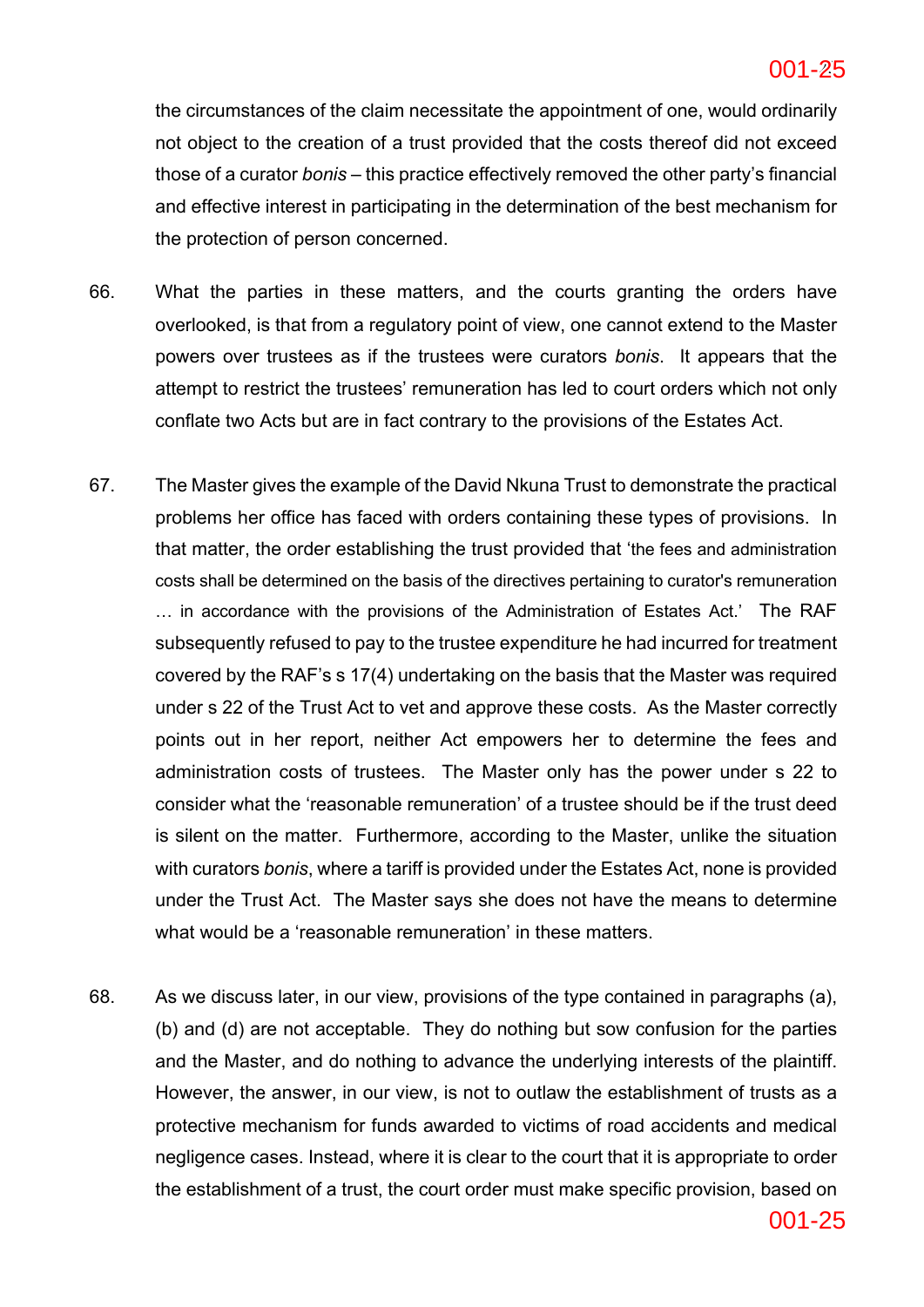evidence presented to court, as to the fees and costs payable to the trustee in each case. This should be done without any reference to the Estates Act.

- 69. As to orders that make the exercise of a trustee's powers subject to the approval of the Master, they are also not acceptable. A court can direct how a particular statutory power should be exercised by the Master in a particular case, but it cannot extend the Master's powers beyond that accorded by statute. Thus, it cannot purport to give the Master powers over a trustee akin to those she has in respect of a curator *bonis* under the Estates Act.
- 70. In our view, provisions such as those cited in paragraphs (c) and (e) above are invalid because they give the Master powers beyond those provided for in the Trust Act. Parties ought not to seek, nor courts grant such provisions in future cases. Where necessary, in existing cases, affected trustees may approach the court to amend the relevant order so as to provide clarity as to the extent of the Master's powers over them, in accordance with the Trust Act. Similarly, if necessary, the courts may provide clarity as regards what a trustee is entitled to claim as reimbursements from the RAF by way of expenses incurred by the trustee for medical costs. The RAF cannot insist that these be approved by the Master, and a trustee would be entitled, in a properly motivated application, to recoup these expenses by way of a court order.
- 71. In summary, then, in order to avoid these types of ambiguity in future:
	- (a) The trustee should be appointed in terms of the Trust Act and in the interests of clarity, the court should desist from making any reference to the Administration of Estates Act, thus obviating the Master's authority over the trustee in terms of this Act.
	- (b) Section 84(1)(b) of the Administration of Estates Act makes provision for the determination of remuneration of a curator *bonis* by the Master. This does not apply to trustees, and as such the taxation and approval by the Master of trustee's fees, disbursements or administration fees and expenditure should not be incorporated in court orders.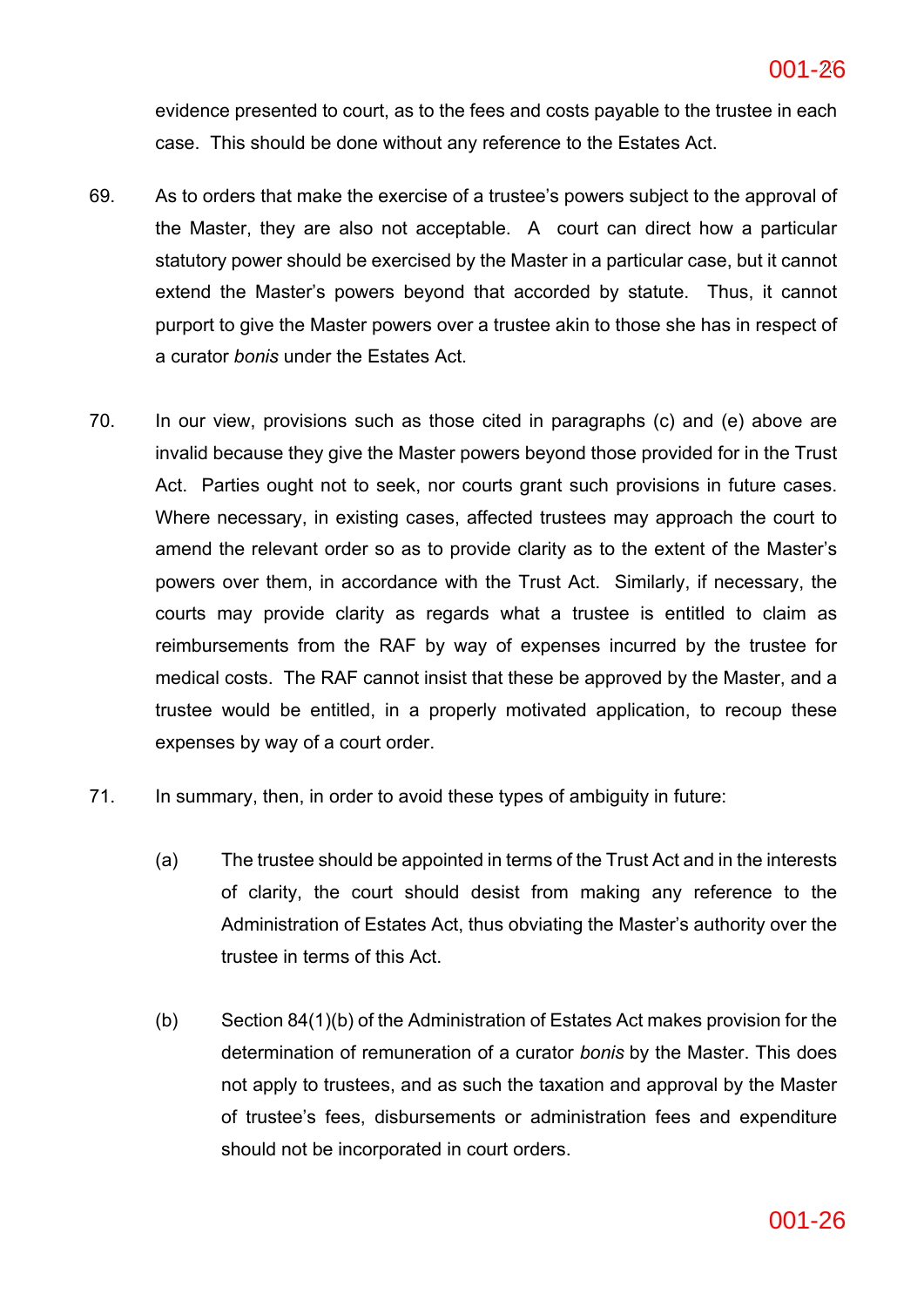- (c) The Master is not generally empowered in terms of the Trust Act to determine the reasonableness of expenditure on the part of a trustee. Orders should not imply that this is the case, nor may the RAF refuse to reimburse a trustee without the Master's approval.
- (d) Critically, as we discuss immediately below, it is imperative that orders establishing trusts should set out in detail how trustees are to be remunerated in terms of their fees and costs.

## **Remuneration and all administration costs must be set out explicitly and comprehensively**

- 72. The remuneration of curators *bonis* is provided for in Section 84 of the Estates Act which provides that :
	- '(1) Every tutor and curator shall, subject to the provisions of subsection (2), be entitled to receive out of the income derived from the property concerned or out of the property itself-
		- (a) Such remuneration as may have been fixed by any will or written instrument by which he has been nominated; or
		- (b) If no such remuneration has been fixed, a remuneration which shall be assessed according to a prescribed tariff and shall be taxed by the Master.
	- (2) The Master may
		- (a) if there are in any particular case special reasons for doing so, reduce or increase any such remuneration; or
		- (b) if the tutor or curator has failed to discharge his duties or has discharged them in an unsatisfactory manner, disallow any such remuneration, either wholly or in part.'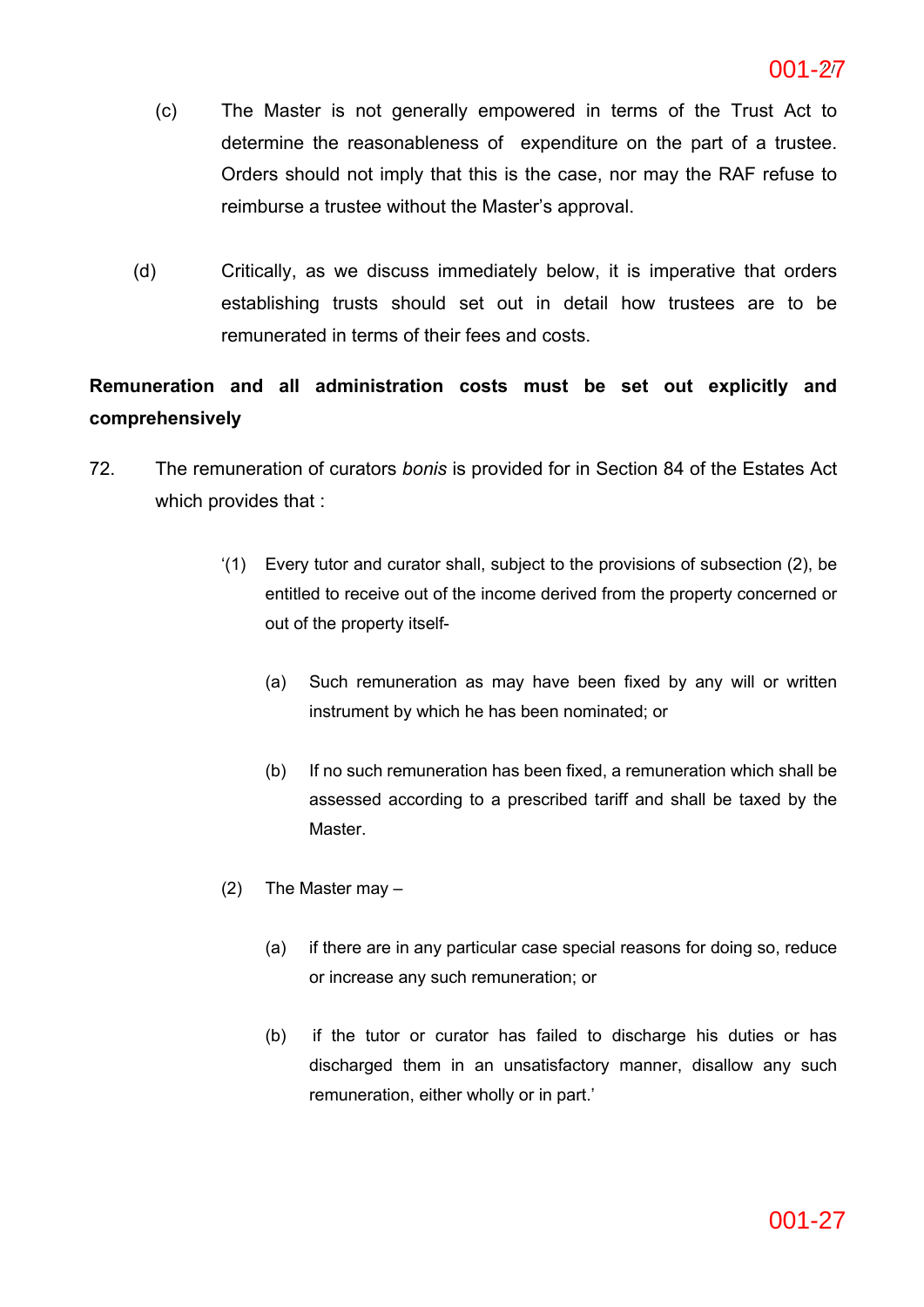#### **ac6c5141bd2642efb389a2a5978fa8b6-28** 28 001-28

- 73. It was argued before us that the remuneration payable to curators *bonis* was not commensurate with the responsibility and amount of work that had to be done in respect of the majority of estates involving particularly seriously injured or disabled persons. It appears that under s 84(1)(a), a court order appointing a curator *bonis* may specify the remuneration payable to a particular curator. This does not necessarily mean it should be limited to the prescribed tariff. Thus, if the circumstances of the case are such it is anticipated that a remuneration greater than the statutory remuneration provided for in Section 84(1)(b) is appropriate, the court can consider ordering a higher remuneration. Unfortunately, in none of the matters that are presently before us do any of the curators *ad litem* deal with this aspect at all in their reports and similarly the Master also fails to deal with this aspect. In our view, the power of the court to direct what remuneration is appropriate for a curator in any case underlines the importance of the need for courts to be placed in possession of all relevant facts so that a proper determination on remuneration can be made. This is a point we reiterate below.
- 74. In regard to an increase in the remuneration after the curators appointment, neither the Master nor any of the parties placed any information before the Court to indicate whether or not in the case of existing curatorships, any applications have been made in terms of Section 84(2) for the variation and increase in the curator's remuneration and whether or not such applications have met with approval. In the circumstances, we make no findings in this regard.
- 75. The Trust Act provides in Section 22 that:

'A trustee shall in respect of the execution of his official duties be entitled to such remuneration as provided for in the trust instrument or, when no such provision is made, to a reasonable remuneration, which shall in the event of a dispute be fixed by the Master.'

76. Unlike the position with curators, there is no fall-back statutory tariff that applies to trustees. Nor does the Master have the statutory power to fix the fees of trustees unless no provision for remuneration is made in the trust instrument and a dispute arises as to a reasonable trustee fee. As we noted earlier, this was one of the issues on which the Master sought clarity from the court.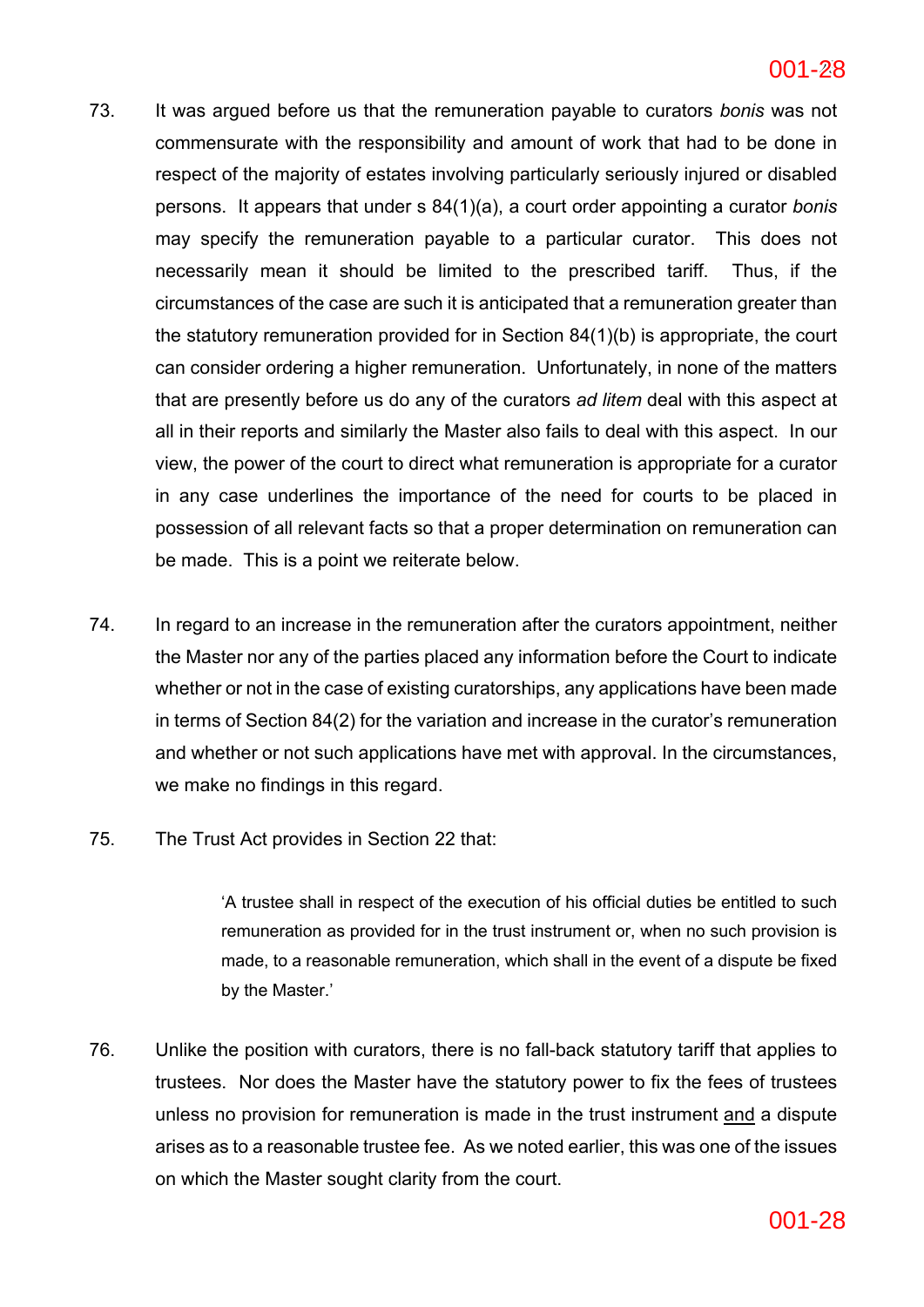- 77. As noted earlier, with reference to the difficulties experienced by the Master in trying to implement existing court orders, the attempt to subject the remuneration of trustees to the supervision of the Master is not working practically, nor, indeed, is it sanctioned under s 22 of the Trust Act (save for the situation identified immediately above).
- 78. The solution therefore lies in greater care being taken in deciding on the appointment of either a curator *bonis* or the establishment of a trust in considering, *inter alia*, the question of remuneration. In circumstances where a trust is established, the remuneration and administration costs must be dealt with explicitly and comprehensively in the court order and/or trust instrument incorporated into the order of court. If this is done correctly, it will deal with the Master's complaint that trustees 'set their own fees'.
- 79. Ordinarily, the reasonable remuneration of the trustee will vary from trustee to trustee according to the complexity, quality, time and amount of work done in the administration of the trust funds. The court in the matter of *Klopper v the Master of the High Court*<sup>47</sup> noted in this regard that:

'…time and effort together with the degree of complexity of one's duties have to be taken into account. It is accordingly clear that the time factor cannot be considered in isolation nor can it be an overriding factor. The other factors must be taken into account as well.*'*

80. The method and basis of calculation of the remuneration of the curator (in the event there is an application for an increase or decrease from the prescribed amount, or for an amount of remuneration above the prescribed tariff $48$ ) or trustee, and the administration costs, must be set out clearly, unambiguously and comprehensively in the application for the appointment of a curator *bonis* or the proposed trust deed. The Master recommends that failure to do so should result in the Court refusing to grant the relief sought. We do not agree. However, it is incumbent on the parties to

<sup>47</sup> 2009 2 All SA paragraph 16

 $48$  Section 84(1)(a) of the Estates Act permits the Court to fix the amount of the remuneration of a curator. It is only in circumstances where no specific provision has been made for the amount of the remuneration that in terms of section 84(1)(b) the prescribed tariff is applicable.  $0.01-29$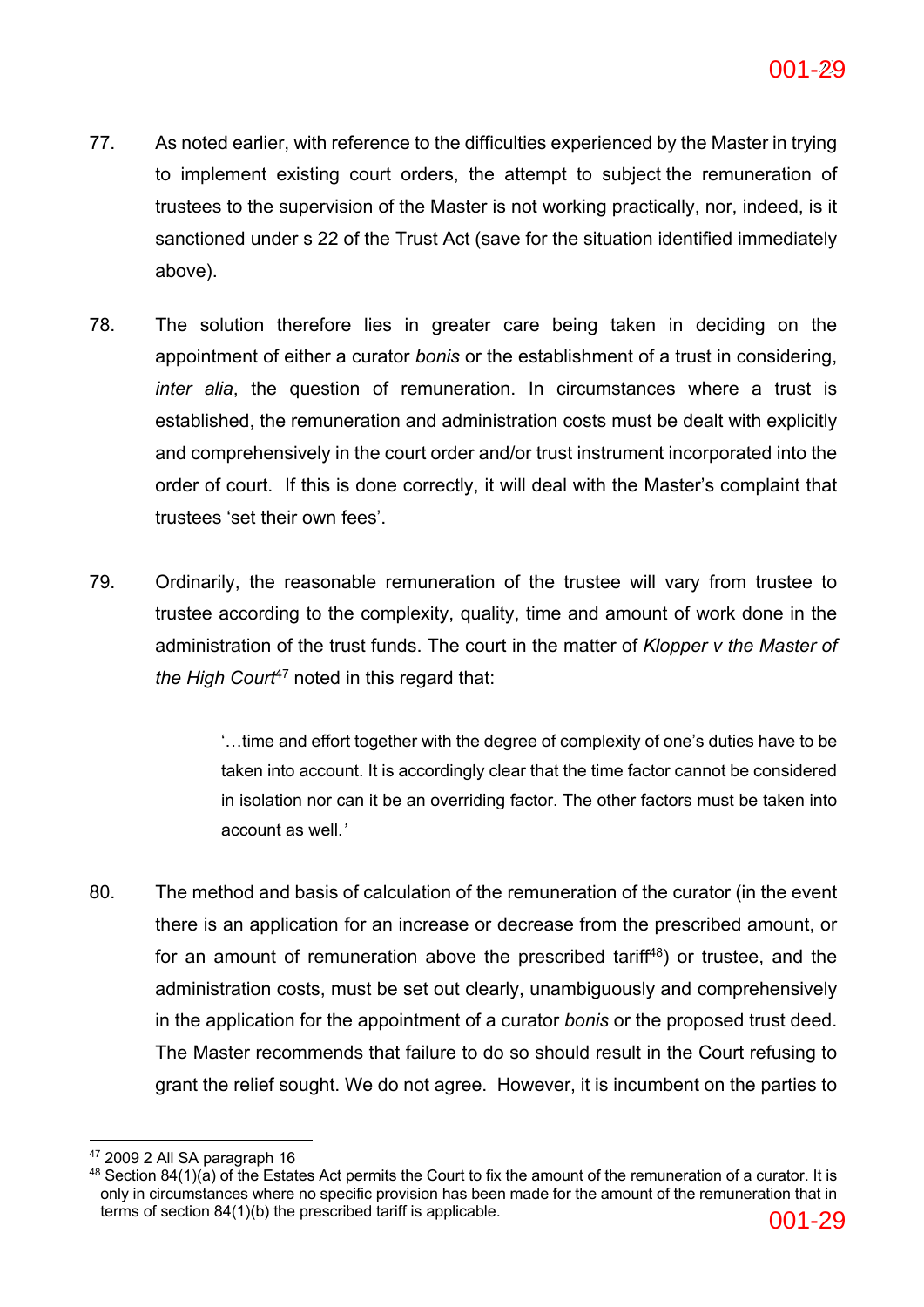#### **ac6c5141bd2642efb389a2a5978fa8b6-30** 30 001-30

place sufficient evidence before the court to enable it to include appropriate provisions in the court order. The remuneration must be commensurate with the complexity, time and effort required to discharge her duties and must perforce include the effort required in the administration of a Section 17(4)(a) Undertaking where the action lies against the RAF.

- 81. In the matter of *AD and Another v MEC for Health and Social Development, Western Cape Provincial Government*, <sup>49</sup> the parties were *ad idem* on the creation of a trust for the benefit of a severely disabled child. The court dealt with many issues relating to the creation of trusts. An alarm was raised with respect to the remuneration of the trustee being 'unchecked'. The court held that 'the problem can be addressed as has been done here, by specifying the fees in the Trust Deed (an ad valorem charge, not hourly fees).' The cost of administering the trust was agreed at 1% per annum of capital under administration and 2% of residual capital on termination of the trust. The capital under administration was not to include the value of administering the trust.
- 82. By way of further example, Absa Trust Limited testified before us that it charges a standard 1% plus VAT management fee of the total amount under administration per annum. This management fee decreases year on year. For the drafting of the documents necessary to create a Trust, ATL charges a once-off amount of R4 900.00. A once-off fee of 0.5% on the amount of the award is charged on the acceptance of a Trust, and a once-off termination fee percent of 2% of the remaining capital under administration is charged upon the termination of the Trust. These fees are readily determinable and there is little guesswork.' This is a very convenient formula and the percentages could be altered in accordance with the evidence and specific requirements of each case.
- 83. Further evidence submitted to us was to the effect that the custom in the fiduciary industry is for trustees to charge 1 to 1,5% of the value of the assets under administration with a sliding scale in which the charge is lowered with increasing value of assets.
- 84. These examples illustrate that in practice, trustee's fees can be easily determined and vetted by the court in every case.

 $^{49}$  [2016] ZAWCHC 116  $001$ -30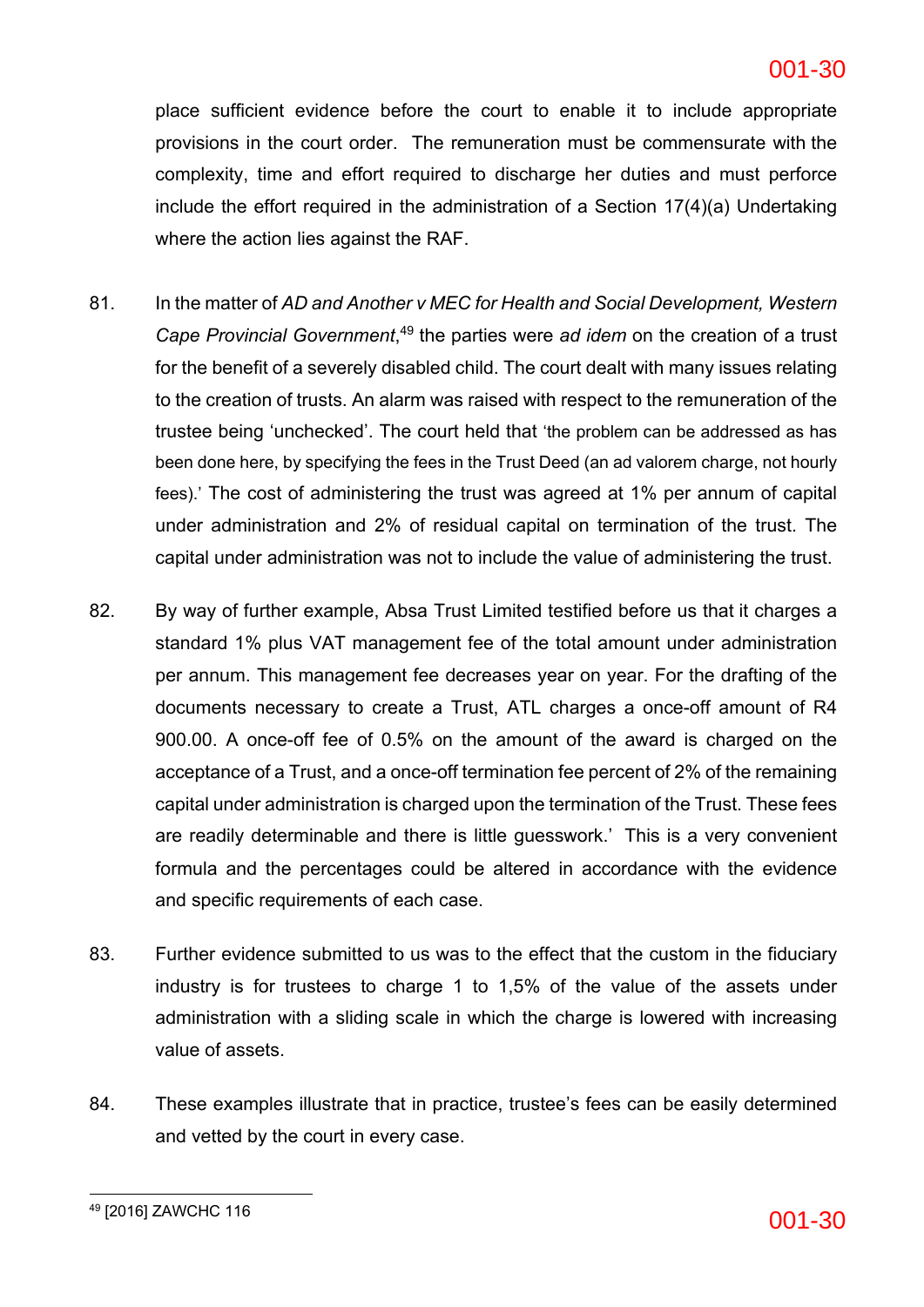- 85. In RAF matters, the curator *bonis* or trustee, the RAF Undertakings Department, as well as the Master, appear to have an ongoing problem in terms of current court orders. That the costs of the curator *bonis* or trustee fall to be recovered in terms of the Undertaking was confirmed in *Reyneke N.O. v Mutual and Federal Insurance Company*. 50 This should be expressly stated in each court order.
- 86. In matters against the RAF, it may be necessary for the plaintiff to adduce evidence regarding the remuneration of the curator *bonis* or trustee, particularly in relation to the Undertaking, which will entail evidence as to the expectations regarding complexity, time and expertise required to administer such Undertaking. Much will depend on the facts of each case and the court must be provided with sufficient evidence to endorse a remuneration structure that is appropriate in each case.
- 87. In *Marine and Trade Insurance Company Limited v Katz NO*<sup>51</sup> the costs of the curator *bonis* were paid in the amount of R1 152.85, although an Undertaking in terms of Section 21(c) of the Compulsory Motor Vehicle Insurance Act 56 of 197252 had been furnished by the defendant. This upfront lump sum payment of the costs of the trustee, once established, could be a solution to the ongoing problems of remuneration of trustees under the Undertaking.
- 88. It will be incumbent on the parties to adduce evidence regarding the proposed remuneration and administration fees for which provision must be made. The evidence should cover the particular circumstances of the administration of the estate or trust, as the case may be. The structure of the fees and remuneration permitted must then be delineated clearly in the court order and trust instrument.
- 89. In regard to out of pocket costs incurred, the curator *bonis* or trustee is necessarily entitled to incur costs on behalf of the estate or trust, which may include inter alia:
	- (a) Premiums for the security bonds.
	- (b) Rates, taxes, the costs of repair and maintenance of property.

<sup>50</sup> 1992 (2) SA 417 (T)

 $51$  1979 (4) SA 961 (A)

<sup>&</sup>lt;sup>52</sup> Section 21(c) of the Compulsory Motor Vehicle Insurance Act was amended by the Compulsory Motor Vehicle Insurance Amendment Act 69 of 1978 to introduce the concept of the undertaking to pay in the future by the wrongdoer.  $001-31$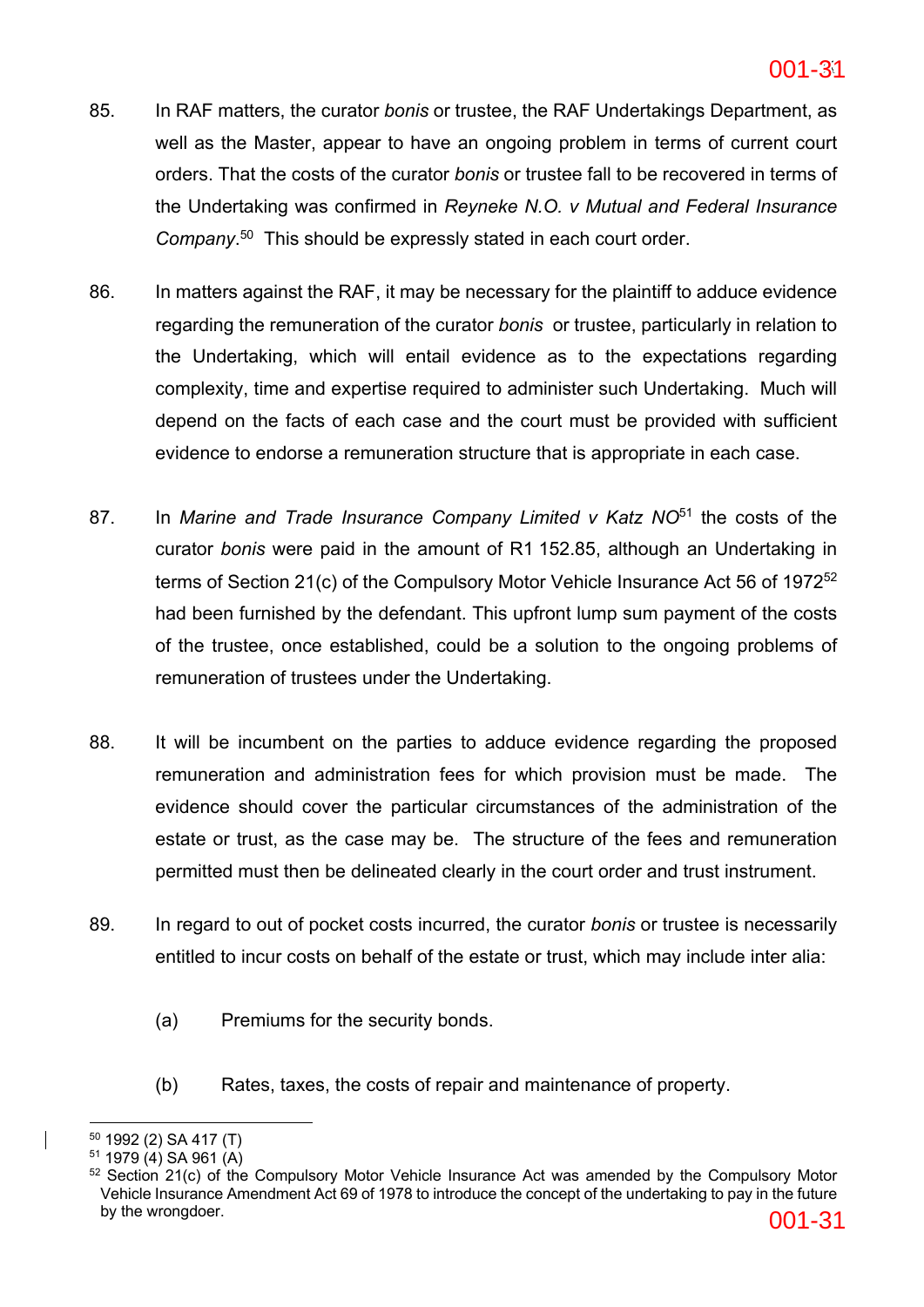- (c) Accounting fees in relation to audited financial statements.
- (d) Costs properly incurred in employing expert assistance, such as financial advisers or medical experts.
- (e) Resources required to ensure that there is proper care and maintenance of the beneficiary.
- (f) Travelling costs incurred in attending meetings or conducting trust business $53$
- 90. The remuneration and out of pocket costs, and a basis for their calculation, must be specifically set out in the court order or trust instrument. Once the remuneration provisions have been made subject to the court's scrutiny and are approved, the ambiguities discussed earlier are overcome. Approval by the court of the remuneration places a necessary safeguard in place which ensures that the fees paid are commensurate with the particular responsibilities and work undertaken and will allay the Master's concern that the trustees 'set their own fees'. The annual approval of curators' accounts and audit of the trusts ensure that no untoward behaviour of either a curator or a trustee remains undetected.

## **The trust instrument must be available for consideration and scrutiny by the court and the defendant.**

- 91. The trust instrument should be considered by the Court.
- 92. It is equally important that the defendant has a proper opportunity to consider and if necessary, make submissions to the court on the provisions of the trust instrument. The defendant stands to be materially affected by the provisions of the remuneration and administration costs in so far as it incurs a liability to pay such costs.

<sup>53</sup> According to *Roper & Bryce v Cannock* 1954 (1) SA 65 (W), the court held that the travel costs cannot be claimed by a trustee if he is remunerated for holding office. Honoré's South African Law of Trusts 6th edition states that the preferable view is that trustees should be indemnified for out of pocket expenses but that the trust instrument should make specific provision for the reimbursement of travel expenses. 001-32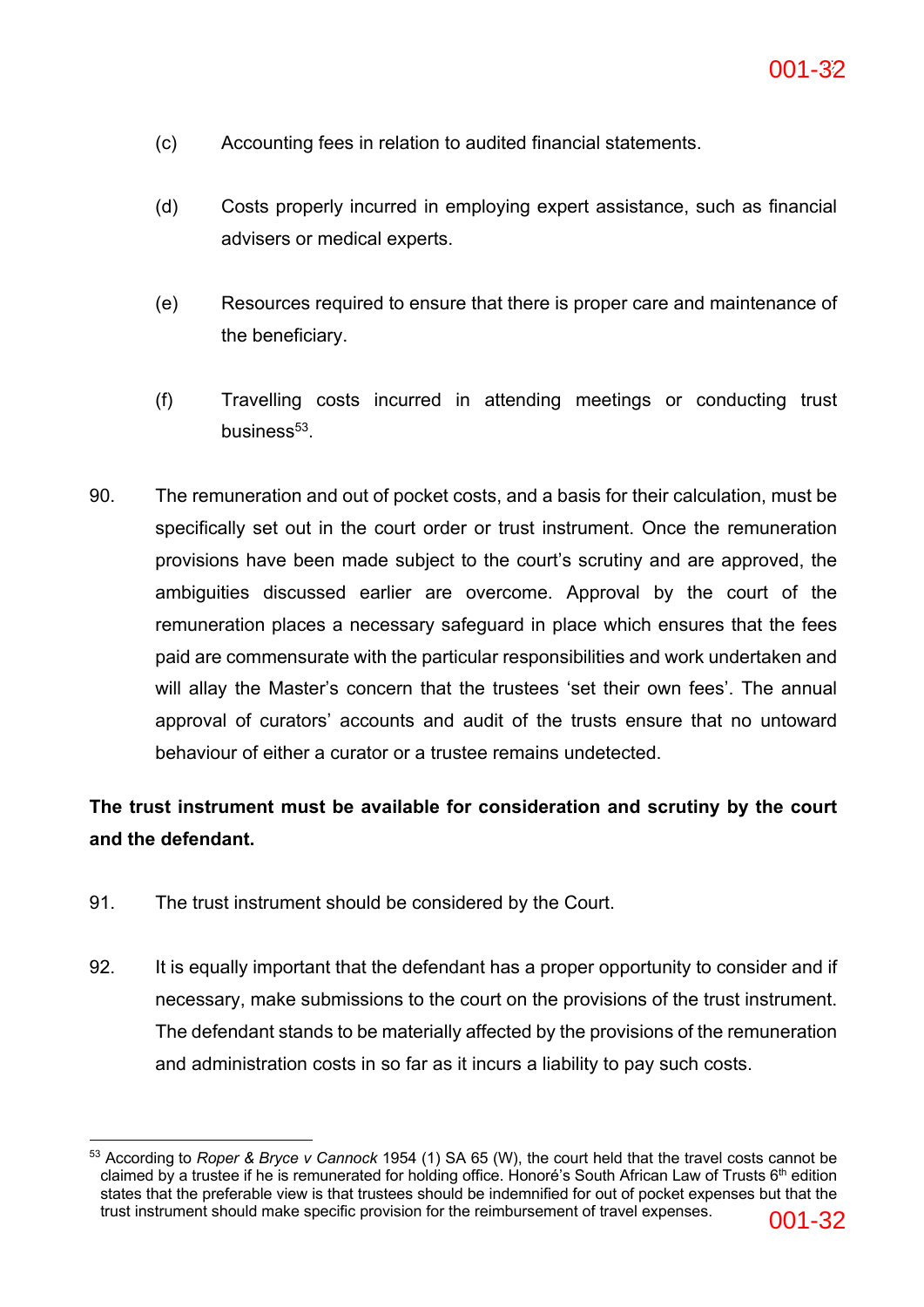- 93. The Master, with her consent, may be consulted on the terms of the trust instrument, providing that this does not cause unnecessary delays. In *AD and Another v MEC for Health and Social Development Western Cape Provincial Government*54 the parties were in agreement that the Master was to be invited to comment on the wording of the Trust Deed. This was also suggested to us by Mr Maleka SC on behalf of the Master. However, we do not consider it practicable for the Master's comment to be sought as a matter of routine in every case. If the parties or the court consider it appropriate in a particular case, then her comments may be sought. To require this as a matter of course would, in our view, lead to unnecessary delays not only for the parties but also for the court system as a whole.
- 94. The trust instrument should also expressly state that any amendment to the trust instrument shall be subject to the approval of the High Court which will ensure that any amendments dealing with remuneration of the trustees will be brought to the attention of the Court.
- 95. Mr Louw SC on behalf of the Pretoria Society of Advocates suggested that court orders which have provisions subjecting the actions and remuneration of trustees to the Master in terms of the Administration of Estates Act ought to be referred back to the High Court to be amended. Each particular matter where a curator *bonis* has been appointed or a trust established will have to be considered on its own merits. If it is considered necessary to amend any court order or trust deed by the curator *bonis* or the trustee as the case may be, then they should take such steps as they consider necessary in order to do so in order to have such amendments effected.

## **What is the extent of the Master's oversight role?**

96. One of the problems identified by the respondents and *amici* with the appointment of curators *bonis* was that under the terms of their appointment the exercise of their powers is subject to prior approval by the Master. It was submitted that this was one of the reasons why plaintiff's representatives elect instead for the establishment of a trust as a mechanism to protect damages awards. We were told that all expenditure by curators, even when necessary for the continued well-being of the plaintiff, must await approval. Alternatively, the curator runs the risk that the

 $^{54}$  [2016] ZAWCHC 116  $\overline{001}$ -33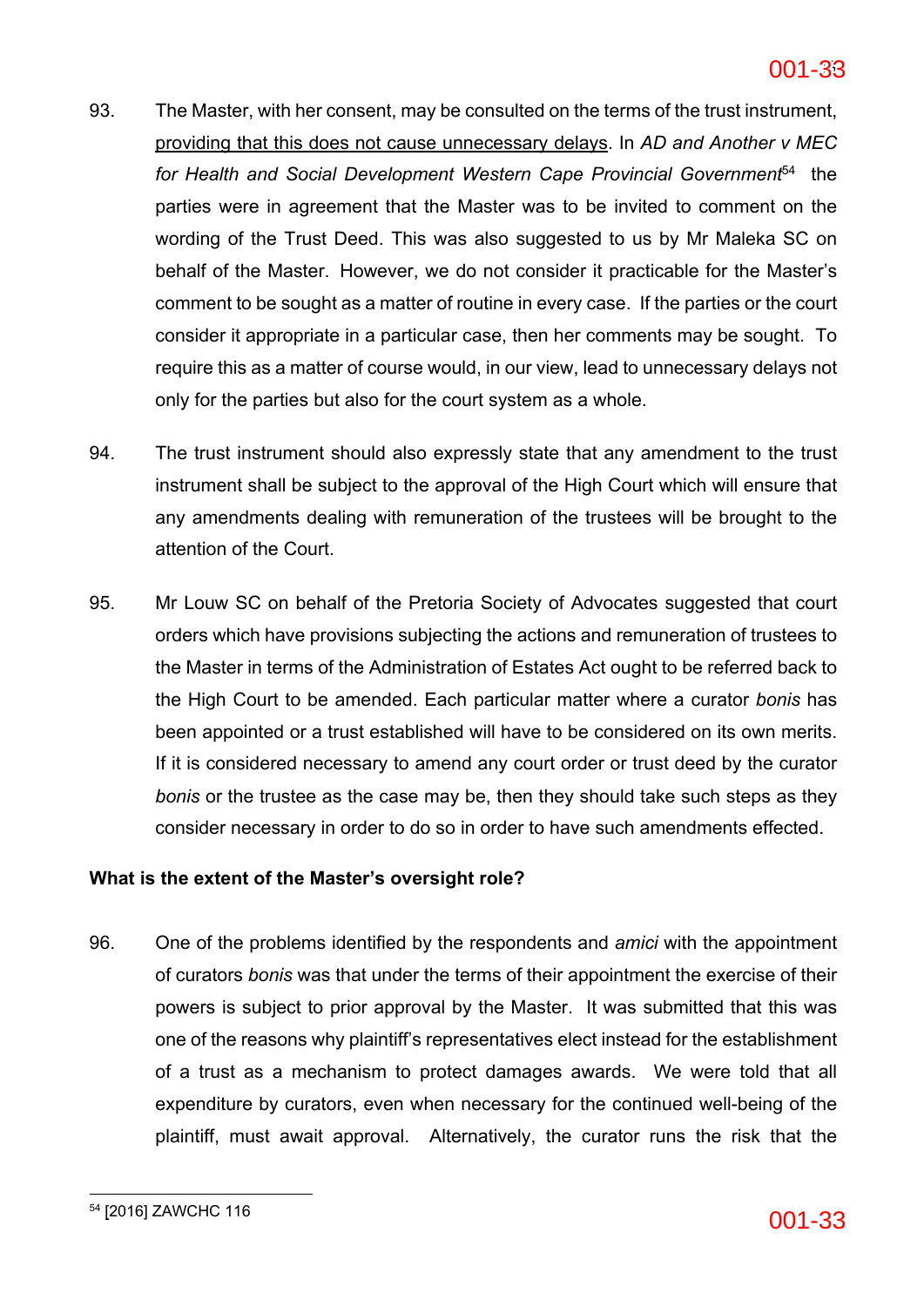Master's office will refuse to permit a recoupment of expenses that were not preapproved.

97. Section 72(1)(d) deals with the granting of letters of curatorship by the Master following an appointment by order of court: The powers of a curator *bonis* are provided for in Section 72(1)(d) of the Estates Act. It provides (in relevant part):

> 'The Master shall . . .on the written application of an person …who has been appointed by the Court or a judge to administer the property of any … person … as curator and to take care of his person or, as the case may be, to perform any act in respect of such property or to take care thereof or to administer it … grant letters of … curatorship … to such person'.

- 98. Section 76 deals with the powers to perform acts in relation to property under curatorship. It provides (in relevant part):
	- $(1)$  The Master may  $-$ 
		- (a) …
		- (b) By any letters of curatorship granted by him, authorize the curator to do any one or more of the following, namely-
			- (i) To perform any particular act in respect of the property of the person concerned;
			- (ii) To take care of the said property;
			- (iii) To administer the said property; and
			- (iv) To carry on, subject to any law which may be applicable, any business or undertaking of the person concerned.
	- (2) The Master shall, by any such letters granted by him
		- (a) in any case referred to in paragraph (d) of sub section (1) of section seventy two, confer upon the … curator such powers as will give effect to the terms of the appointment by the Court or the judge; and
		- $(b) \ldots$
- 99. The origin of the problem regarding prior approval appears to be an annexure that the Master routinely attaches to her report to court on the appointment of a curator *bonis*. The Master's report routinely makes a recommendation based on a list of 12 separate powers to be bestowed on a curator. The terms of the individual powers are not in issue. What is in issue is that all of these powers, notwithstanding that the Estates Act does not specifically provide for it, are made 'subject to the prior consent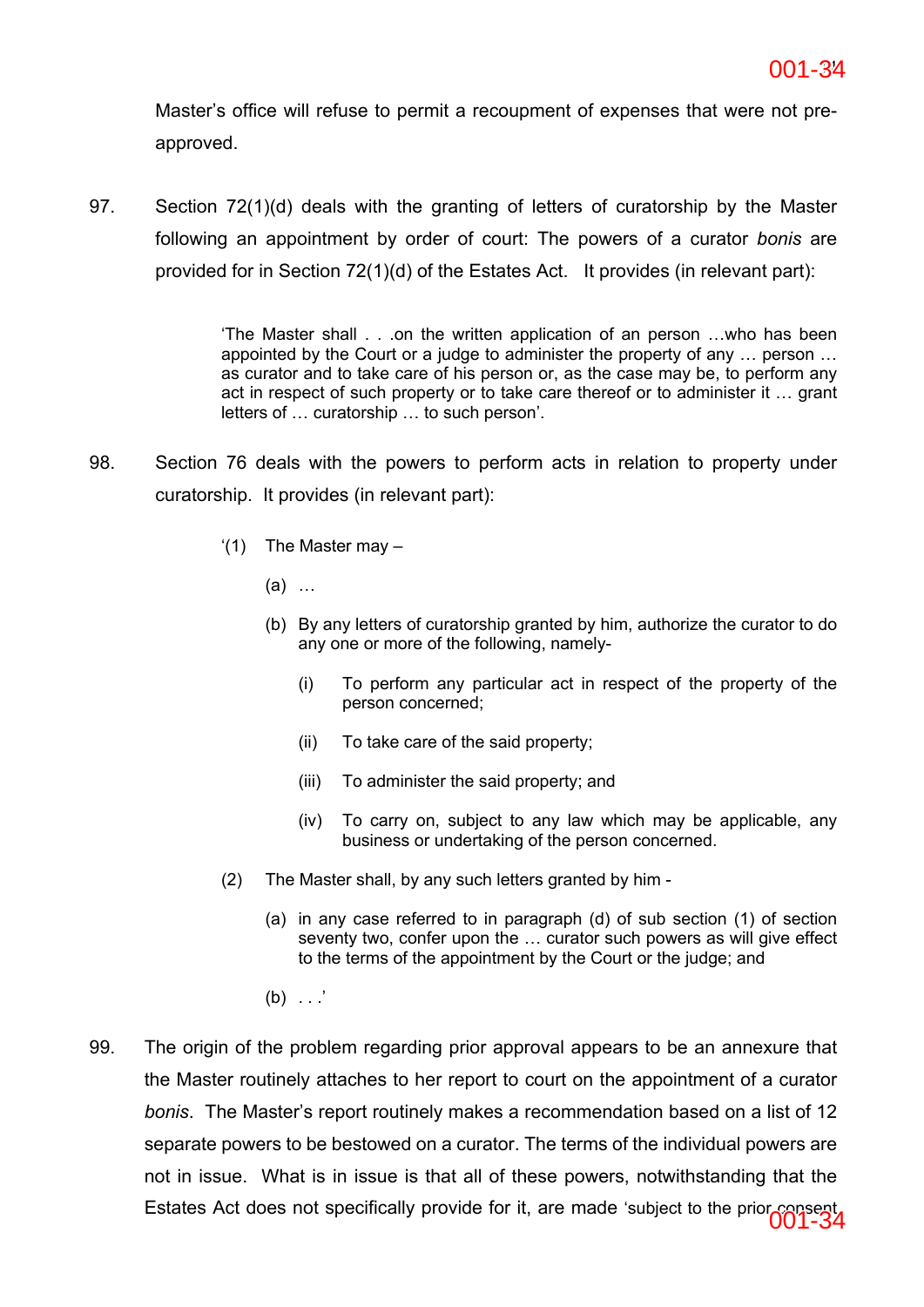and approval of the Master'. It is this condition and its consequences which it was argued before us militate against the appointment of curators *bonis* and recommend, in the best interests of the persons concerned, that trust be established.

- 100. It was argued before us that the imposition of the prior consent and approval condition, which at the request of the Master is a term of every single Order in which a curator *bonis* is appointed, has as a result rendered the utilisation of the institution of a curator *bonis* cumbersome, time consuming and, given the particular nature of the needs of the persons who are to be protected, unsuitable.
- 101. We were provided with examples of reports submitted by the Master to courts on the appointment of curators. A common passage in them reads as follows:

'I wish to recommend that the Curator Bonis should be clothed with the powers as laid down in *Ex Parte Du Toit: In re* Curatorship *Estate Schwab* 1968 1 SA 33 (T) and confirmed in *Ex Parte Hulett* 1968 4 SA 172 (D). These powers have been summarized in Annexure "A" to this report and I humbly request the Honourable Court to order that the powers 2 to 12 in Annexure "A" be exercised subject to my prior consent and approval as such an order will strengthen my ability to protect the interests of the patient considerably, especially in cases where the Curator Bonis is exempted from furnishing security.' (our underling)

- 102. The origin of the restrictive condition which the Master seeks to be imposed in cases where a curator *bonis* is appointed is not found in either of the abovementioned cases upon which the Master refers to in the reports that she submits to the Court. In neither of the cited cases were the powers conferred upon those curators *bonis* subject to either prior consent or prior approval.
- 103. The specific powers with which the Master recommends curators *bonis* be clothed are:
	- '1. to receive, take care of, control and administer all the assets of the Patient;
	- 2. to carry on or discontinue, subject to any law which may be applicable, any trade, business or undertaking of the Patient;
	- 3. to acquire, whether by purchase or otherwise, any property, movable or immovable, for the benefit of the Patient;
	- 4. to let, exchange, partition, alienate and for any lawful purpose, to mortgage or pledge any property belonging to the Patient, or in which the 001-35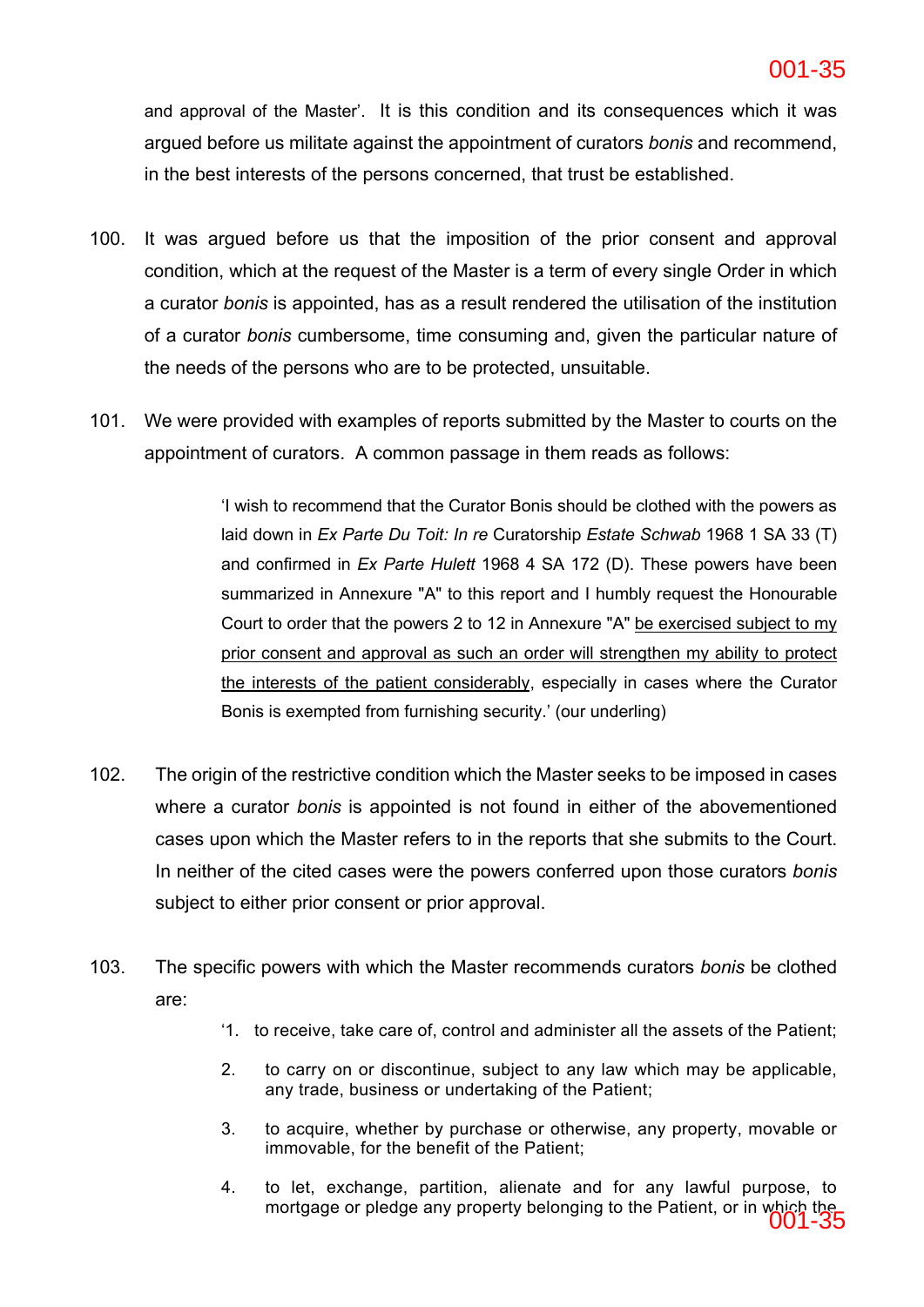Patient has an interest;

- 5. to perform any contract relating to the property of the Patient, entered into by him before he was declared incapable of managing his own affairs;
- 6. to exercise any power, or give any consent required for the exercise of such power, where the power is vested in the Patient for the Patient's own benefit; or is in the nature of a beneficial interest to him;
- 7. to raise money by way of mortgage or pledge or any of the movable or immovable property of the patient, for the payment of the Patient's debts or expenditure incurred or to be incurred for the Patient's maintenance or otherwise for the Patient's benefit, or provision for the expenses of the Patient's future maintenance; or the improvement or maintenance of the Patient's property;
- 8. to apply any money for the maintenance, support or towards the benefit of the Patient;
- 9. to incur expenditure in respect of the improvement of any property of the Patient by means of building or otherwise;
- 10. to expend any moneys belonging to the Patient on the maintenance, education or advancement of any relative of the Patient, or any other person, wholly or partially dependent on the Patient. To continue such other acts of bounty or charity exercised by the patient as the Master having regard to the circumstances and the value of the estate of the Patient considers proper and reasonable.
- 11. to invest or re-invest any moneys of the Patient which become available from time to time for investment, and which are not immediately required for the purposes defined in Section 82(c) of the Administration of Estates Act, No. 66 of 1965, (as amended);
- 12. to institute proceedings which may be necessary in the interest of the Patient, or for the due and proper administration of his estate.'
- 104. Section 80 of the Estates Act requires the authorisation of the Master for the alienation or mortgaging of property belonging to a patient where the value of that property exceeds R250 000.00.55 Having regard to the powers set out in paragraph 102 above, it is only the powers referred to in paragraphs 4, 7 and 10 which require the approval of the Master. It follows, particularly in regard to the alienation or mortgaging of immovable property but also in respect of the continuance of any act of bounty or charity on behalf of the Patient, that the consent of the Master must be obtained beforehand. If it were otherwise, the curator *bonis* would be acting contrary to the provisions of Section 80 and to the empowering Court Order.

<sup>&</sup>lt;sup>55</sup> GN R920 in GG 38238 of 24 November 2014 **001-36**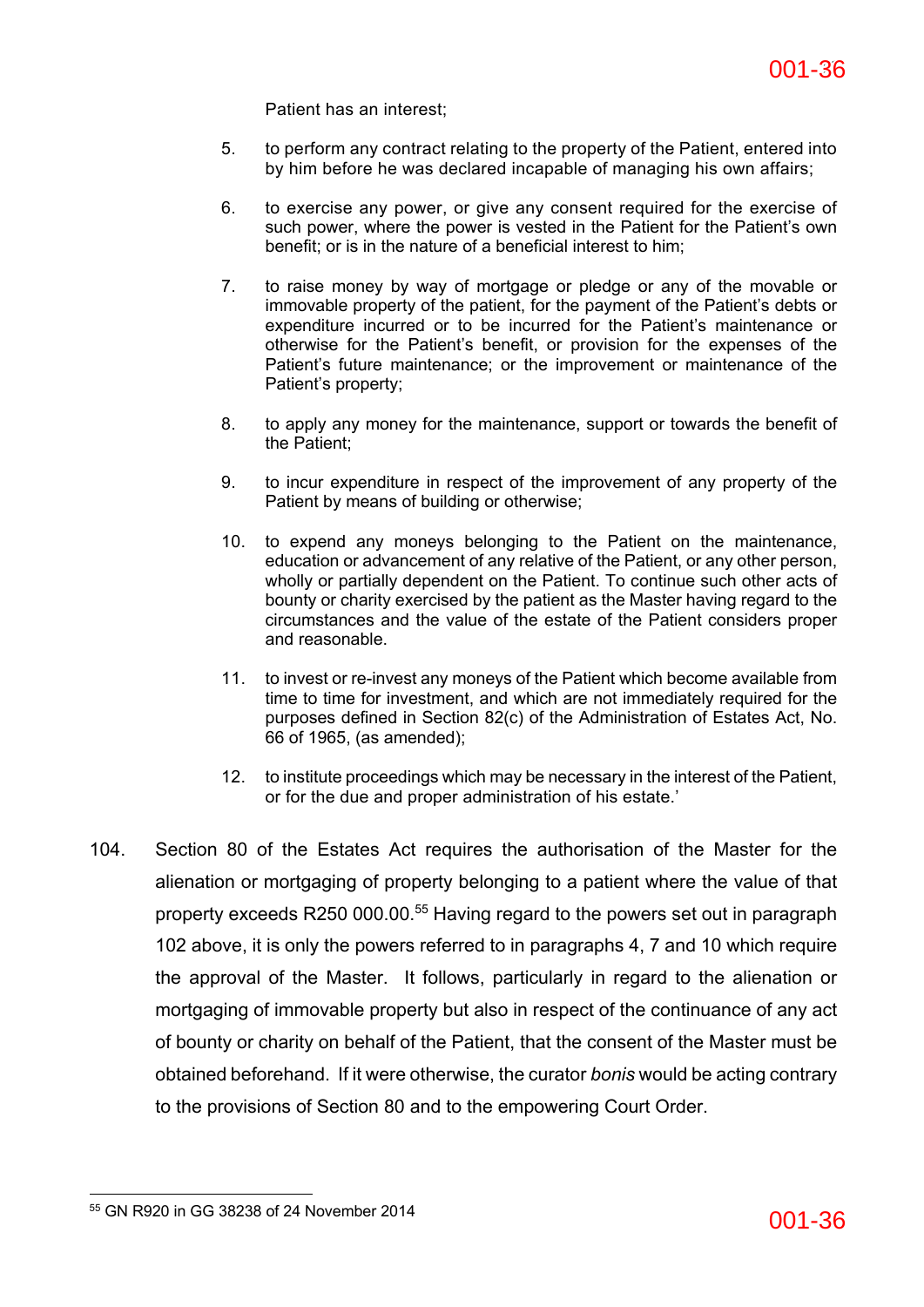- 105. Save for these three specific powers, all the other powers are exercised for the benefit of the Patient by the curator *bonis* in the ordinary course of the administration of the estate and do not require the prior approval or consent of the Master. The Master's control over the curator *bonis's* administration of the estate is exercised in the consideration and approval or not of the annual curatorship account. The security furnished by the curator in terms of Section 77 of the Estates Act, has as its very intention, the protection of and the indemnification of the estate of the Patient against any loss occasioned in consequence of maladministration. The furnishing of security obviates the need for the Master to exercise 'prior consent and approval' of every single transaction undertaken by the curator *bonis* in the discharge of their duty.
- 106. The removal of this condition in respect of powers 1 to 3, 5 to 6, 8 to 9, and 11 and 12 seems to us to be desirable, there being no prejudice to the estate of the Patient or the Master in its oversight role. In our view, the prior approval condition in respect of these powers ought not to be included in court orders appointing curators *bonis* as a matter of routine. It is not the function of the Master's office to micro-manage the exercise of a curator's powers. Indeed, the Master submitted to us that this is not what she wishes to do. Unfortunately, the practice has created an environment that lends itself to micro-management of curators, resulting in an increase of the bureaucratic burden on the Master's office. This is not a desirable situation.
- 107. If there are valid reasons, based on the particular facts of a case, to impose such a condition, a court ought to do so. However, the current practice, in terms of which the Master seeks the inclusion of the condition as a matter of course in each case, must be discontinued. In cases where an existing order is creating difficulties for the curator in performing her functions, there should be no reason why an application could not be made to court for a suitable amendment to the terms of appointment.
- 108. As far as trusts are concerned, the *amici* submitted that they provide far more flexibility in that the prior approval condition affecting curators does not affect trustees. This does not mean that trustees are free to exercise their powers unfettered. The powers of a Trustee are circumscribed in the Trust Deed. Section 9 of the Trust Act, provides: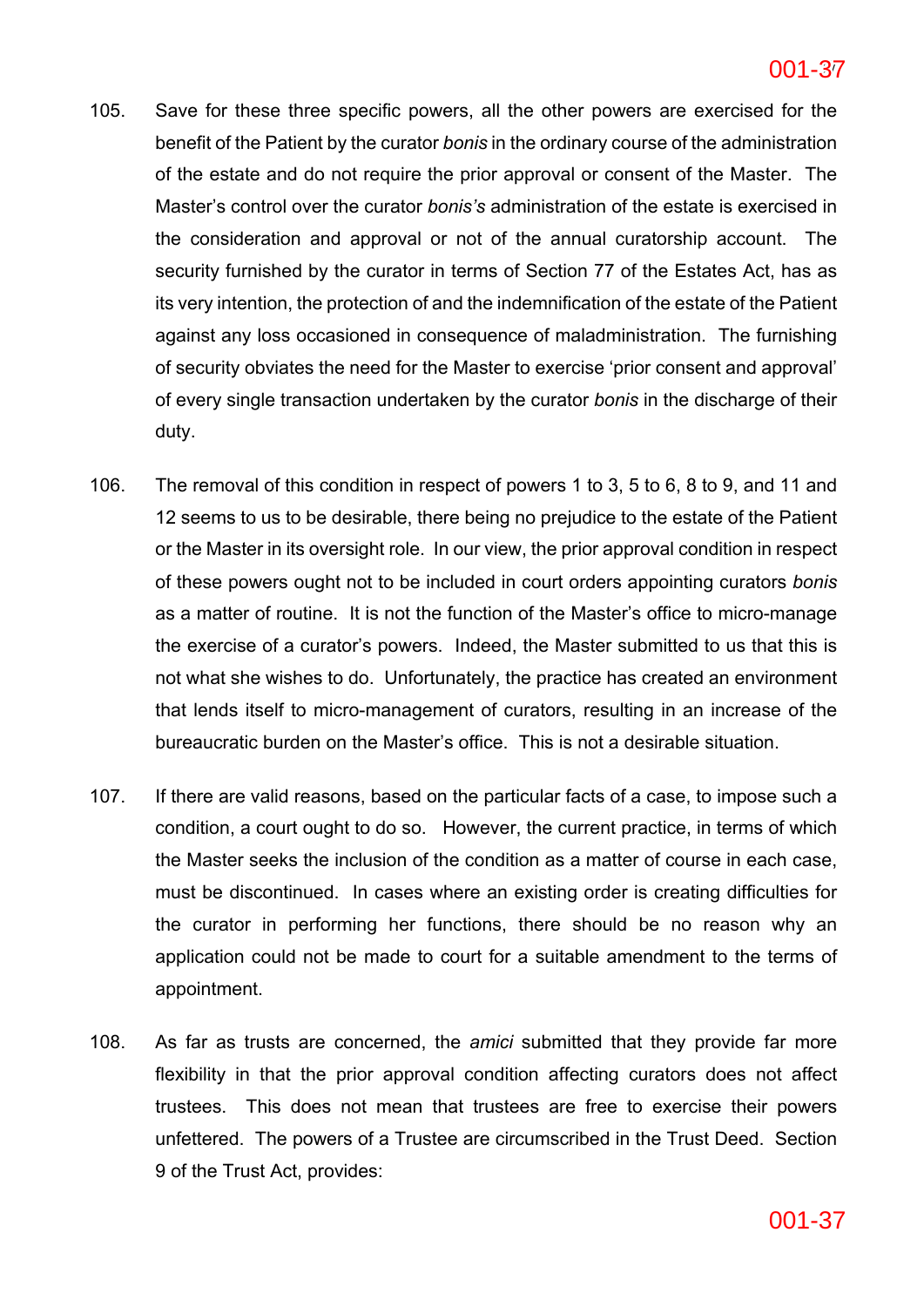- *'(*1) A trustee shall in the performance of his duties and the exercise of his powers act with the care, diligence and skill which can reasonably be expected of a person who manages the affairs of another.
- (2) Any provision contained in a trust instrument shall be void insofar as it would have the effect of exempting a trustee from or indemnifying him against liability for breach of trust where he fails to show the degree of care, diligence and skill as required in sub section (1)'
- 109. Unless the trust deed or court order establishing the trust specifically provides therefor, a trustee is not required to seek the prior approval or consent of the Master to enter into a particular transaction. The Master contended that this was an undesirable characteristic of trusts as a protective mechanism for damages awards in that it weakens her ability to exercise oversight over trusts. Once again, we emphasise that it is not the function of the Master to micro-manage the exercise of powers by either curators or trustees. Unless a trustee is exempted from doing so, she is required in terms of Section 6 of the Trust Act, to provide security for the administration of the trust. Furthermore, the trustee is required to submit the affairs of the trust to an annual trust audit and the auditor is required in terms of Section 15 of the Trust Act to notify the trustee of any material irregularity, which if not rectified within one month is to then be reported in writing to the Master who may then call the trustee to account in terms of Section 16.
- 110. Accordingly, the Master is able to exercise sufficient oversight over both curators *bonis* and trustees – in the case of the former through the provisions of Section 72(1)(d) read together with Sections 77 and 80 of the Estates Act and with the review of the annual curators account. In the case of the former, through the provisions of Section 6 read together with Sections 9 and 15 of the Trust Act.
- 111. In summary, then, there is no warrant for the Master to insist that the exercise of all the curator's powers should be subject to her prior approval in every case. Nor is the fact that no such approval is required in respect of trustees a valid reason to be critical of the trust as a potential mechanism for the protection of damages awards. Again, we stress that the question of whether a curator should be appointed or a trust established is one for a court to consider based on all the facts before it and the motivations that are made for the mechanism proposed by the parties.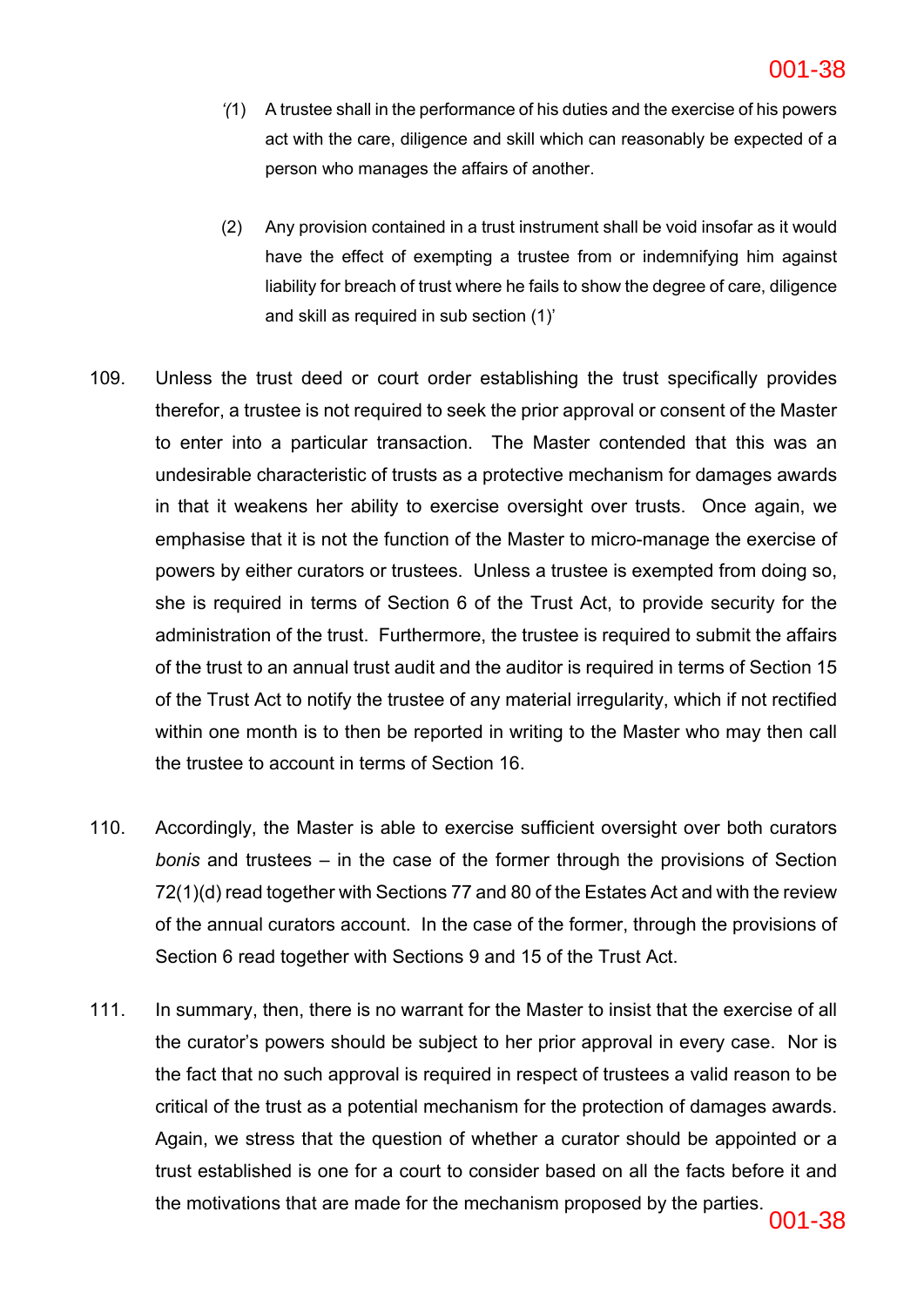## **Security by trustees and family members as co-trustees**

- 112. The Directive required us to consider the question of whether the monthly premium that is payable in respect of the insurance cover which is to be taken out by a trustee can serve as security in terms of the trust instrument. A broadly-related question regarding trustees and security was highlighted by some of the parties in their submissions. This is the question of whether it is advisable for family members to be appointed as co-trustees and, if so, whether they should be absolved of the need to provide security.
- 113. As to the first issue, none of the parties suggested that it should be answered in the affirmative. We agree. Insurance and security do not necessarily serve the same purpose. The provision of security, quite apart from any insurance that a trustee may wish to obtain, is an important statutory buffer against malperformance by a trustee. While the Master has the power to release a trustee from the obligation to pay security in a particular case, the fact that the trustee has insurance cover should not, as a general rule, serve as a basis for doing so.
- 114. As to the second issue, in *Dube N.O. v Road Accident Fund*, <sup>56</sup> this court held that in trusts established to protect damages awards granted to minors, 'unless it is undesirable, a guardian should participate as co-trustee'. One can understand why the court felt the need to include a minor's guardian in the decision-making structure of the trust: she is the person closest to the minor in terms of her day-to-day life and one would assume therefore well-placed to understand the minor's needs and how the funds should be used.
- 115. On the other hand, some parties before us submitted that problems have arisen in practice when family members are appointed as co-trustees with decision-making powers. The lack of objectivity of family members can create friction with the independent trustee and lead to an impasse in decision-making, which is not in the interests of the beneficiary. The case of *Crowder*, referred to in the section below, is an example of how the interests of family members do not necessarily coincide with those of the beneficiary of a trust. In that case, while Mr Crowder's mother was

<sup>&</sup>lt;sup>56</sup> 2014 (1) SA 577 (GSJ) at para 26 **001-39**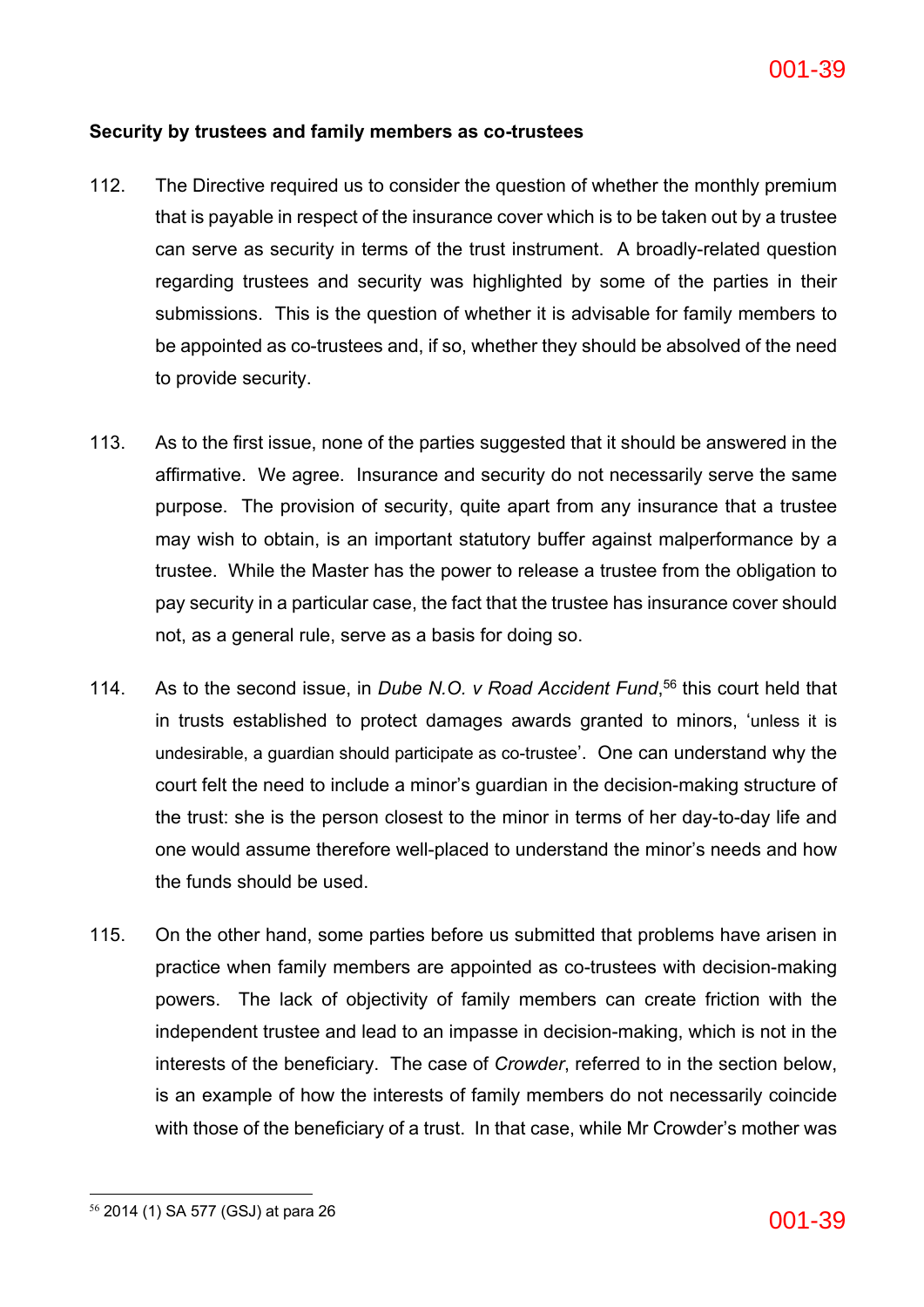### **ac6c5141bd2642efb389a2a5978fa8b6-40** 40 001-40

not a trustee, the background facts painted a picture of dissatisfaction on the part of Mr Crowder about his mother's requests for dispensing trust funds. Moreover, Mrs Crowder was not satisfied with the trustee's decision to refuse certain of her requests for funds. Had Mrs Crowder been a co-trustee, this would in all probability have led to an impasse between the trustees.

- 116. It was submitted to us that if family members are appointed as co-trustees with decision-making powers, they should have to provide security. Alternatively, family members could be appointed as co-trustees in a limited capacity, with consultative, but not decision-making powers.
- 117. Once again, in our view, these different positions illustrate that the establishment of a trust to protect damages awards is not a one-size-fits-all exercise. In each case, a court should consider whether it is practicable to appoint a particular guardian or family member as a co-trustee and, if so, what her powers should be, and whether she should be required to provide security. In addition, if a family member is appointed as a co-trustee, the trust instrument must make provision for a mechanism to break any deadlock between the co-trustees so that the interests of the plaintiff are not undermined.

## **So-called 'partial incapacity'**

- 118. In her Report the Master raised concerns about what she referred to as 'partial incapacity' cases. These are cases in which the opinion of the medical experts is that the plaintiff is not incapable of managing her affairs, but that nonetheless the damages to be awarded to her will require protection. The Master correctly pointed out that there is no legal provision in the Uniform Rules for a procedure in terms of which a person is declared to be 'partially incapable of managing her affairs'. However, in our view, this does not mean that courts cannot grant orders providing for such protection in cases of this nature.
- 119. In reality, it is not a rarity, particularly in RAF matters, for medical experts to recommend protection of funds despite the fact that the plaintiff does not meet the threshold of 'incapacity' outlined in Rule 57. In cases like this, the requirements for the appointment of a curator *bonis* under either subrules 57(10) or (13) are not met. This is because under both subrules, the court must be satisfied that the person

001-40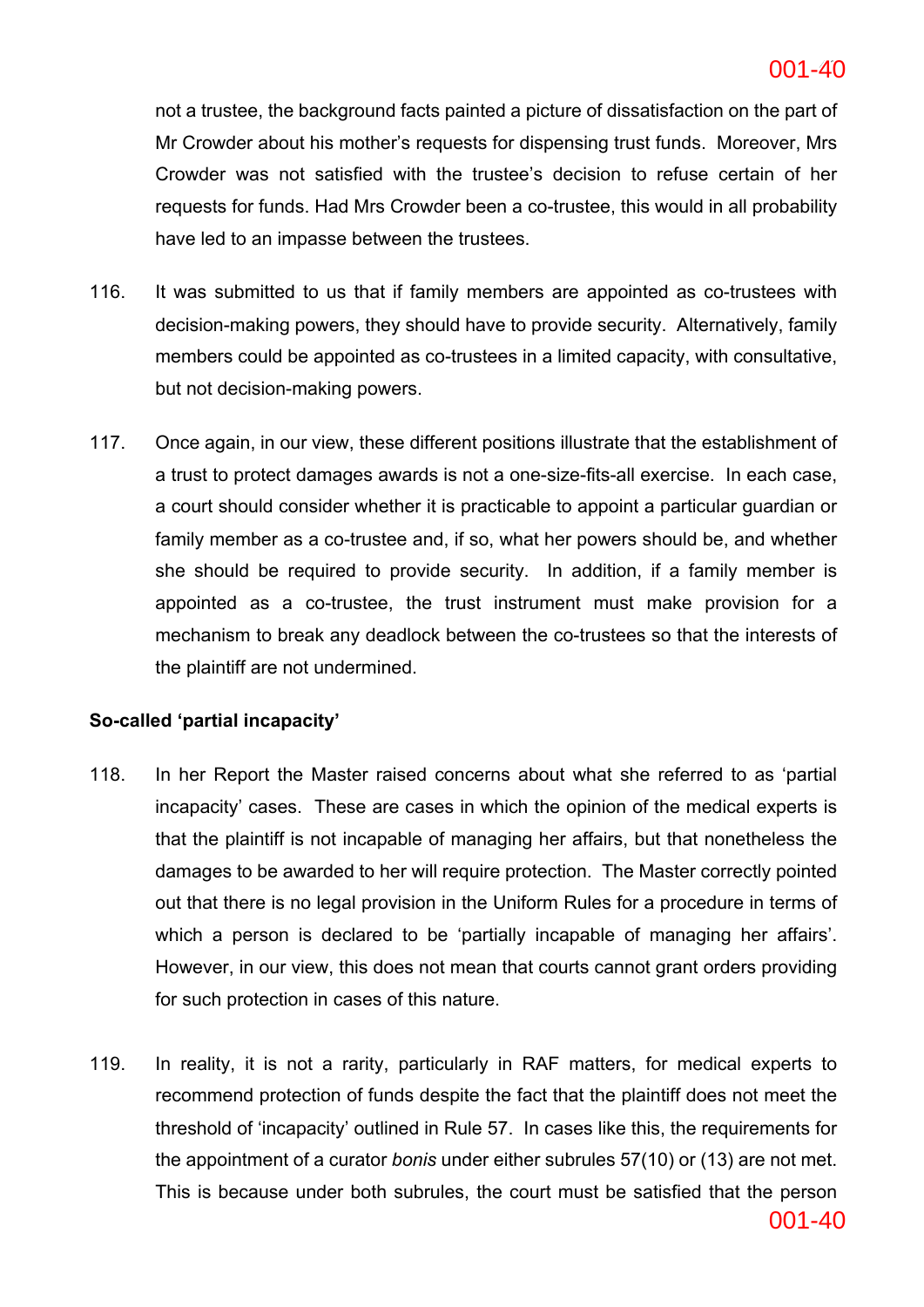concerned is incapable of managing (her affairs) either because of being 'of unsound mind' (subrule (10) or because she suffers from some form of disability (subrule (13)).

- 120. The obvious mechanism for the protection of funds in these cases is through the mechanism of a trust. The trust mechanism also gives the court the flexibility to tailor make the powers of the trustee so as to avoid infringing on the rights of the plaintiff any more than is necessary. Depending on the circumstances, a plaintiff, could retain powers, for example, to deal with her own day-to-day expenses, while reserving to the trustee the power to make the bigger investment and expenditure decisions. Each case should be determined on its own facts and on the particular needs of the plaintiff. Of crucial importance is that the court must be guided by expert medical evidence to establish whether, even though the plaintiff is not incapacitated within the meaning of Rule 57, protection of her funds is still recommended, and the nature of the protections required appropriate to her cognitive functioning.
- 121. It is also critical in cases where the establishment of a trust, as opposed to the appointment of a curator *bonis* is ordered to protect a plaintiff's damages award, that the trust instrument and order are clear as to when the trust will terminate. The recent case of *Crowder v Absa Trust Limited*<sup>57</sup> illustrates the pitfalls that can occur if the court order or trust instrument is not sufficiently clear in this respect. Mr Crowder was injured in a motor vehicle accident when he was 12 years of age. He was awarded some R4 million in damages, and the funds were placed in a trust under a court order granted when he was still a minor. After he reached his majority, he applied to court for the trust to be terminated. Mr Crowder contended that the trust objective was to protect his funds while he was still a minor and that it was not intended for it to operate indefinitely. Accordingly, he argued that he was within his rights to demand that the trust be terminated so that he could take control of the funds.
- 122. The court order establishing the trust provided that it would terminate on Mr Crowder's death. This, among other factors, led the court to find that it had never been intended to operate as a simple minority trust, and Mr Crowder failed in his

 $57$  Unreported judgment of the Full Court of the Gauteng Division, Johannesburg under Case no. A5044/2021, dated 14 April 2022 **001-41**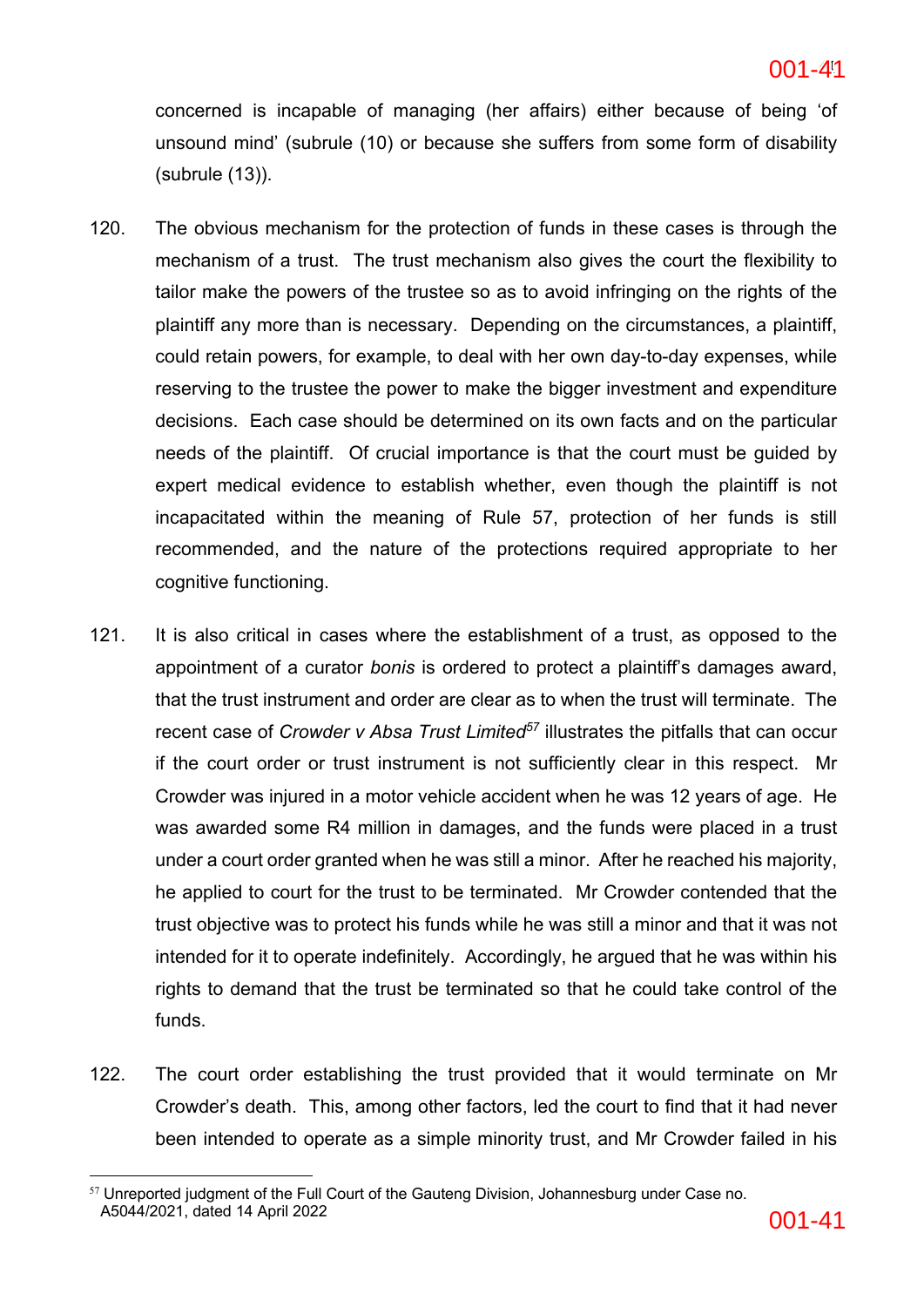application. Had the court order and the trust instrument explicitly stated that the purpose of the trust was to protect the damages award because of the TBI suffered by Mr Crowder in the motor vehicle accident, resort to the court might have been avoided. It is for this reason that in our view, the objective of the trust must be expressed.

- 123. We make two important further points about cases in which the medical experts find that the plaintiff is not incapacitated to the extent that she cannot manage her affairs, but nonetheless recommend the protection of the damages awarded.
- 124. The first is that, strictly speaking, if the medical experts are of the opinion that a plaintiff is not suffering a disability such as to impinge on her ability to manage her affairs, an application for the appointment of a curator *ad litem* under Rule 57(1) is not required. It almost goes without saying that despite this, courts should be astute to make their own determination in this regard, guided, but not dictated to by, medical opinion. If it appears that the appointment of a curator *ad litem* would be in the best interests of the plaintiff, and of further assistance to the court, in a particular case, then the Rule 57(1) path should be followed.
- 125. The second point is that the trust instrument and court order should expressly include provision for the termination of the trust by court order. Under s 13 of the Trust Act:

'If a trust instrument contains any provision which brings about consequences which in the opinion of the court the founder of a trust did not contemplate or foresee and which-

- (a) hampers the achievement of the objects of the founder; or
- (b) prejudices the interests of beneficiaries; or
- (c) is in conflict with the public interest;

the court may, on application of the trustee or any person who in the opinion of the court, has a sufficient interest in the trust property, delete or vary any such provision or make in respect thereof any order which such court deems just, including an order whereby particular trust property is substituted for particular other property, or an order terminating the trust.'

126. As a matter of law, then, a plaintiff who retains her legal capacity to litigate may approach the court for an order terminating the trust. If the medical experts were incorrect in their opinion, and it later transpires that the plaintiff's funds no longer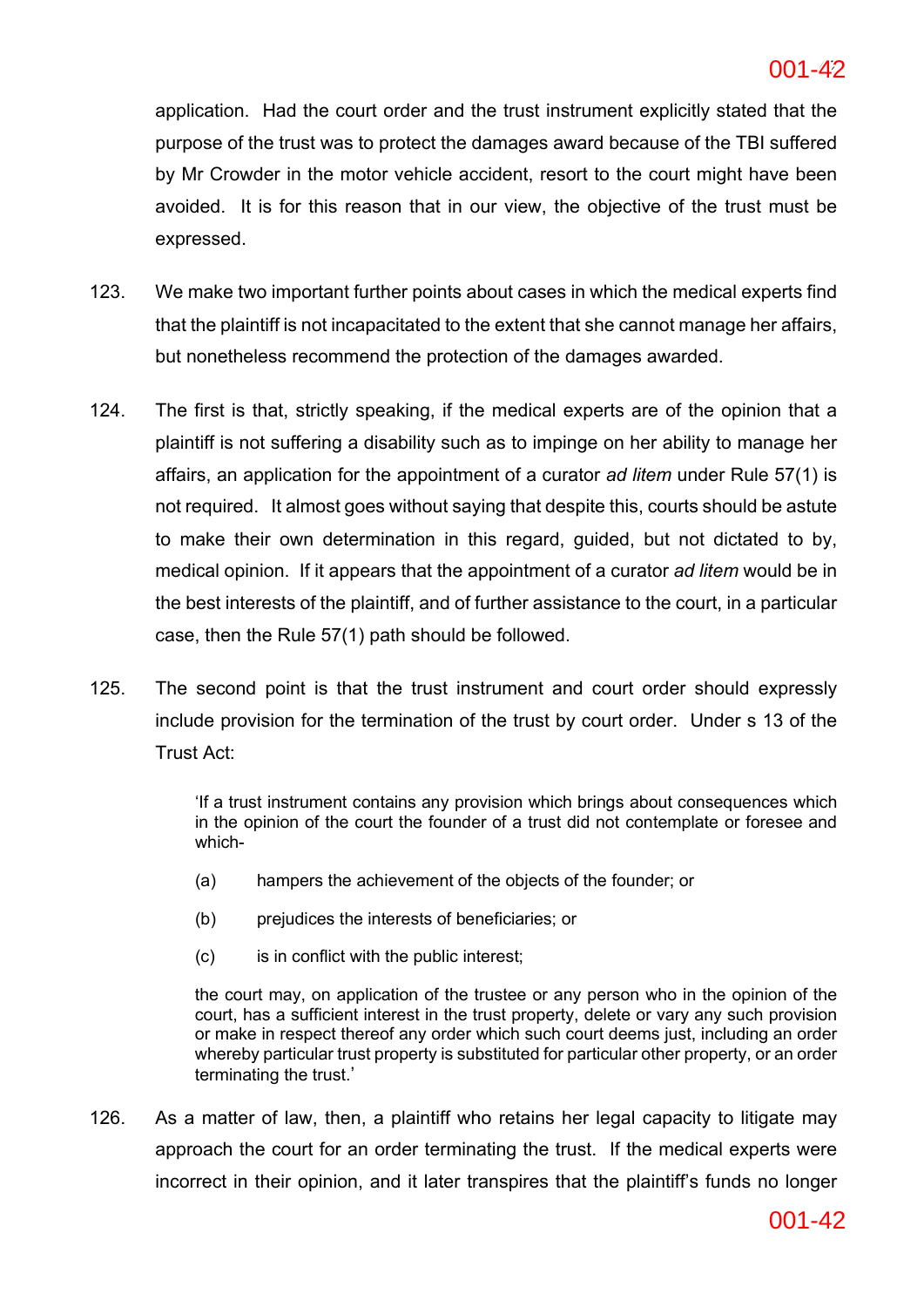require protection, she may approach the court for the requisite amendment or termination. All we are suggesting is that the court order and trust instrument makes express reference to this right, so that it is drawn to the attention of the plaintiff.

## **The Guardian's Fund and awards to minors**

- 127. In circumstances involving persons who receive awards of R500 000 or less and which are not deemed commercially viable for either the appointment of a curator *bonis* or the establishment of a Trust, can the Guardian's Fund be utilised to afford protection of funds?
- 128. Section 86(1) of the Estates Act provides that the Guardian's Fund is to consist of moneys:
	- '(b) received by the Master under this Act or under any other law or in pursuance of an order of Court; or
	- (c) accepted by the Master in trust for any known or unknown person.'
- 129. The Estates Act also prescribes that money held in the Guardian's Fund will accrue interest (Section 88) and that payment of moneys held in the Guardian's Fund can be made to natural guardians, tutors and curators or for and behalf of minors and persons under curatorship (Section 90).
- 130. Section 90(1) provides:
	- '(1) The Master may, subject to subsection (2) and subject to the terms of any will or written instrument disposing of the money or, in the case of a tutor or curator, by which the tutor or curator has been nominated, pay to the natural guardian or to the tutor or curator, or for and behalf of the minor or other person concerned, so much of any moneys standing to the credit of the minor or other person in the guardian's fund as may be immediately required for the maintenance, education or other benefit of the minor or other person or an of his dependants, or for any purpose referred to in subparagraph (i), (ii) or (iv) of paragraph (c ) of the proviso to section 82, or for any investment in immovable property within the Republic or in any mortgage over such immovable property on behalf of the minor or other person, approved by the

## 001-43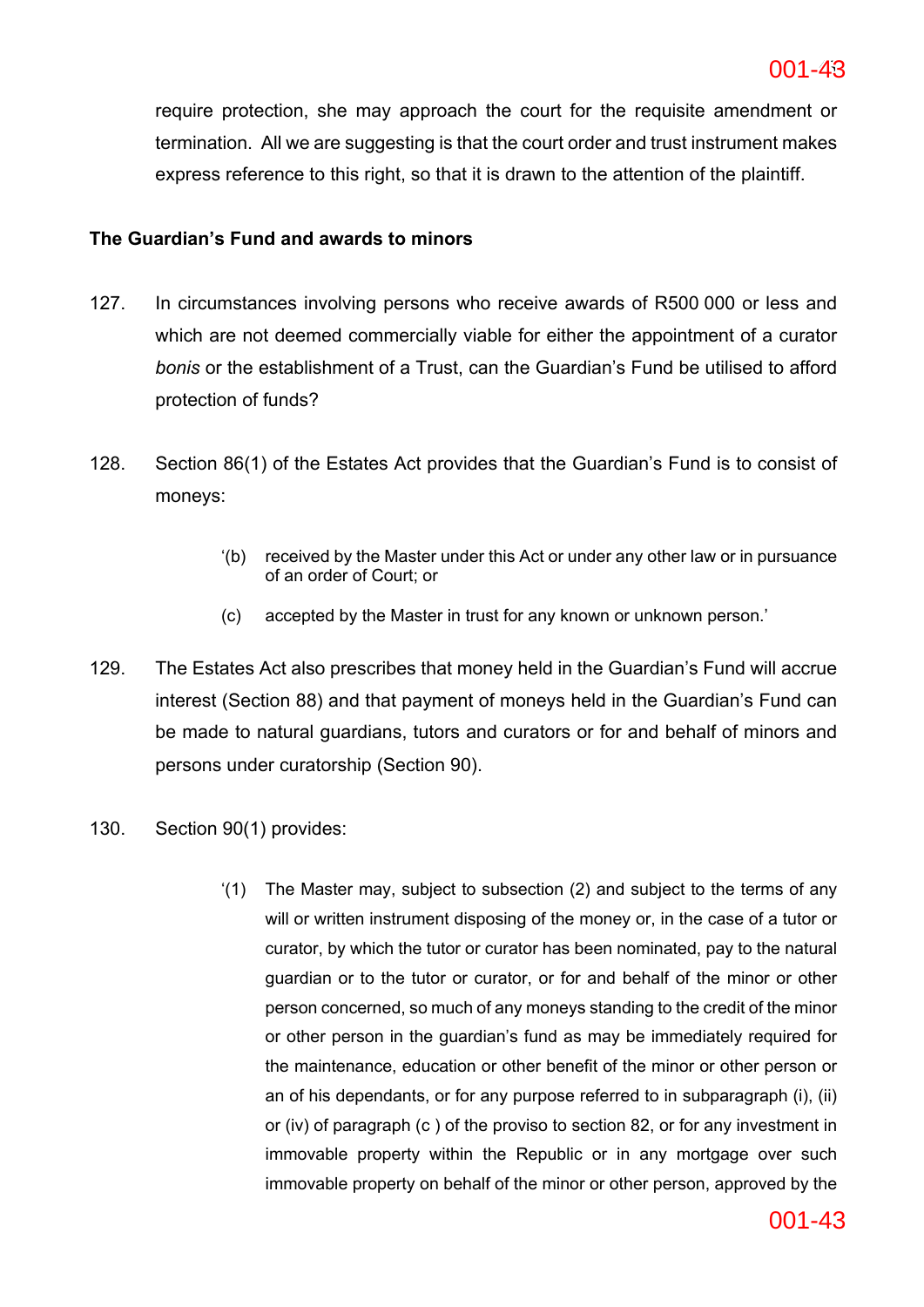### **ac6c5141bd2642efb389a2a5978fa8b6-44** 44 001-44

Master: Provided that, subject to the terms of any such will or instrument, the aggregate of the payments made in the case of any minor or other person for purposes of maintenance, education or other benefit shall not, without the sanction of the Court, exceed the amount determined by the Minister from time to time by notice in the Gazette of the capital amount received for account of the minor or other person concerned.'

- 131. While the Estates Act does provide that funds can be deposited with the Guardian's Fund, there were no submissions before us as to whether or not the Guardian's Fund has the capacity to accept payments and then deal with them in terms of Section 90(1) in an expeditious manner, however it is probable that this would mirror the situation currently experienced by curators *bonis* and would not provide an effective mechanism for meeting the needs of the persons concerned expeditiously. In the event that the Guardian's Fund is considered suitable for awards of R500 000 or less, this would need to be properly dealt with in the report of both the curator *ad litem* as well as the report of the Master in guiding the Court particularly with regards the likely amount of any payment that may have to be made in excess of the amount referred to in Section  $90(1)^{58}$ .
- 132. Where a minor plaintiff's award is more substantial, it may be appropriate for the court to order that the award is paid to the child's parent/guardian if, on all the facts of the case, this is in the child's best interests. This may be so where, for example, the parents/guardians of the child are capable of administering the funds in the interests of the child and where the child suffers no impediment that would require protection beyond her reaching the age of majority.
- 133. However, it cannot be assumed, without more, that the parents will be best-placed to manage the funds. The child may, in addition, suffer a cognitive impairment as a result of the injury, or there may be factors pertaining to her family circumstances that warrant independent protection of the damages award either by way of a curator *bonis*, or by the establishment of a trust.
- 134. Essentially, the same principles apply as with the protection of any other damages award, save that the court will also give consideration to whether the funds should

<sup>&</sup>lt;sup>58</sup> R250 000.00 in terms of GN R920 in GG38238 of 24 November 2014  $001$ -44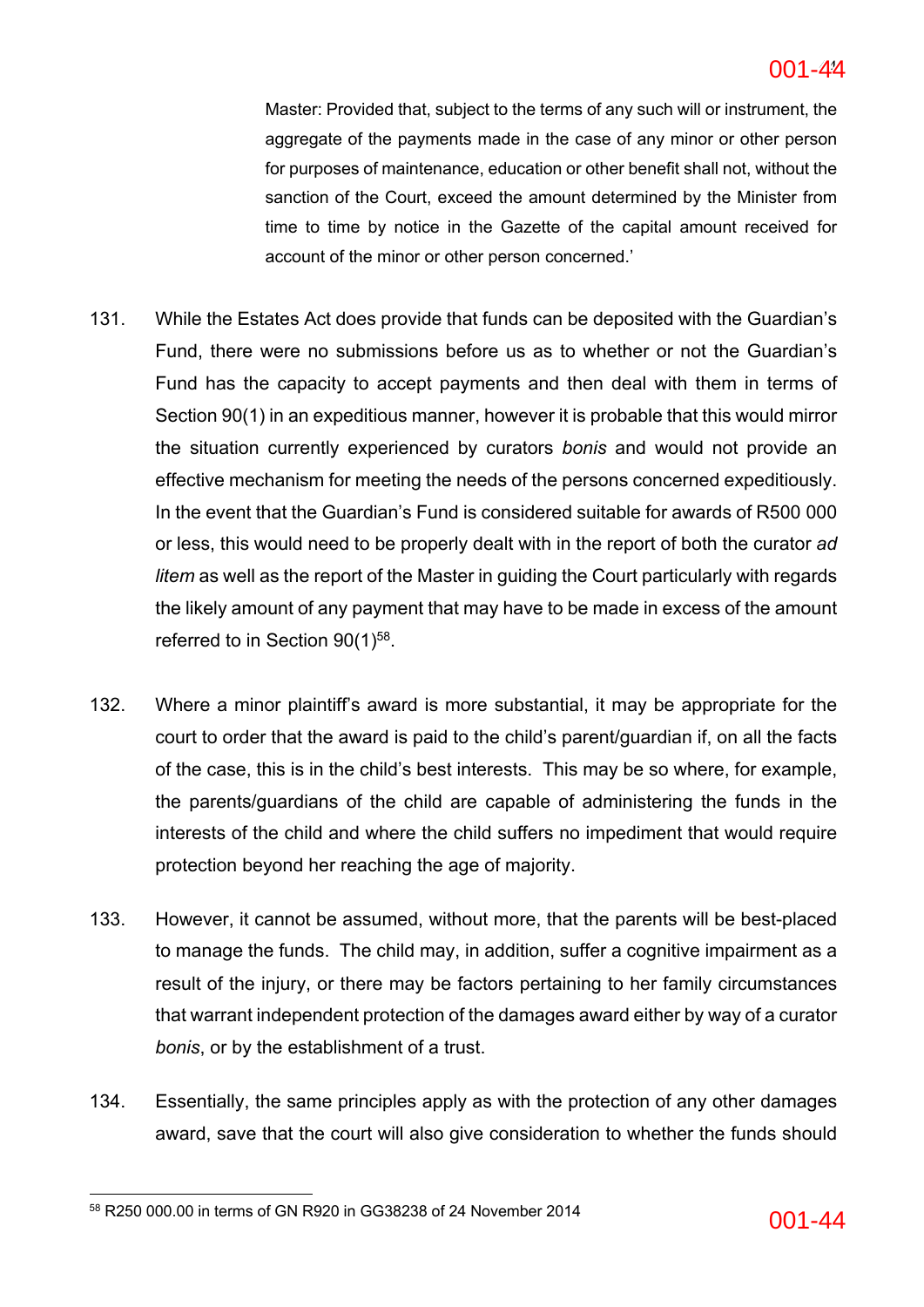be paid to the parents of the child on her behalf. Practitioners will be required to place all relevant facts before the court so that the court is placed in a position to determine the kind of protection that will be in the child's best interests. In addition, and as the court is the upper guardian of all minors, it is advisable that the default position should be that a curator *ad litem* be appointed to represent the child's interests in each case, unless a departure from this practice can be justified in a particular case.

## **Summary of findings on issues identified in the Judge President's Directive**

135. We return now to the issues identified in the Judge President's Directive. Our summarised findings, drawn from the discussion and analysis in the body of our judgment, are set out below.

## Re Paragraphs  $(a)(i) - (vi)$ : appointment of trustees and curators bonis in RAF/medical negligence matters

- 136. The Estates Act does not sanction the creation of a trust in terms of the Trust Act. The question posed is somewhat misdirected. The correct legal position is that there are two separate options available to protect funds awarded as damages in RAF/medical negligence matters. The one option, favoured by the Master, is the appointment of a curator *bonis*. The other option is the establishment of a trust by order of court and trust deed. Both protective mechanisms are legally tenable and there is no basis to conclude that a trust ought to be permitted only in exceptional circumstances. The flexibility of the trust as a mechanism for protecting damages awards may in many cases be beneficial to the plaintiff's interests. However, each case must be considered on its facts. The court should be placed in a proper position to be able to make a determination as to whether the chosen option is an appropriate means of protecting the plaintiff's interests. This will require an amendment to the current practice directives of this Division to ensure that a procedure is in place to assist the decision-making process.
- 137. If a curator is appointed, the Estates Act applies, and if a trust is established, it is the Trust Act and not the Estates Act that is applicable. The court has the authority for establishing a trust in circumstances where the court considers this to be 001-45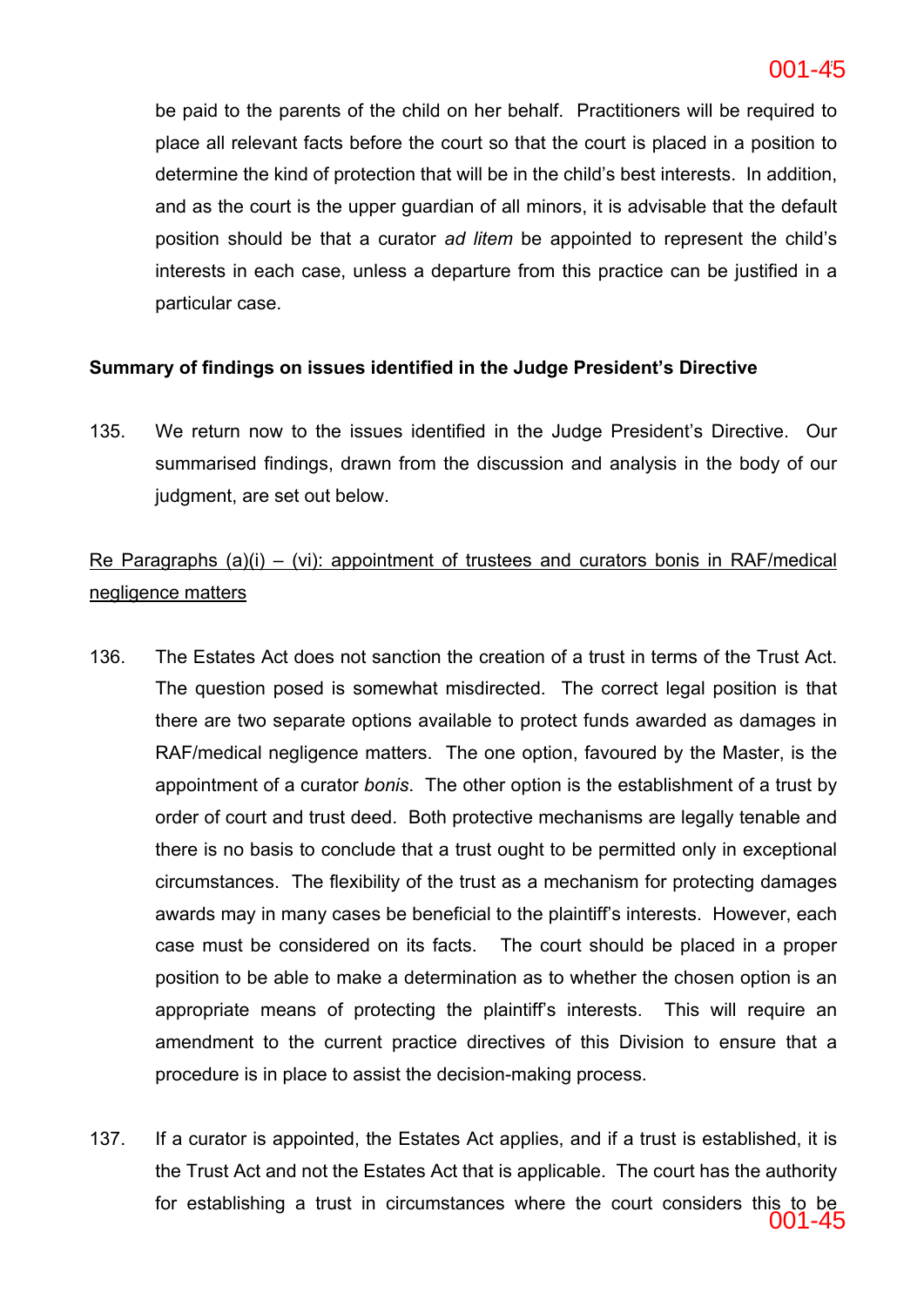appropriate. The provisions of the Estates Act have no application to the establishment of a trust.

- 138. A trustee appointed under an order of court is not subject to the powers of the Master under the Estates Act. In that case the Master's powers reside under the Trust Act. Court orders establishing a trust should not make reference to the Estates Act. Orders that purport to subject the trustee to the Master's powers under the Estates Act are invalid. The court cannot give to the Master powers beyond those accorded under statute.
- 139. In matters that are currently being administered under orders purporting to give the Master Estates Act powers over trustees, applications may be made to court for a suitable variation of those orders.

## Re Paragraphs (vii)  $-$  (xi): Fees and administration costs of curators and trustees

- 140. The court order and trust instrument must include express and specific provisions for the remuneration of the trustee, which must cover fees and administration costs and other disbursements. Reference should not be made to the scale of fees provided for curators as a means of calculating trustees' remuneration. Again, the court must be satisfied, on the basis of information provided by the parties, that the remuneration structure proposed is appropriate on the facts of the case.
- 141. Trustees should be required to provide security in terms of the Trust Act unless there are particular reasons why this is not warranted in a specific case.
- 142. The fact that a trustee has insurance cover should not, as a general rule, absolve her from the need to provide security.
- 143. Whether or not guardians or family members should be appointed as co-trustees is a question to be considered on the facts of each case. If a guardian or family member is appointed as a co-trustee, the court should also determine whether she will have decision-making capacity; whether she should provide security; and the trust instrument should provide a mechanism for dealing with any deadlocks in decision-making between the co-trustees.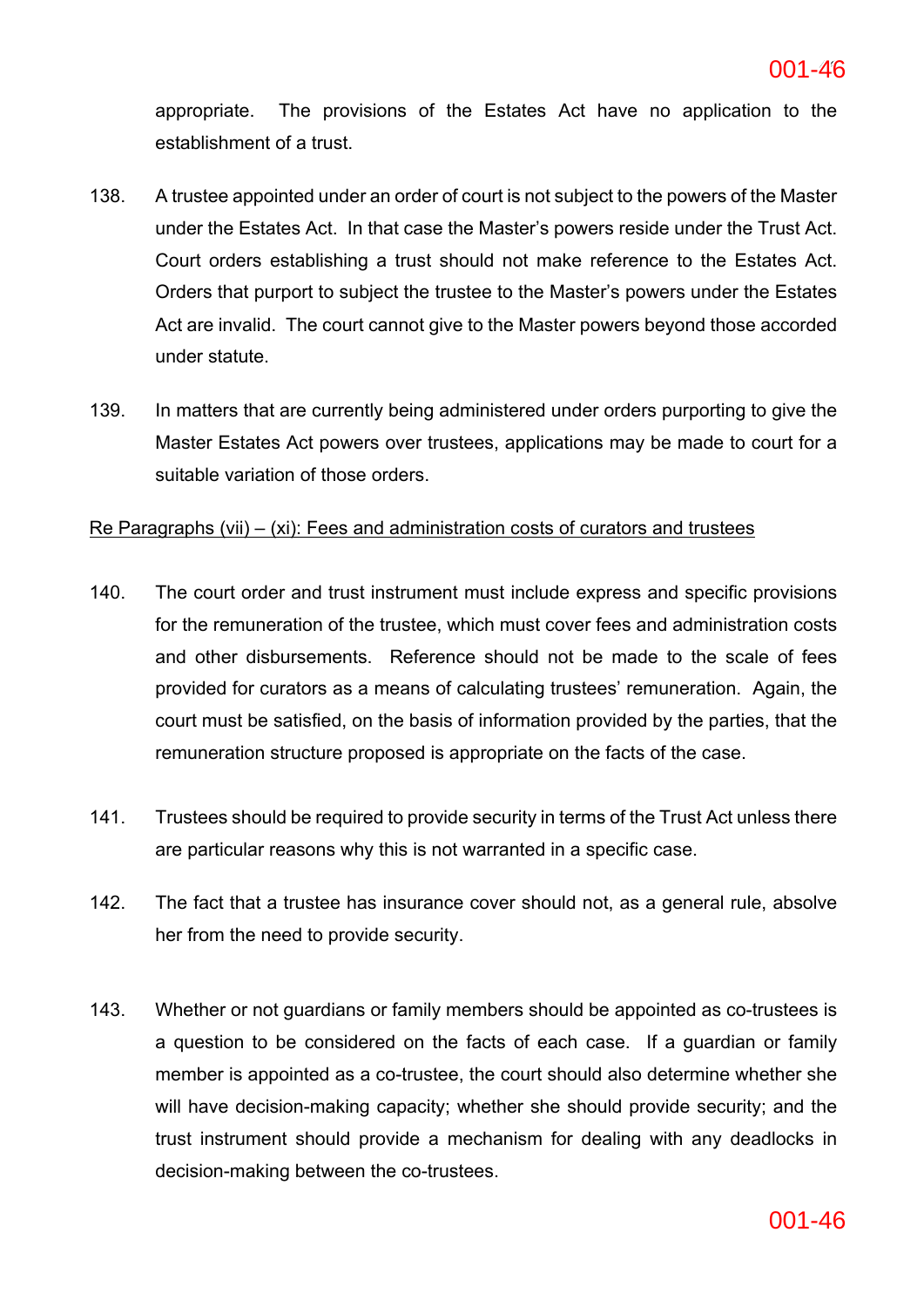144. The defendant should be liable for the costs associated with the yearly audit of the trust, the provision for security by the trustee and all other administration costs. The amount should be quantified in the court order and included in the amount awarded as special damages.

## Re Paragraph (b): The Guardian's Fund and awards to minors

- 145. Damages awarded to minors may be paid into the Guardian's Fund. However, save for small awards, where another form of protection is not cost effective, this may not be ideal.
- 146. Alternative forms of protection for awards made to minors are payment to the child's parents/guardians to manage on her behalf until majority; the appointment of a curator *bonis* to manage the funds; or the establishment of a trust. Practitioners must place all relevant facts before the court to enable to court to decide which form of protection is in a particular child's best interests.
- 147. In all cases, unless a departure from the practice can be justified, a curator *ad litem* should be appointed to represent the child and to make recommendations to the court as to which form of protection is in her best interests.

## Re Paragraph (c): 'Partial incapacity'

- 148. So-called 'partial incapacity' cases are those in which the medical experts conclude that the plaintiff does not suffer from an incapacity such as to manage her affairs, but that the funds to be awarded by way of damages require some form of protection. In these matters, trusts may be used to provide the necessary protection.
- 149. It is important in these matters that sufficient medical evidence is placed before the court to support an order of this nature. Courts must be guided, but not be bound by the opinion of the experts on this score. Consideration should be given to whether, despite there being no medical evidence of incapacity for purposes of Rule 57(1), the appointment of a curator *ad litem* would nonetheless be in the interests of the plaintiff and/or of assistance to the court.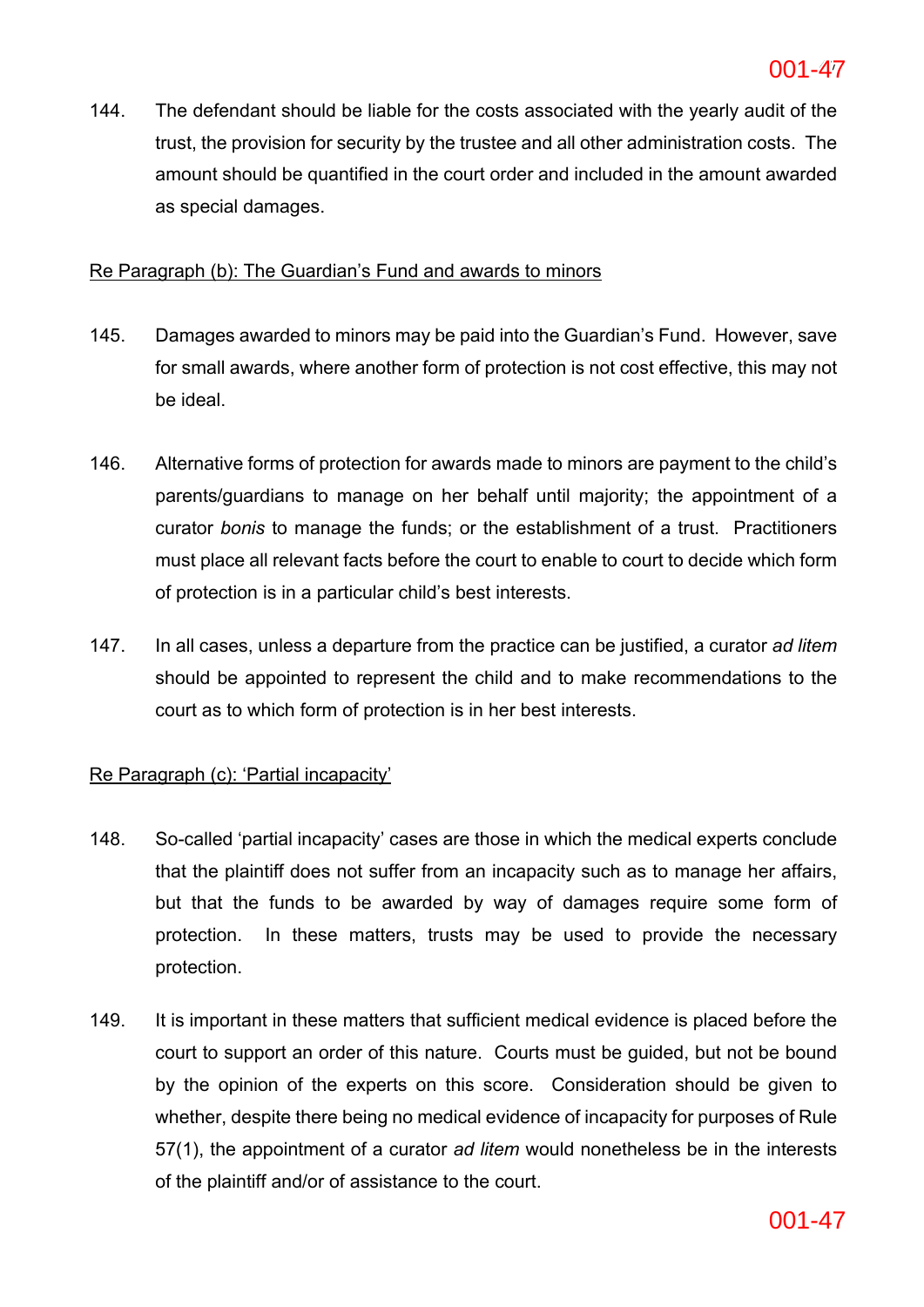- 150. Trust provisions can be tailor made to suit the needs and interests of each plaintiff in such cases.
- 151. Court orders and trust instruments should:
	- (a) specify the objective of the trust in each case;
	- (b) expressly provide for termination of the trust by order of court.

## **Guidelines for the development of a Practice Directive**

- 152. There are currently practice directives in force in both courts of this Division relating to the appointment of a curator *ad litem*. These deal primarily with the form and procedural matters relating to such applications.
- 153. In Johannesburg the directive<sup>59</sup> provides:

## '10.7 CURATOR AD LITEM

- 1. Where the appointment of a curator ad litem is sought to assist a litigant in the institution of conduct of litigation, the applicant must establish the experience of the proposed curator ad litem in the type of litigation which the litigant wishes to institute or conduct.
- 2. A consent to act by the proposed curator ad litem must be annexed to the application.
- 3. In order to preclude giving notice of the application to the prospective defendant, the applicant should seek that the costs of the application be reserved for determination in the contemplated trial.
- 4. The order sought should only permit the proposed curator to settle the action with the approval of a Judge.
- 5. Where the curator ad litem requires the approval of the court to settle the action, the curator ad litem and plaintiff's counsel may approach

 $59$  Introduced with effect from 1 July 2012  $001-48$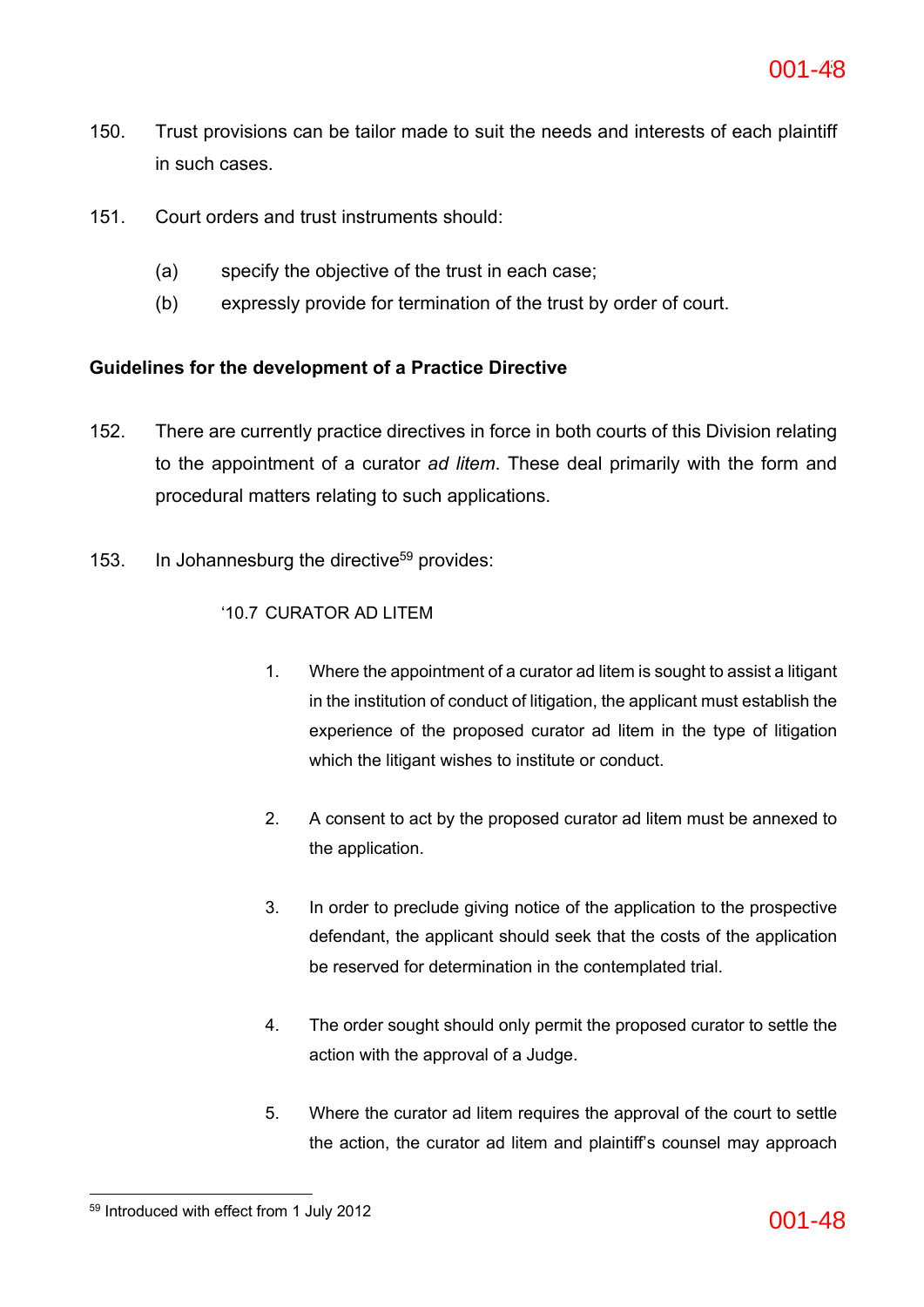the deputy Judge president for the allocation of a Judge in chambers to approve the settlement.

- 6. Where an application is made for the appointment of a curator ad litem.
- 7. In preparing the report the curator ad litem must have regard, inter alia, to the provision of Rule 57(5) and to the judgments in and to the judgments in *Ex parte Campher* 1951 (3) SA 248 (C) at 252; *Ex parte Glendale sugar Millers (Pty) Ltd* 1973 (2) SA 653 (N) at 659-660; *Steyn v Steyn* 1972 (4) SA 151 (NC) at 152; and *Modiba obo Ruca; in re: Ruca v Road Accident Fund* (12610/2013; 73012/130 [2014] ZAGPPHC 1071 (27 January 2014)'
- 154. In Pretoria the directive<sup>60</sup> provides:

## '15-9 CURATOR AD LITEM

- 1. Where the appointment of a curator ad litem is sought to assist a litigant in the institution or conduct of litigation, the applicant must establish the experience of the proposed curator ad litem in the type of litigation which the litigant wishes to institute or conduct and also of the curator bonis who is proposed to attend to the patient's affairs and person.
- 2. A consent by the proposed curator ad litem must be annexed to the application
- 3. In order to preclude giving notice of the application to the prospective defendant, the applicant should seek that the costs of the application be reserved for determination in the contemplated trial.
- 4. The order sought should only permit the proposed curator to settle the action with the approval of a judge.
- 5. Where the curator ad litem requires the approval of the court to settle the action, the curator ad litem and plaintiff's counsel may approach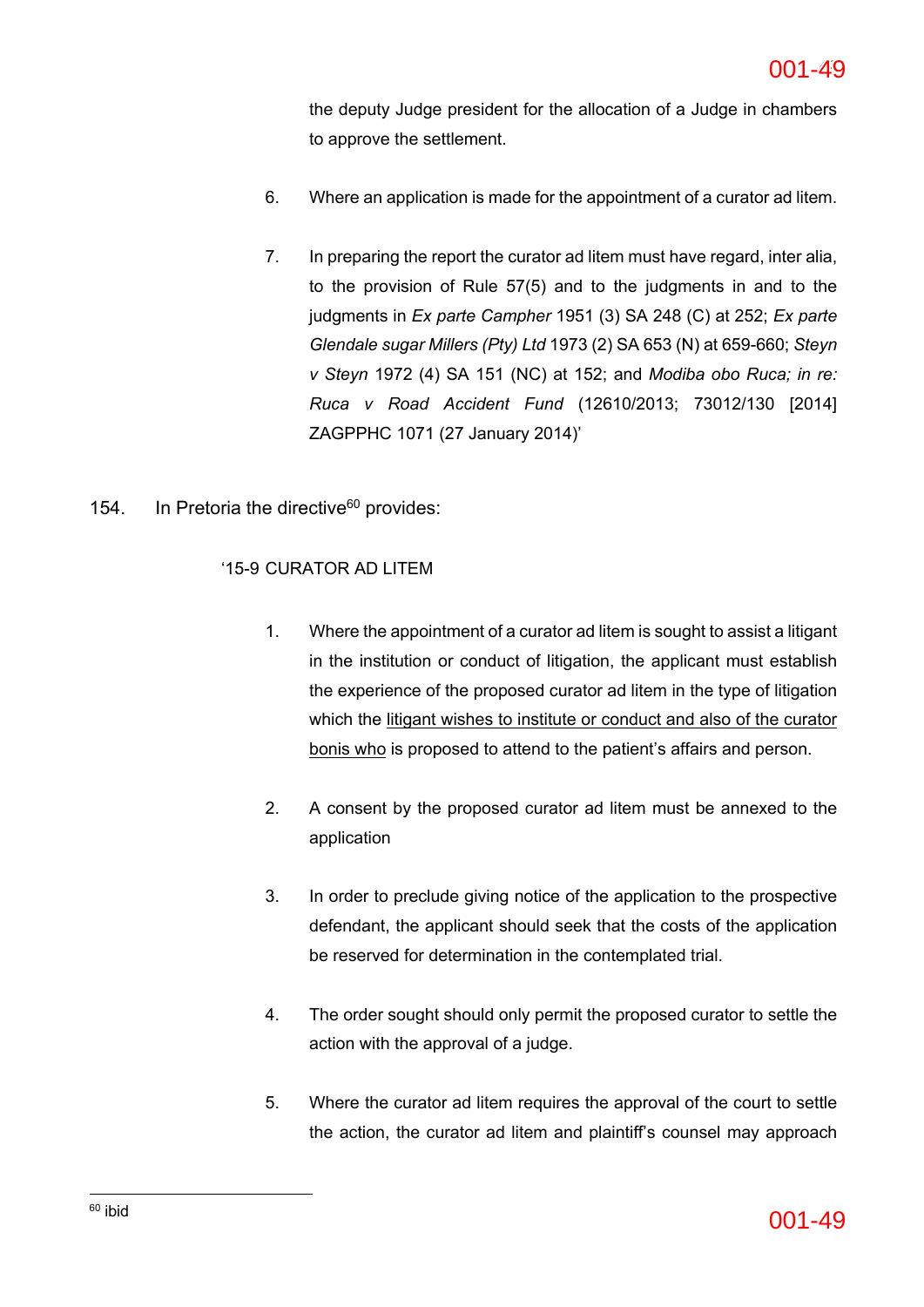the Deputy Judge President for the allocation of a judge in chambers to approve the settlement.'

155. There is also a practice directive for the Pretoria court relating to the appointment of a curator *bonis*61which provides:

## '15.8 CURATOR BONIS

- 1. At the first hearing of the application for the appointment of a curator bonis, the only relief granted is the appointment of a curator ad litem. All other relief is postponed sine die pending receipt of the curator ad litem's and the master's report.
- 2. The application is re-enrolled after the aforementioned reports have come to hand.
- 3. Save in exceptional circumstances, which must be established on affidavit, an application for the appointment of a curator bonis will not be heard if the aforementioned reports have not been filed in the court file.
- 4. The consent of both the curator ad litem and the proposed curator bonis must be annexed to the application'.
- 156. The practice directive for the appointment of a curator *ad litem* in Johannesburg provides that the report of the curator *ad litem* must have regard to the provisions of Rule  $57(5)^{62}$  and the judgments of the court in a number of cases<sup>63</sup> – pertinently that

<sup>&</sup>lt;sup>61</sup> Introduced with effect from 1 July 2012

 $62$  Rule 57(5) reads as follows:

<sup>&#</sup>x27;Upon his appointment the curator ad litem (who shall if practicable be an advocate, or failing such, an attorney), shall without delay interview the patient, and shall also inform him of the purpose and nature of the application unless after consulting a medical practitioner referred to in paragraph (b) of subrule (3) he is satisfied that this would be detrimental to the patient's health. He shall further make such inquiries as the case appears to require and thereafter prepare and file with the registrar his report on the matter to the court, at the same time furnishing the applicant with a copy thereof. In his report the curator ad litem shall set forth such further facts (if any) as he has ascertained in regard to the patient's mental condition, means and circumstances and he shall draw attention to any consideration which in his view might influence the court in regard to the terms of any order sought.'

<sup>63</sup> It is well established that the curator *ad litem* must be furnished with as much information as is available in order to properly discharge his duty in reporting to the court – see *Ex Parte Campher* 1951 (3) SA 216 (250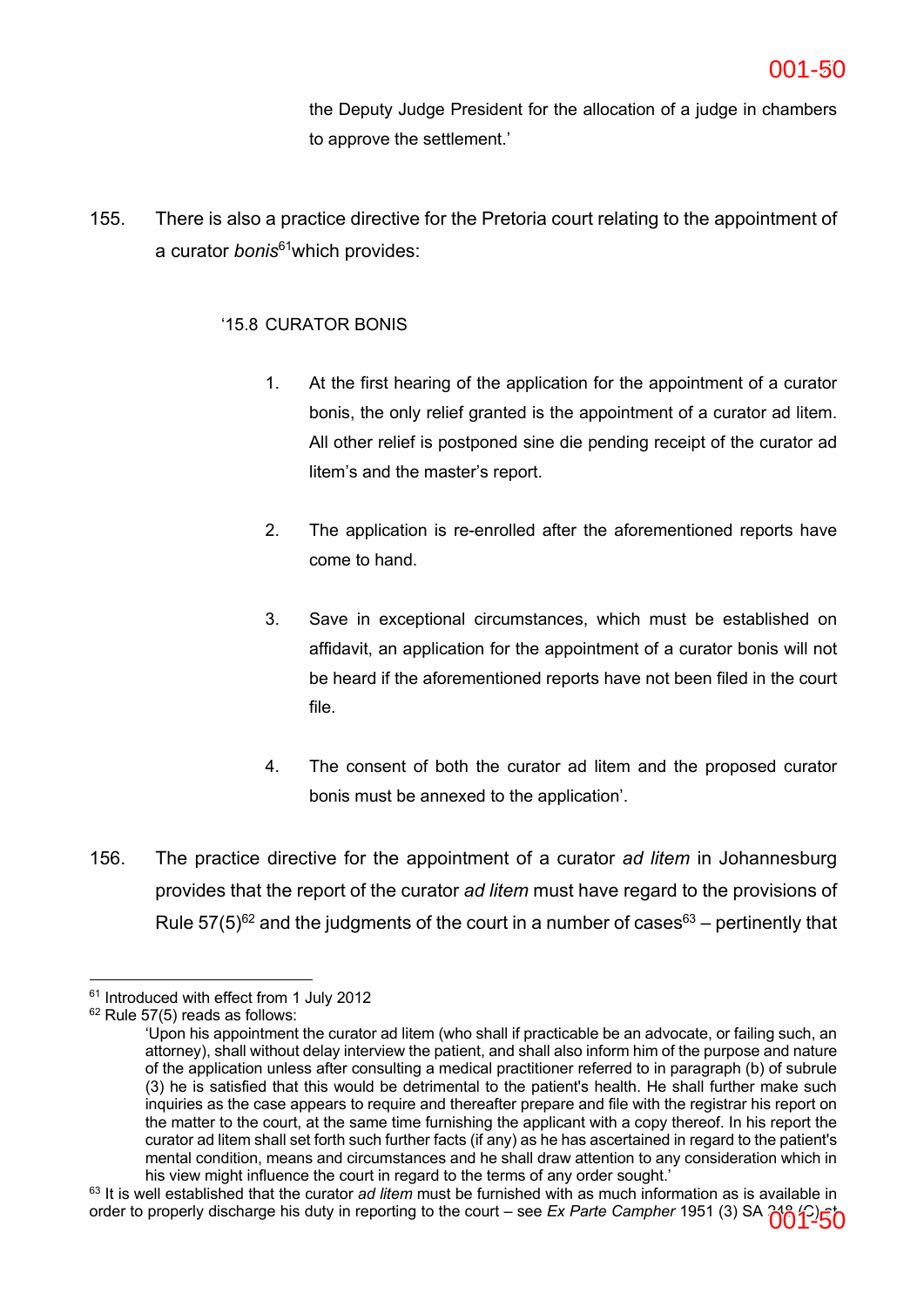of *Modiba* which has been referred to elsewhere in this judgment.

- 157. The practice directive for Pretoria contains no such direction and so this may result in inconsistent practice on the part of curators *ad litem* when it comes to the submission of their reports. Axiomatically such inconsistency only serves to perpetuate the perception that one or other form of protection is preferable to the other and to the subsequent recommendations which conflate the Estates and Trust Acts and lead to the conflicting orders which the Master has identified.
- 158. Apart from these concerns, and save for the reference in the Johannesburg practice directive to the *Modiba* judgment, there is no practice directive dealing specifically with the procedure to be followed, and the factors a court should consider in ordering either the appointment of a curator *bonis*, or the establishment of a trust specifically to protect damages awarded to plaintiff's in RAF and medical negligence matters. All parties before us expressed the desirability for the development of a practice directive dealing with this specific situation. This will probably also require an amendment to the existing practice directives dealing generally with the appointment of curators where there is an overlap.
- 159. In our view it is desirable that a practice note be developed in this Division specifically dealing with the procedure to be followed by parties who approach the court for an order aimed at protecting damages awarded to plaintiffs in RAF and medical negligence matters. Such a directive would provide the Master, parties and the courts with certainty in regard to the matters of conflict and concern dealt with in this judgment. We should add that although the Report and Directive were directed at the position of these two categories of cases, there is no reason to limit the proposed practice directive in the same manner. In other words, there seems to us to be no reason why it cannot also be applicable to any other matter in which a plaintiff is awarded damages in circumstances where the protection of the award is required.
- 160. Furthermore, it would be salutary if the practice directives for both Courts of the Division were the same, save for minor necessary practical adjustments.

<sup>252,</sup> *Ex Parte Glendale Sugar Millers* 1973 (2) SA 653 (N) at 659 -660, *Steyn v Steyn* 1972 (4) SA 151 (NC) at 152.  $001$  –  $51$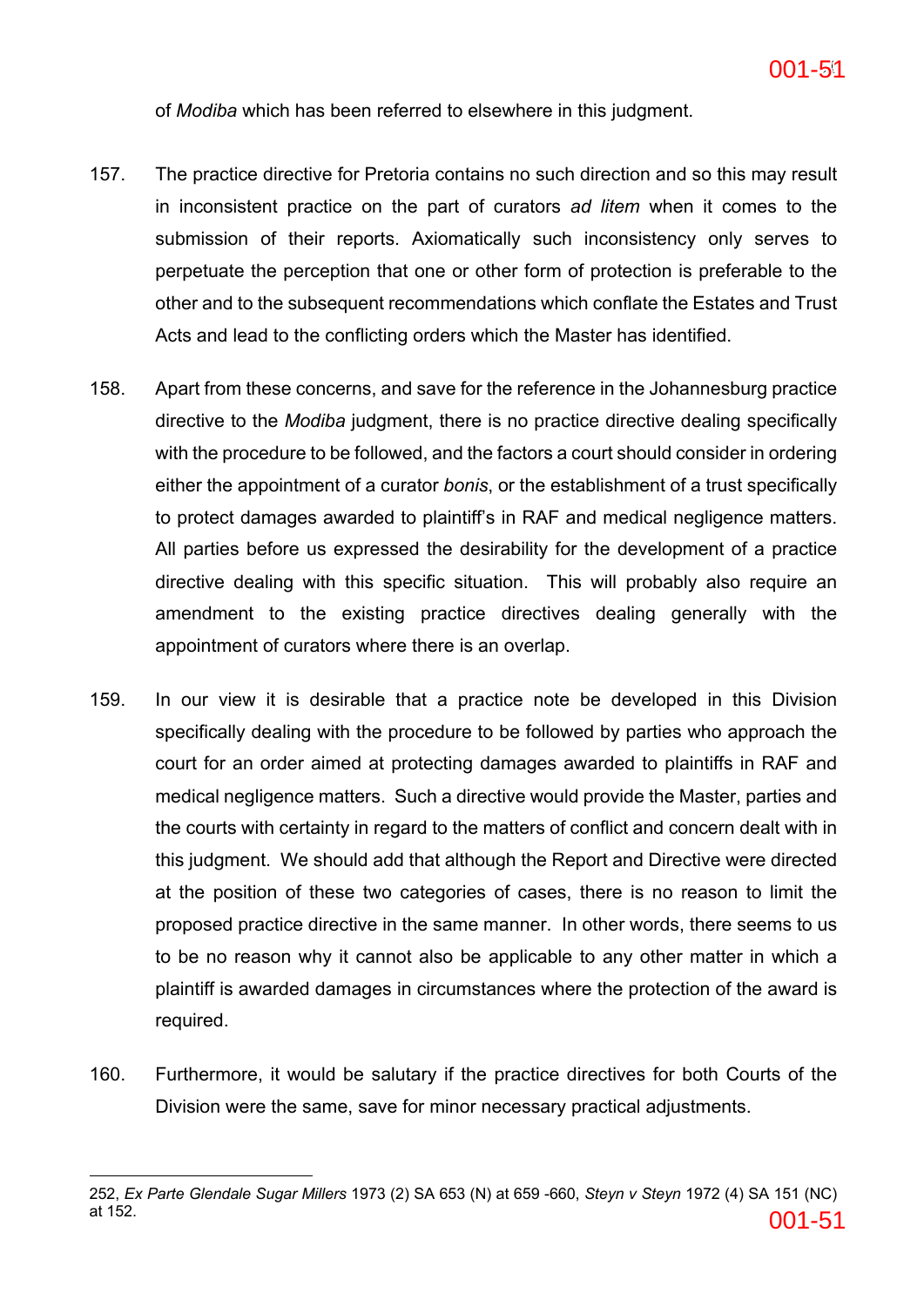- 161. What follows are our proposed guidelines for the development of the practice directive and, where necessary, revision of the existing directives dealing with the appointment of curators *ad litem* and curators *bonis*.
	- (a) The directive should recognise that both the appointment of a curator *bonis* and the establishment of a trust are valid mechanisms for the protection of damages awarded to plaintiffs in RAF and medical negligence matters where such protection is required.
	- (b) Each case should be decided on its own facts, with the court ultimately being required to determine whether the proposed mechanism is appropriate and in the best interests of the plaintiff.
	- (c) Each application must be supported by evidence from relevant medical experts on the following questions:
		- (i) Whether the plaintiff is of unsound mind, or suffering from a form of disability rendering her incapable of managing her affairs;
		- (ii) If the opinion of the medical experts is that the plaintiff is not so incapable, whether there is nonetheless a need to protect the damages award.
	- (d) Where the view of the medical experts is that the plaintiff is incapable of managing her affairs, the procedure for the appointment of a curator *ad litem* under Rule 57(1) must be followed.
	- (e) Any application for the appointment of a curator *ad litem* must be instituted as soon as practically possible. Consideration should be given to whether the current practice directives dealing with "Y' matters in this Division need to be amended to ensure that matters are not deemed to be trial ready without the appointment and report of a curator *ad litem* in cases where this is indicated.
	- (f) In cases where the medical opinion is that despite the plaintiff not 001-52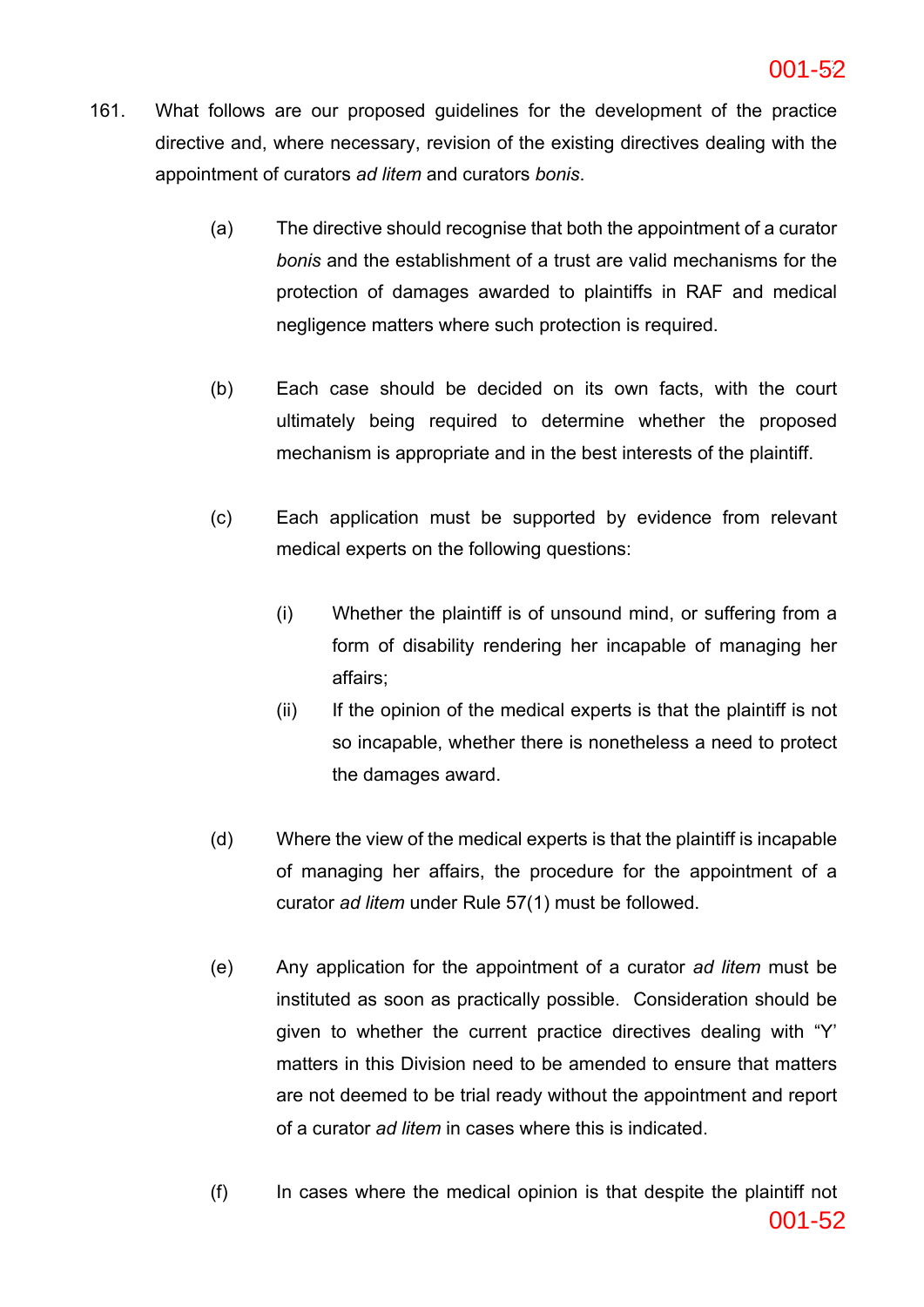#### **ac6c5141bd2642efb389a2a5978fa8b6-53** 53 001-53

being incapable of managing her affairs, the damages award requires protection, courts should nonetheless consider whether an application for the appointment of a curator *ad litem* is appropriate and direct the parties to do so.

- (g) In an application for the appointment of a curator *ad litem*, the draft order sought should set out the specific powers that are to conferred upon the curator *ad litem* both in respect of the conduct of any litigation and in respect of further reporting and recommendations with regards to the proposed mechanism for the protection of any damages award.
- (h) It should be a requirement that where a curator *ad litem* is appointed with the power to conduct litigation on behalf of the plaintiff, she must make full disclosure to the court of the terms of the fees mandate given by her to the attorneys acting on the plaintiff's behalf. A copy of any proposed fee agreement (including a contingency fee agreement) with the attorneys must be laid before the court for its consideration as soon as reasonably possible. Courts should be vigilant to ensure that proposed fee agreements are in the interests of the plaintiff. In granting powers to a curator *ad litem*, the court should consider whether the power of the curator to enter into any fee agreement between with the plaintiff's attorneys should be subject to authorisation by the court.<sup>64</sup>
- (i) In particular, the curator *ad litem* should be required to report to the court on whether the appointment of a curator *bonis*, or the establishment of a trust is the most appropriate mechanism for the protection of the plaintiff's damages award.

 $64$  The need for courts to exercise vigilance in respect of contingency fee agreements entered into or ratified by curators *ad litem* on behalf of minors was highlighted in at least two recent cases. See *Bouwer v Road Accident Fund* 2021 (5) SA 233 (GP); *Mucavele v MEC for Health Mpumalanga* (3352/2016) [2022] ZAMPMBHC 32 (17 March 2022). In *Bouwer*, the court made the point that in a case where the plaintiff is a minor child who was a passenger in a motor vehicle, a contingency fee agreement could never be in her best interests: there was no risk assumed by the plaintiff's attorney and thus a success fee, which is the underlying rationale for a contingency fee arrangement, was not warranted. The court ultimately found that the contingency fee agreement was invalid because the child's grandmother, who was not her legal guardian, could not enter into a valid agreement on her behalf. Consequently, the curator ad litem, who was subsequently appointed to act for the child, could not ratify an invalid agreement.  $001-53$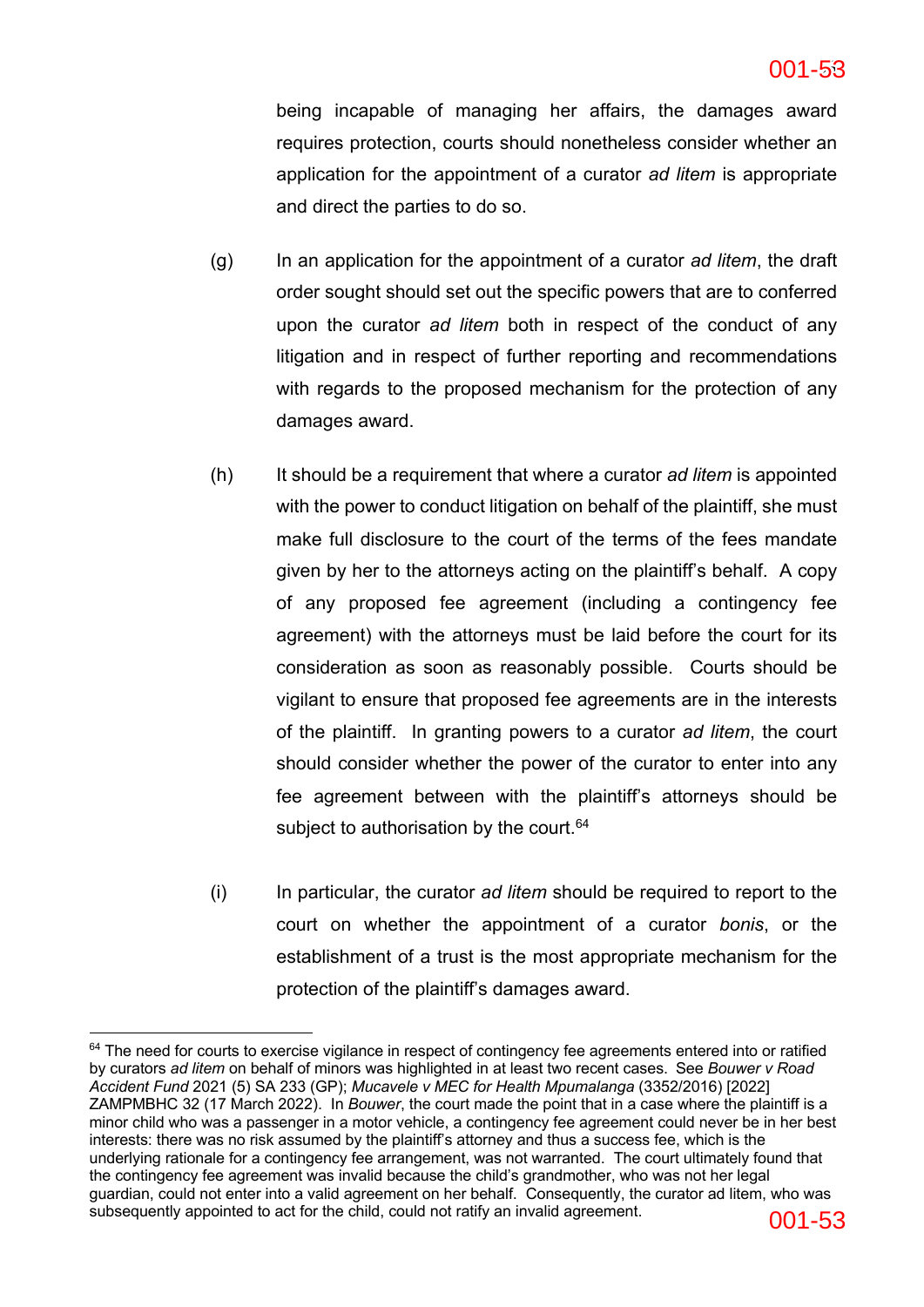- (j) The recommendation by the curator *ad litem* should be supported by the following information:
	- (A) The plaintiff's current living and family circumstances.
	- (B) Whether the plaintiff is married and, if so, the relevant marital regime. The effect of an order on the estate of a plaintiff's spouse may be a relevant consideration.
	- (C) A statement of the assets and liabilities of the plaintiff, excluding the damages award. Again, the effect of an order in respect of the broader estate of the plaintiff may be a relevant consideration.
	- (D) A comprehensive consideration of the patient's future educational, medical, social and other needs.
	- (E) Based on (D), the nature of the anticipated expenditure the curator *bonis* or trustee may be expected to undertake from the damages award to ensure that the plaintiff's maintenance and other needs are met. This is an important information for purposes of a court later determining what the powers of the curator *bonis* or trustee should be.
	- (F) Whether the curator *ad litem* discussed with the plaintiff the form of protection proposed for the damages award; whether the plaintiff was able to comprehend the proposal; and, if so, what the plaintiff's views are in this regard and whether she consents to the protection of the damages award.
	- (G) Where the plaintiff is a minor, the curator *ad litem* should include in her report her recommendation as to whether a guardian or other family member should be appointed as a cotrustee, and their suitability for such appointment. This may have to be discussed with, and consented to by, the proposed 001-54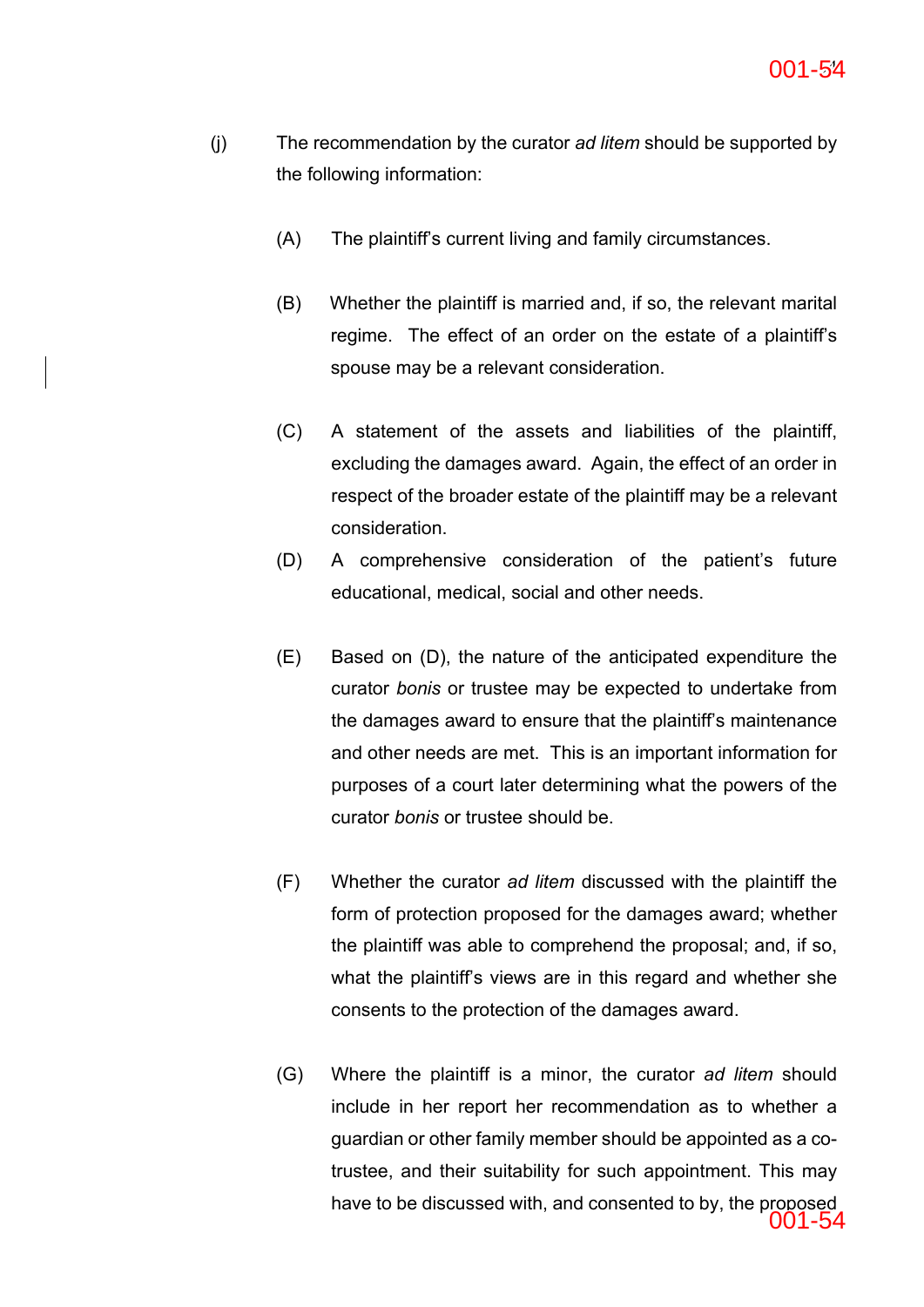#### **ac6c5141bd2642efb389a2a5978fa8b6-55** 55 001-55

trustee The curator should also make a recommendation as to whether that co-trustee should be required to provide security.

- (k) In cases where a curator *ad litem* is not appointed, but the protection of the damages award is still advisable, the plaintiff's attorney must ensure that the information referred to in paragraph  $(A) - (G)$  is placed before the court. In such cases, it is important that the views of the plaintiff are properly canvassed and relayed, particularly to ascertain her consent to the establishment of a trust.
- (l) In every case in which it is sought to appoint a curator *bonis* in respect of a damages award, the court must be provided with sufficient information to determine an appropriate level of remuneration, including recoupment of expenses and disbursements.
- (m) The order appointing the curator *bonis* must deal specifically with the rate of remuneration, taking into account the complexity of the curatorship, the time that is estimated will be involved in carrying out the curator's duties, and the anticipated expenses. As a general rule, Court orders ought not simply to cross-refer to the statutory tariff provided for under the Estates Act as the basis for calculating the remuneration.
- (n) The same considerations apply in dealing with the remuneration of trustees. The court must be provided with sufficient information to determine whether, taking into account the aspect of cost, the establishment of a trust is in the interests of the plaintiff. While this is not the only consideration, it is a relevant one.
- (o) In particular, no court order should direct that the fees and other remuneration of a trustee is to be determined with reference to the Estates Act. A fee and expenses structure must be determined in each case. The Estates Act has no application in respect of trustees.
- (p) Similarly, no court order should direct that a trustee is subject to the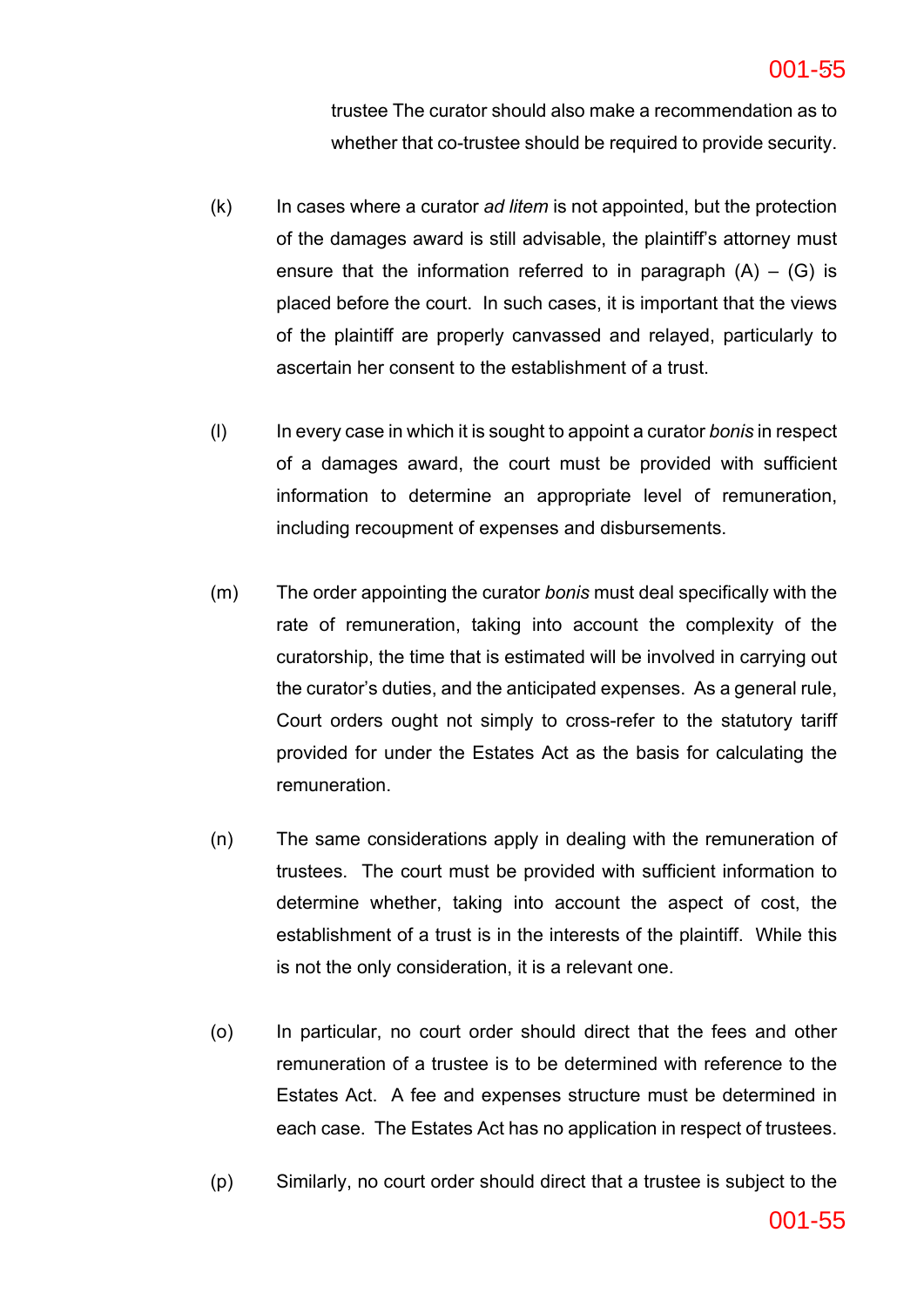Estate's Act powers of the Master, for the same reason.

- (q) As a general rule, the appointment of a curator *bonis* should not include a provision that the exercise of all the curator's powers are subject to the prior approval of the Master. Unless there are specific reasons to extend the Master's prior approval beyond those provided in s 80 of the Estate's Act, the requirement of prior approval should be restricted to the statutory limit.
- (r) The court should be provided with sufficient information to enable it to determine whether the manner in which the proposed curator *bonis*, or trustee, as the case may be, may invest and otherwise deal with the funds awarded by way of damages, promotes the interests of the plaintiff. The qualifications and experience of the proposed curator *bonis* or trustee should be set out in the curator *ad litem's* report.
- (s) Where the establishment of a trust is sought, the trust instrument must be provided to court. A draft trust instrument is not sufficient unless it is vetted and marked 'X' with a directive that the trust will be established on the terms approved by the court.
- (t) It is not advisable to use generic trust instruments for the establishment of protective trusts for damages awards. The drafters of the trust instrument in each case must ensure that before it is presented to court it contains all the provisions necessary and appropriate to ensure the promotion of the plaintiff's interests. Superfluous provisions, drawn from generic trust instruments not focused on protecting damages awards should be excluded.
- (u) The objective of the trust must be clearly stated in both the court order and the trust instrument.
- $(v)$  In cases where a protective trust is justified despite the plaintiff not being incapable of managing her affairs within the meaning of Rule 57, consideration should be given to ensuring that the terms of the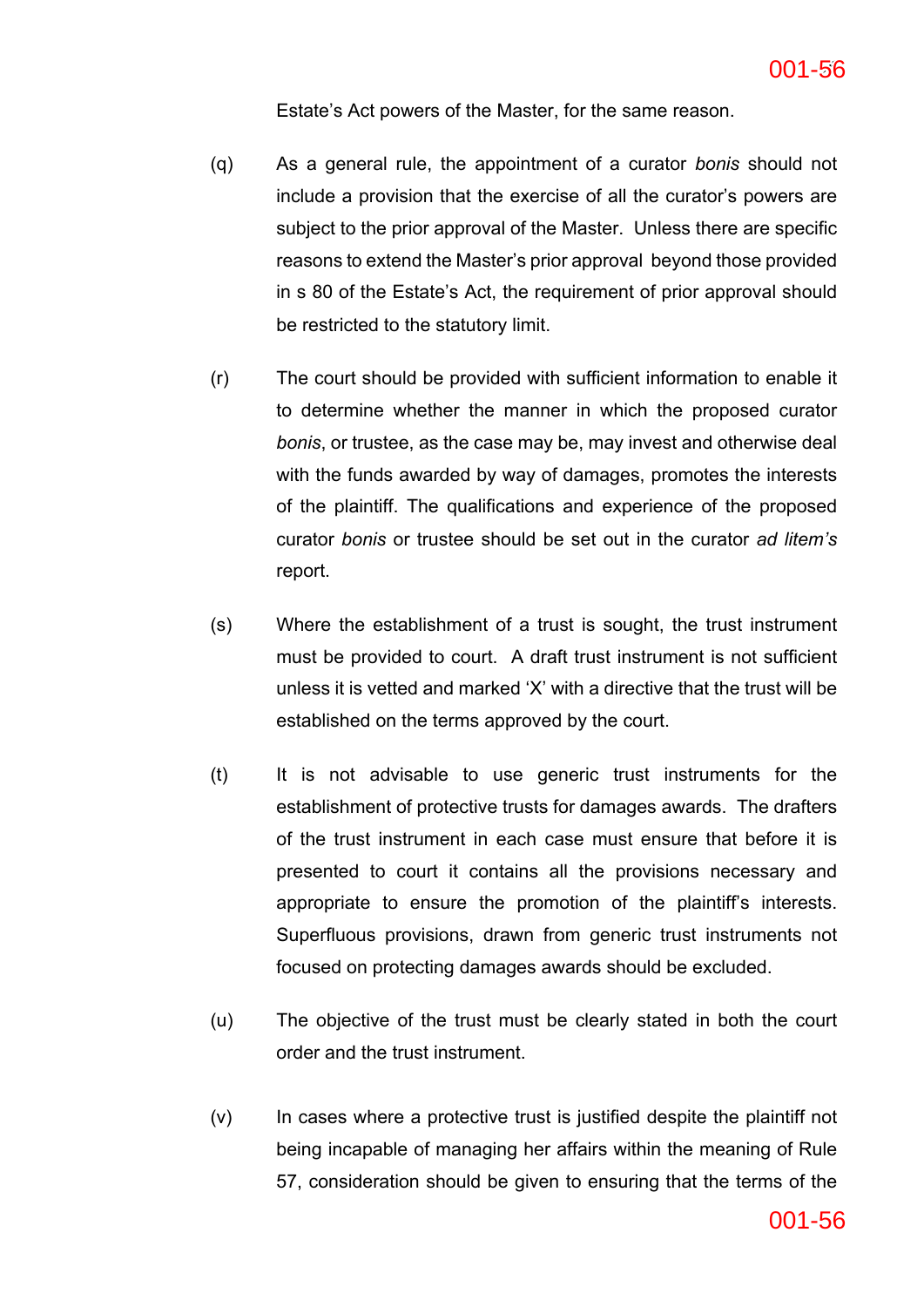trust instrument do not unduly limit the powers and interests of the plaintiff. A balance should be struck between the need for protection at the same time as providing the plaintiff with adequate independence.

- (w) Unless required under Rule 57 or the Trust Act, the Master does not as a general rule require to be given notice and joined in proceedings in which an application is made to establish a protective trust. The joinder of the Master in all such cases may cause unnecessary delays and a burden on the administration of the Master's office. Of course, if it is desirable in a particular case to given notice to the Master, the court may direct that this be done.
- (x) The court order establishing a trust and the trust instrument must expressly include provision for the amendment or termination of the trust by order of court.
- (y) In RAF cases, attention should be given to the effect that any Undertaking provided under s 17(4)(a) of the Road Accident Fund Act will have on the exercise of the trustees and curator's powers and duties and on her remuneration.
- (z) A defendant is liable for the administration costs and expenses of a curator and trustee. These costs and expenses can form part of the Undertaking given by the RAF. The Master has no general power to vet and approve the claimed costs and expenses, and the RAF cannot insist that the Master does so before honouring the undertaking. It may be advisable to make specific provision for this in the court order to avoid disputes and delays in the future.
- (aa) In addition, consideration may be given to the recommendations made by Fisher J in paragraph 26 of *Dube* as to what additional provisions should be included in a trust instrument in matters of this nature. This is subject to our views on the appointment of family members as co-trustees, expressed earlier.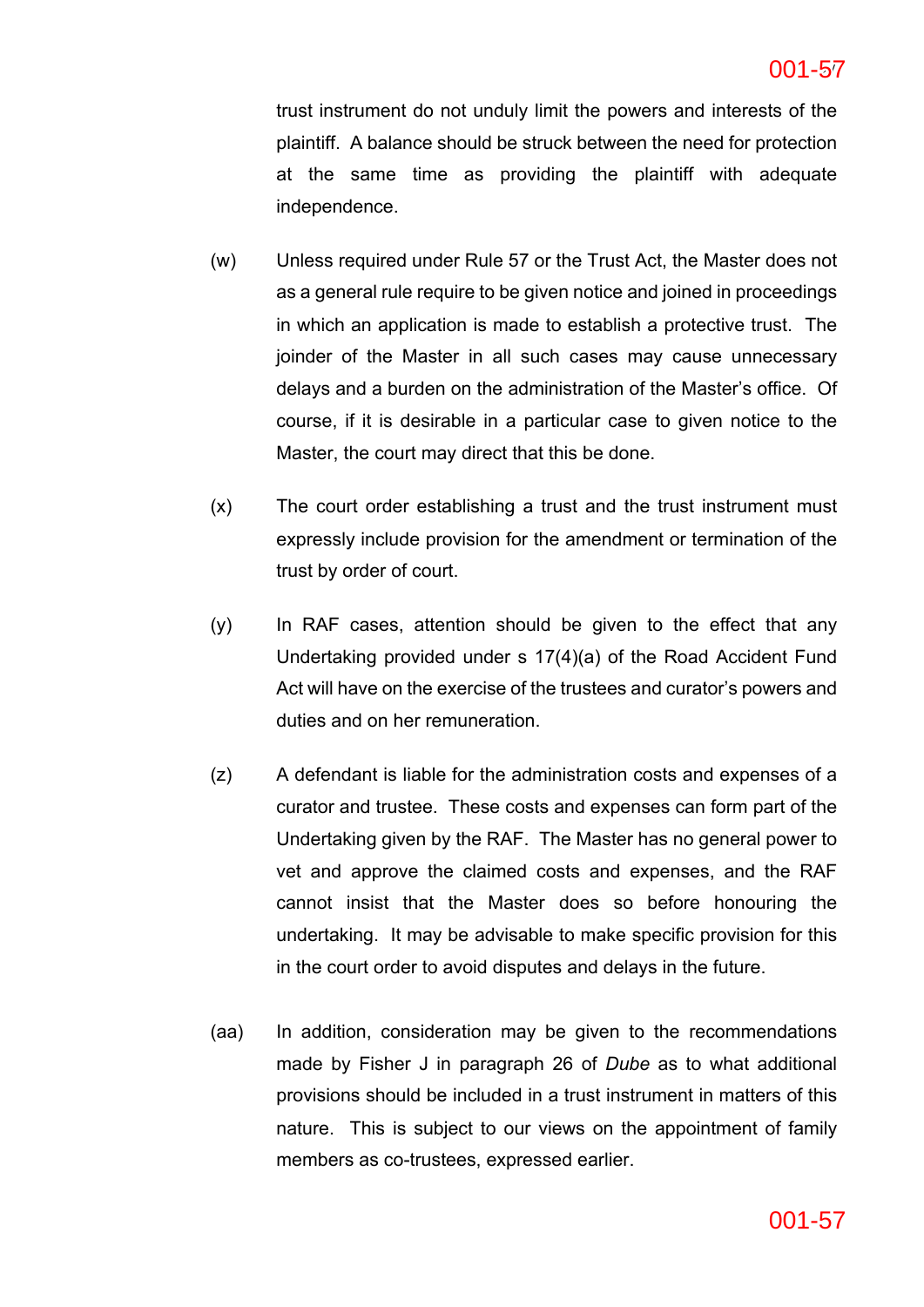- (bb) Where the injured party is a child, unless circumstances exist justifying that it is not necessary to do so, a curator *ad litem* should be appointed to represent the child's interests and to make a recommendation to the court as to the form of protection that will best serve her interests.
- (cc) In cases where a trust is established to manage a minor's award of damages, particular care must be taken in the court order and the trust instrument to state the objective of the trust. If the trust is not intended as a simple minority trust, but is to operate beyond the child reaching majority, this must be expressly recorded. In addition, it must be recorded that the trust may be terminated with the approval of the High Court. Conversely, if the trust is indeed intended as a simple minority trust, then this should be stated in clear terms, with the termination date being the majority of the minor.

## **Specific matters before the court**

## **Van Rooyen N.O on behalf of Nomvuyiso Ntozakhe v RAF (case number: 28304/2016)**

- 162. This is a matter in which the *curator ad litem* recommended protection of the patient's award of damages for serious injuries sustained in a motor collision. Besides serious orthopaedic injuries, the patient also sustained a head and brain injury with sequelae which have resulted in impairments.
- 163. The patient was consulted on a number of occasions by the curator in regard to the establishment of a trust to manage her funds and afford her protection. The patient objected, contending that her award should be paid to her and went to far as to deny that she had suffered a head injury – the primary injury which resulted in the award made – an amount in excess of R5 million.
- 164. The curator in her report to court considered the evidence of all the experts who examined the patient and concluded, notwithstanding what is set out in paragraph (b) above, that although the patient has indeed suffered severe head injuries, she is able to manage her day to day affairs. It is on this basis that the curator recommended that a trust be established rather than a curator *bonis* be appointed 001-58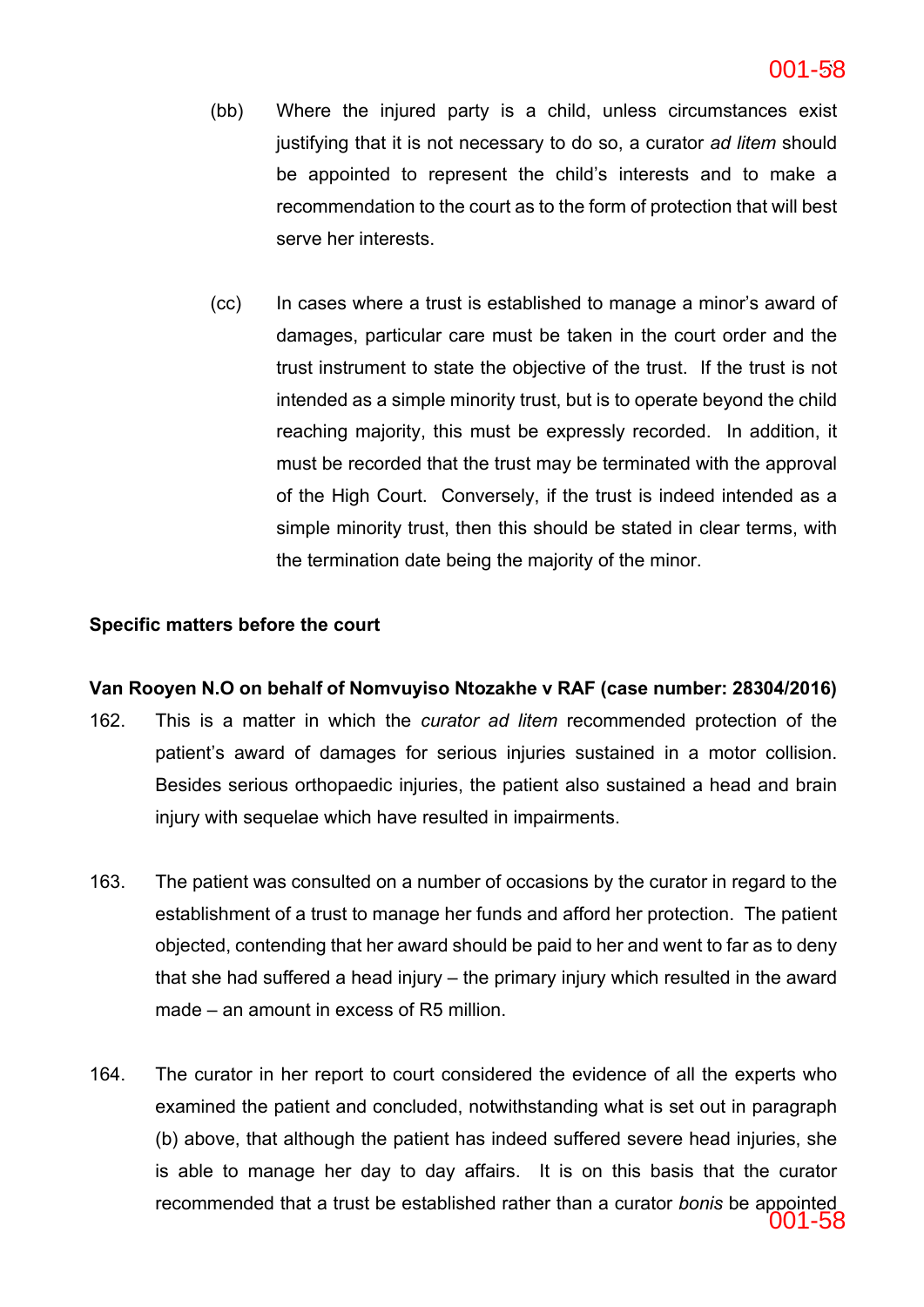to the patient.

- 165. Notwithstanding service of the application on the Master, no report has been filed in this matter on behalf of the Master.
- 166. The notice of motion in this matter seeks an order for the establishment of a trust with the first proposed trustee being a representative of Standard Trust and refers to a proposed trust deed which is annexed to the notice of motion. The terms of the proposed trust deed, save as set out hereunder, are not contentious although neither the order nor the proposed trust deed provide, as they should, that the trust deed cannot be varied without an order of court.
- 167. In regard to the costs for the creation and administration of the trust, the proposed trust deed provides :
	- '5.4 The trustees are authorized to recover from the Road Accident Fund the remuneration of and reasonable costs incurred by the trustees:
		- 5.4.1 in the establishment of the trust and appointment of the trustee;
		- 5.4.2 in respect of the administration of the trust, including the costs of an annual audit by a chartered accountant;
		- 5.4.3 The costs of furnishing security to the satisfaction of the Master and the annual retention thereof;
		- 5.4.4 The above-mentioned costs shall be in accordance with the prescribed tariff applicable to a curator bonis.'

## And

- '11.1 The costs and charges relating to the administration of the trust fund and the costs and charges incidental to the formation thereof shall be borne by the Road Accident Fund.
- 11.2 While the corporate trustee acts as trustee it shall be entitled to recover its full fees of office in accordance with its tariff in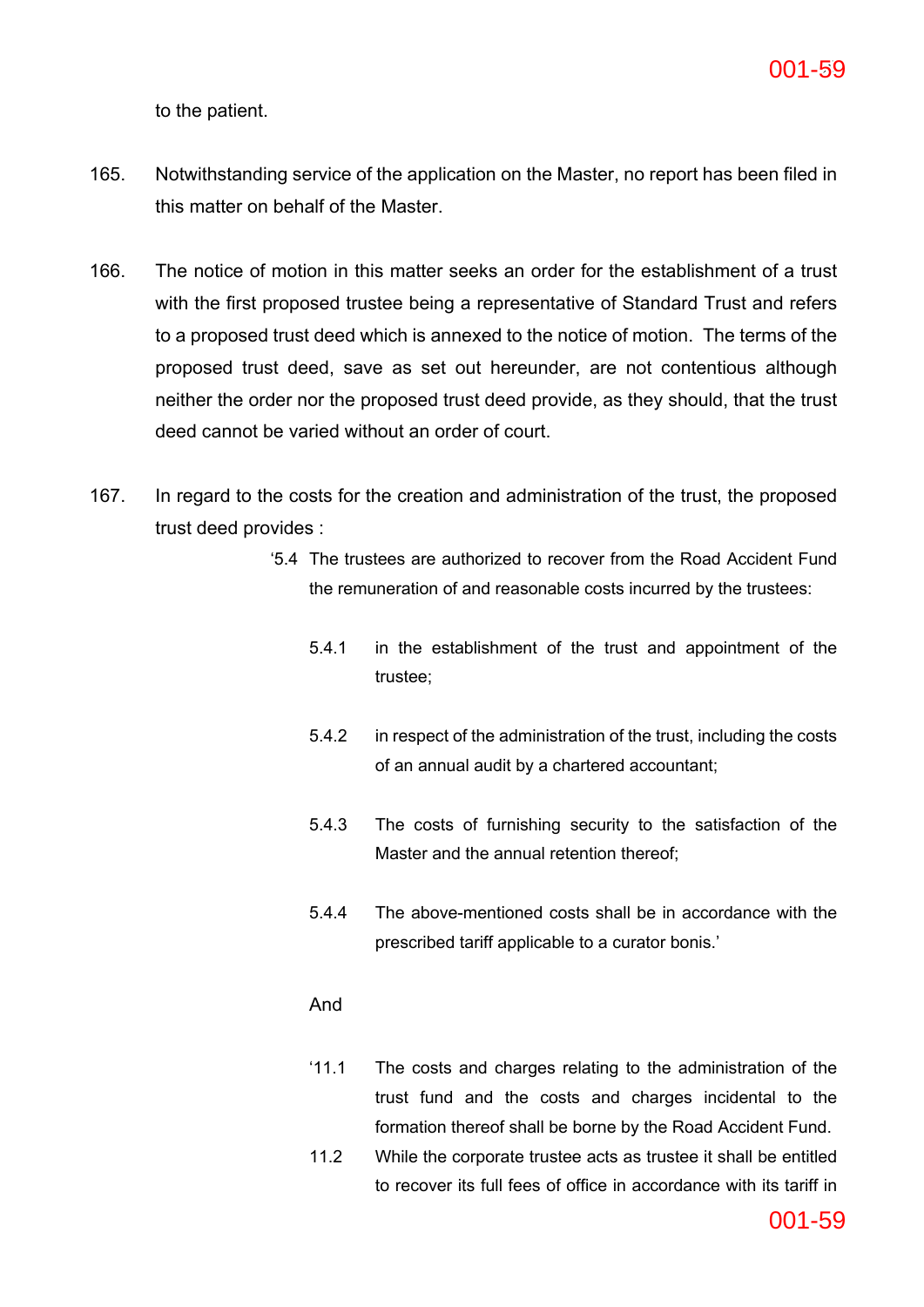force from time to time during the subsistence of the trust fund. Any co-trustees in office from time to time shall act in an advisory capacity only and without remuneration.'

- 168. The order sought by the curator *ad litem* provides only that the proposed trustee be ordered to furnish security to the satisfaction of the Master and that the costs of appointing the trustee will be costs in the main action. It would appear from the construction of the two paragraphs referred to above that it is anticipated that such costs would be recoverable from the Road Accident Fund in terms of the Undertaking to pay future medical hospital and associated medical expenses undertaken by it in terms of s 17(4)(a) of the Road Accident Fund Act 56 of 1996.
- 169. Paragraph 5.4 of the trust deed is clear in its terms as to the costs. However, paragraph 11 is unclear. It refers to a tariff which does not form part of any of the papers before the court although such tariff is referred to as an annexure in the consent to act as trustee. Perhaps more telling as to the costs regime that would be applicable to this particular proposed trust is paragraph 3 of the consent which states:

'Standard Trust Limited only acts on the basis that it recovers its full tariff and fees for the administration of the Trust as per the attached pricing structure'

- 170. The basis upon which the proposed trustee is to be remunerated is unclear at best upon the basis set out in paragraph 5.4 which would result in a full recovery of administration costs and at worst upon the basis set out in paragraph 11.1 and 11.2 – an unspecified cost to be borne by the RAF. Even on a benign consideration of paragraph 5.4 and 11.1 and 11.2, with the fees payable to curators *bonis* and other charges referred to in paragraph 5.4 recoverable as a contribution, there would still be an unspecified additional charge to the Trust.
- 171. There is another matter which has not been dealt with in the papers before the court. The action for damages was brought in this Division of the High Court. The patient presently resides in the Eastern Cape and the court ordered case manager (ordered as part of the settlement) practices in Pretoria. If the proposed trust were to be registered, even assuming it was registered at the office of the Master closest to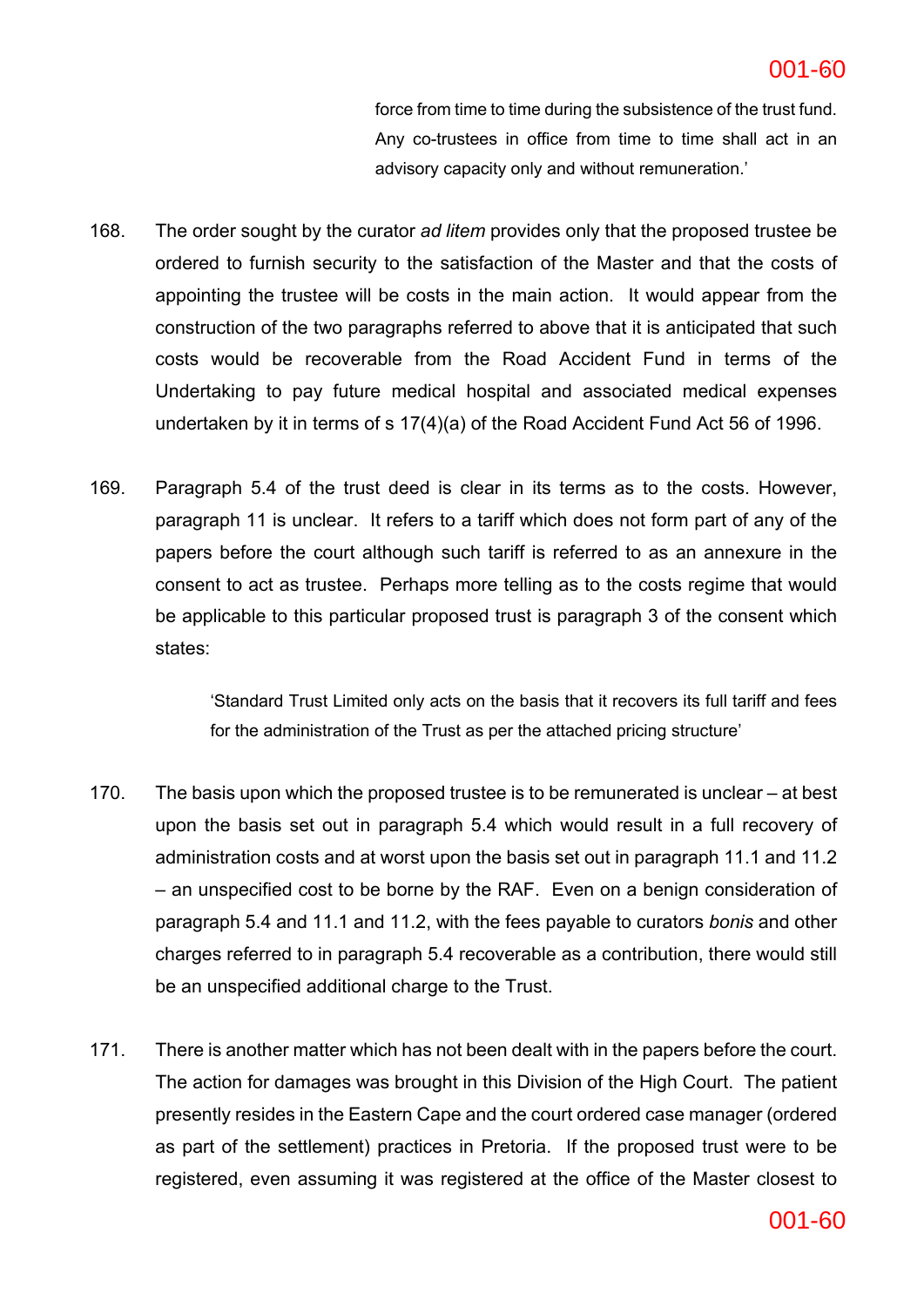where the patient resides, would still involve a proposed trustee with its principal place of business in Johannesburg.

- 172. Neither the RAF nor the Master have filed any report or made any submissions in regard to this matter. Furthermore, practical considerations such as how the trust will be administered and how the patient's day to day life, access to care and access to the trustee must be placed before the court.
- 173. We are not satisfied that the order sought by the curator in this matter should be granted at this stage without the application being supplemented to include consideration of the factors set out above.

## **Language N.O. (as Curator ad Litem) Raphulu v RAF (case number 44200/2018**)

174. This is a matter in which the curator *ad litem* recommended the appointment of a curator *bonis*. The Master delivered a report. There is nothing contentious in this application and we intend to grant the order sought save that, for the reasons set out above, only powers 4, 7 and 10 referred to in annexure 'A' to the Master's report will be subject to the prior consent and approval of the Master.

## **Raubenheimer N.O (as Curator** *ad Litem***) James v RAF (case number 17258/2015).**

175. This is a matter in which the curator *ad litem* recommended the appointment of a curator *bonis*. The Master delivered a report. There is nothing contentious in this application and we intend to grant the order sought save that, for the reasons set out above, only powers 4, 7 and 10 referred to in annexure 'A' to the Master's report will be subject to the prior consent and approval of the Master.

## **Segoba on behalf of minors v RAF (case number: 40258/2021)**

176. This is a matter in which the curator *ad item* was appointed to act on behalf of minor children in a claim for loss of support. After the death of their mother the children had resided with an aunt who had cared for them. At some point after the settlement of the claim for loss of support, their absent father who had been divorced from their late mother made contact with them and took them from their aunt to live with him and his new family. The material circumstances of the minors as appears from the papers before us worsened as a result of their leaving the home of their aunt.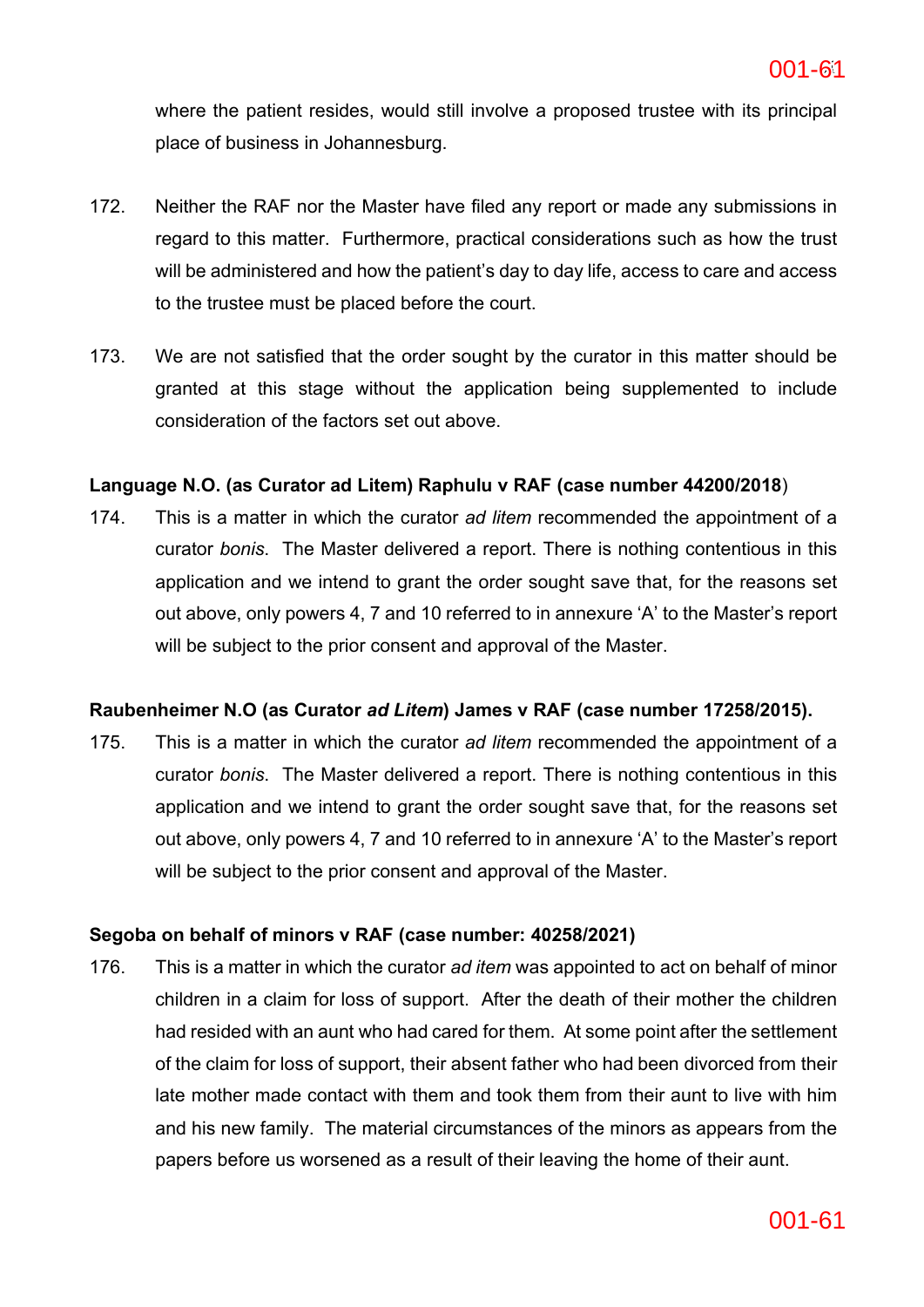### **ac6c5141bd2642efb389a2a5978fa8b6-62** 62 001-62

- 177. Initially the curator *ad litem* sought an order that R80 000 of the award be paid to the aunt and that R120 000 be paid to the father. Although it was not stated in the notice of motion, it was stated in the founding affidavit that the balance of the funds, some R535 000 would be paid into a trust.
- 178. During the hearing of the matter some of our concerns with this matter were raised and a supplementary affidavit was filed by the curator *ad litem.*
- 179. The supplementary affidavit raises a number of concerns firstly, the assertion that the attorney refuses to tax his bill of costs for the work done unless specifically ordered to by the court and secondly, that the sum of R200 000 be paid to the aunt and father from the capital.
- 180. From the supplementary affidavit it is apparent that the award for damages in respect of the older child is R350 875 and for the younger child is R384 175. Neither amount is on its own or combined, once the taxed attorney's costs have been deducted sufficient to warrant the appointment of either a curator *bonis* or the establishment of a trust.
- 181. We intend to order that the damages recovered in respect of each of the children as set out in (e) above be paid into the Guardian's Fund for their respective credit.
- 182. It goes without saying that the attorney is to be ordered to tax his attorney and client bill of costs and to recover the RAF's party and party contribution towards costs. Having regard to the circumstances of the matter, it is our view that once those bills of costs have been taxed, the attorney must approach this court for an order for payment of the portion of the unrecovered costs, pro rata by the Guardian's Fund from each of the minor's funds.

## **Wentzel v RAF (case number: 35182/2016)**

183. This is a matter in which the curator *ad litem* recommended the appointment of a curator *bonis* and curator *ad personam*. The Master delivered a report. There is nothing contentious in this application and an order as granted on 23 September 2021 appointing both a curator bonis and a curator *ad personam*. Certain parts of the order were suspended pending the outcome of the present application. We intend, besides uplifting the suspension to also grant the curator *bonis* leave to apply for an order that that only powers 2.4, 2.7 and 2.10 referred to in the order of 23 September 2021 will 001-62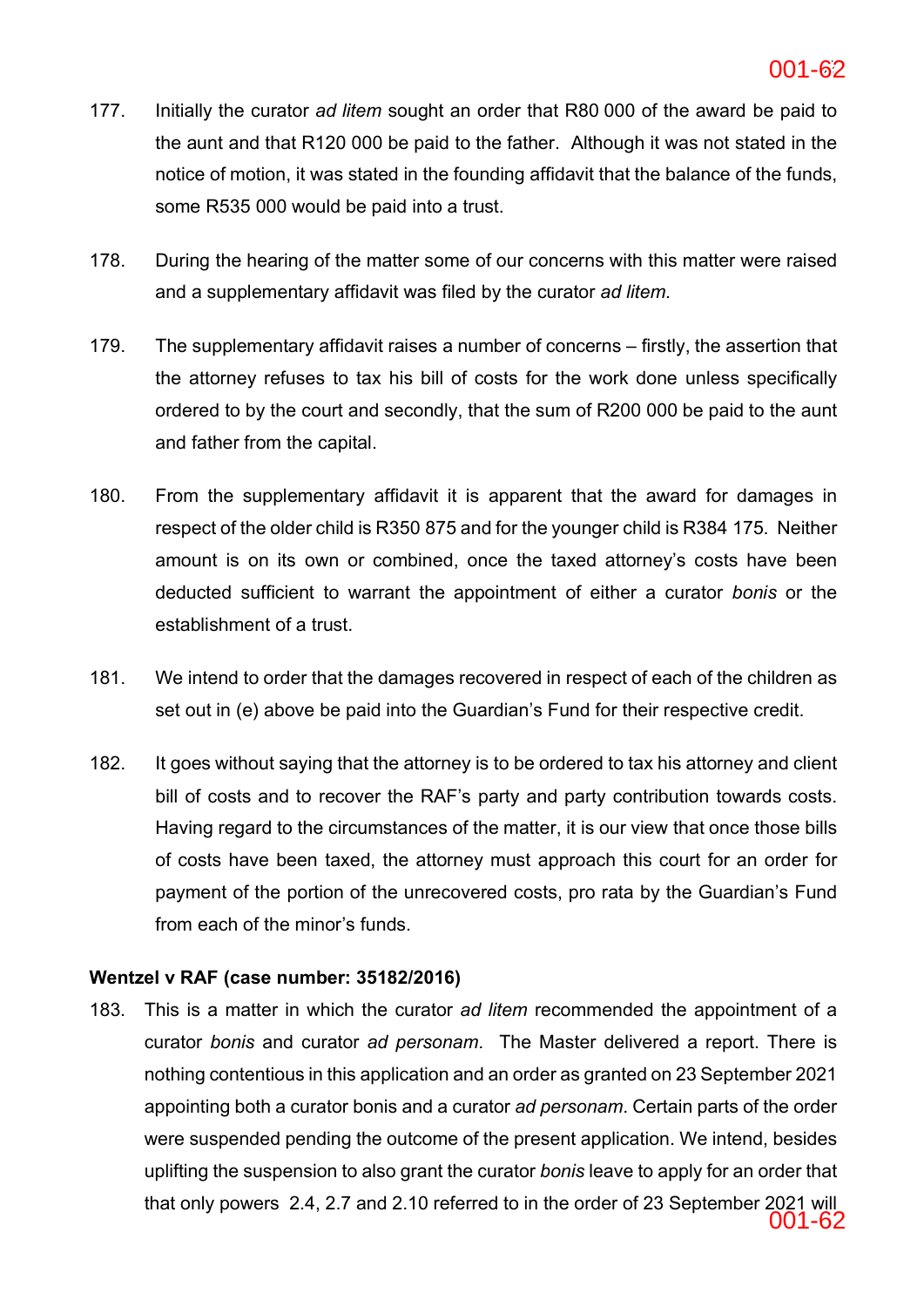be subject to the prior consent and approval of the Master.

## **IT IS ORDERED:-**

- 184. In Van Rooyen N.O on behalf of Nomvuyiso Ntozakhe v RAF (case number: 28304/2016):
	- 1. This matter is referred back to the curator *ad litem* in order for her to file a supplementary report in which the matters referred to in paragraphs 162 (a) to 161 (l) of the judgement of this court are addressed.
	- 2. The curator *ad litem*, having filed the supplementary report is granted leave to enroll this matter for hearing afresh in open court or before a Judge in chambers.
	- 3. Costs of the application to be borne by the Road Accident Fund on the scale as between party and party.

### 185. In Language N.O. (as curator *ad litem*) Raphulu v RAF (case number 44200/2018):

- 1. The patient is declared incapable of managing his own affairs and Mr. Willem Francois Bouwer is appointed as curator *bonis* for and on behalf of the patient, with the following powers:
	- (i) To receive, take care, control and administer all the proceeds of the claimant referred to in the Court Orders in the above Honourable Court under the above case number on 10 September 2020;
	- (ii) To receive, take care of, control and administer all the property constituting the estate of the patient;
	- (iii) To take any action which may be necessary, in the interests of the patient, for the due and proper administration of his propert
	- (iv) To carry on/or discontinue, subject to any law, which may be applicable, any trade, business or undertaking of the patient;
	- (v) To invest and reinvest any monies which may become available from time to time for investment and which are not immediately required for the purposes found in Section 82(c) of the Administration of Estates Act, 66 of 1965, as amended;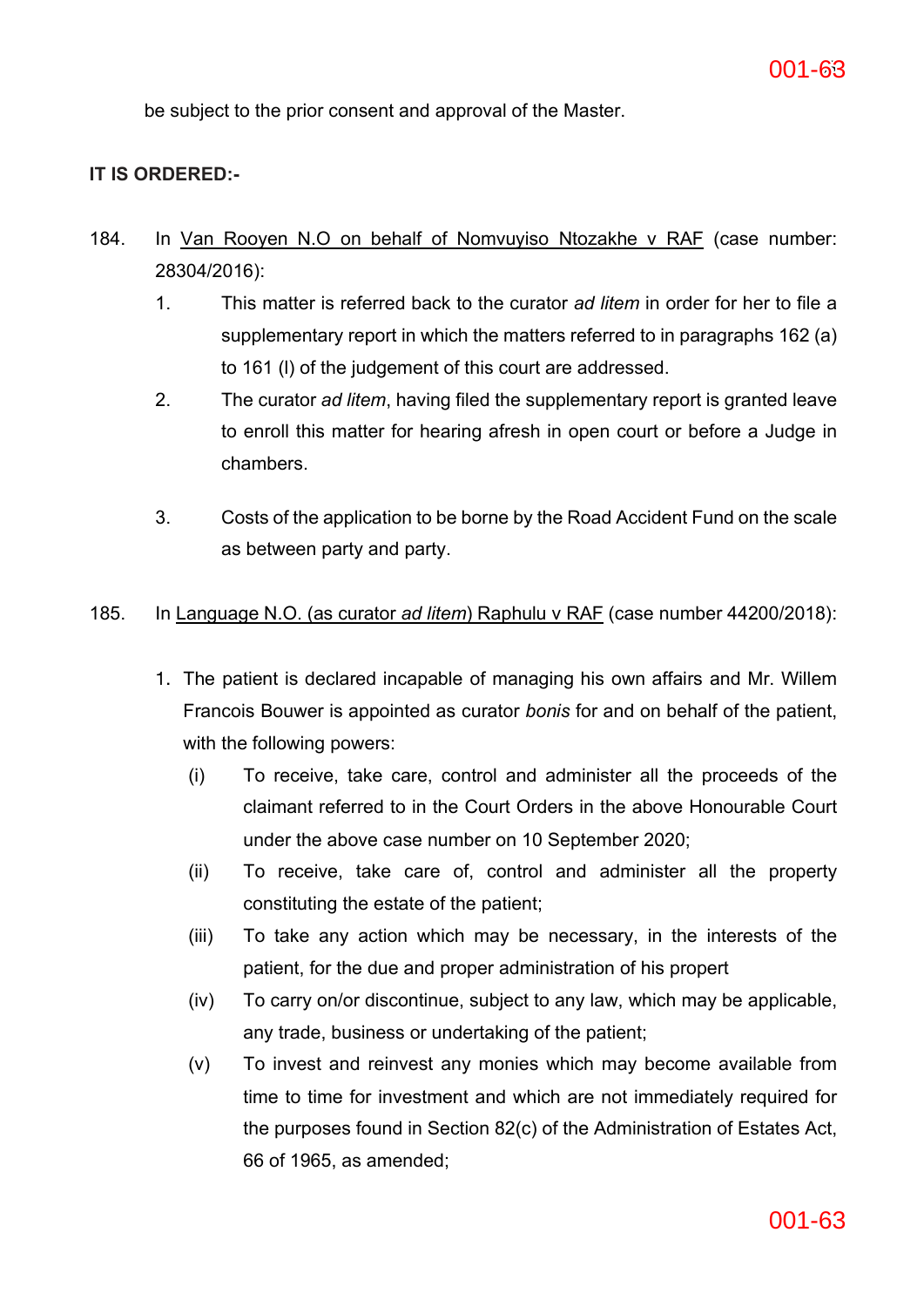- (vi) To raise any money by way of mortgage or pledge or of any of the immovable or movable property of the patient for the payment of his debt, or the payment of any debt or expenditures incurred or to be incurred for his maintenance or his future maintenance, or otherwise for his benefit or the improvement or maintenance of any of the property;
- (vii) To let, exchange, partition, alienate and for any lawful purpose to mortgage or pledge any property, movable or immovable, whether in whole or in part belonging to the patient;
- (viii) To perform any contract relating to the property of the patient entered into by or before he was declared incapable of managing his own affairs;
- (ix) To acquire, whether by purchase or otherwise, any property whether movable or immovable, for the benefit of the patient;
- (x) To exercise any power or give any consent required for the exercise of any such power where such power is vested in the patient for his own benefit or in the nature or beneficial interest to him;
- (xi) To apply any income or capital of the estate of the patient for maintenance, support or benefit, for the maintenance, education or advancement of any person dependent upon him, to the payment of any debt due by him and for the maintenance, preservation, safe custody or the improvement of an of his properties by means of building or otherwise;
- (xii) To receive, administer and exercise any right the patient might have in terms of Section 17(4)(a) of Act 56 of 1996 (as amended) with regard to the undertaking referred to in paragraph 3 of the Court Order issued in the above Honourable Court under the above case number on 10 September 2020;
- (xiii) To institute proceedings which may be necessary in the interest of the patient, or for the due or proper administration of the patient's estate;
- (xiv) To, as far as possible, ensure that the patient is, by the payment of the capital sum awarded above and any other sum payable in terms of this order, and by the use to which that payment is put, protected from the consequences of the injuries sustained by the patient in the action in question and in as far as possible enabled thereby to obtain such financial wellbeing as the patient would have been, were it not for the injuries sustained and the *sequelae* thereof, have been able to obtain; 001-64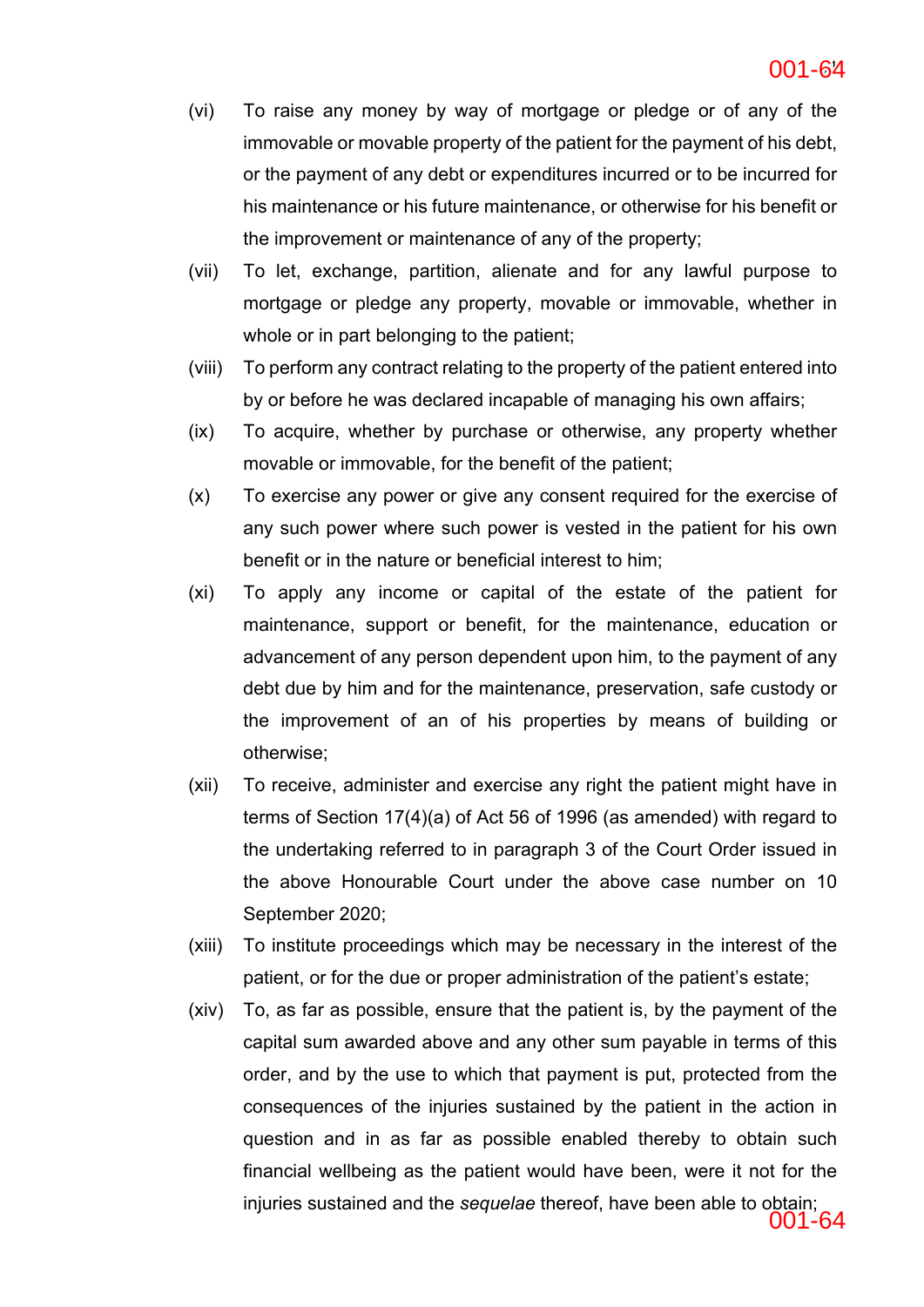- (xv) The powers of the curator *bonis,* as set out above, are extended to include the power to make investments of funds or monies of the patient by means of any reasonable investment vehicle other than only depositing such funds or monies in an interest-bearing account with a bank or similar registered financial institution.
- 2. The aforesaid appointment of the *curator bonis* is subject hereto that:
	- 2.1The curator *bonis* furnishes security to the satisfaction of the Master of the High Court, South Gauteng Division, Johannesburg.
	- 2.2The exercise of the curator *bonis* of his aforesaid powers will be subject to the control of the Master of the High Court, Gauteng Division, Johannesburg, provided however that only in respect of the powers set out in paragraphs (iv), (vii) and (x) above are the Master's prior consent or approval required prior to their exercise.
- 3. In the event that the curator *bonis* referred to above is unwilling or unable to take up such appointment or to furnish security or becomes disqualified from acting in such capacity, the Master of the High Court is authorized to appoint an alternative person as curator *bonis*, subject to the terms of this order.
- 4. The Road Accident Fund is to pay the costs of this application and the costs of the curator *bonis*, subject to the applicable statutory tariffs, as between party and party. The party and party costs will be costs in the action instituted under the above case number.

## 186. In Raubenheimer N.O (as curator *ad litem*) James v RAF (case number 17258/2015):

- 1. The patient is declared incapable of managing his own affairs and Mr. Jan Harm Steyn Maritz is appointed as curator *bonis* for and on behalf of the patient, with the following powers:
	- (i) To receive, take care, control and administer all the proceeds of the claimant referred to in the Court Orders in the above Honourable Court under the above case number on 22 May 2020 and 6 November 2020;
	- (ii) To receive, take care of, control and administer all the property constituting the estate of the patient;
	- (iii) To take any action which may be necessary, in the interests of the patient, for the due and proper administration of his property;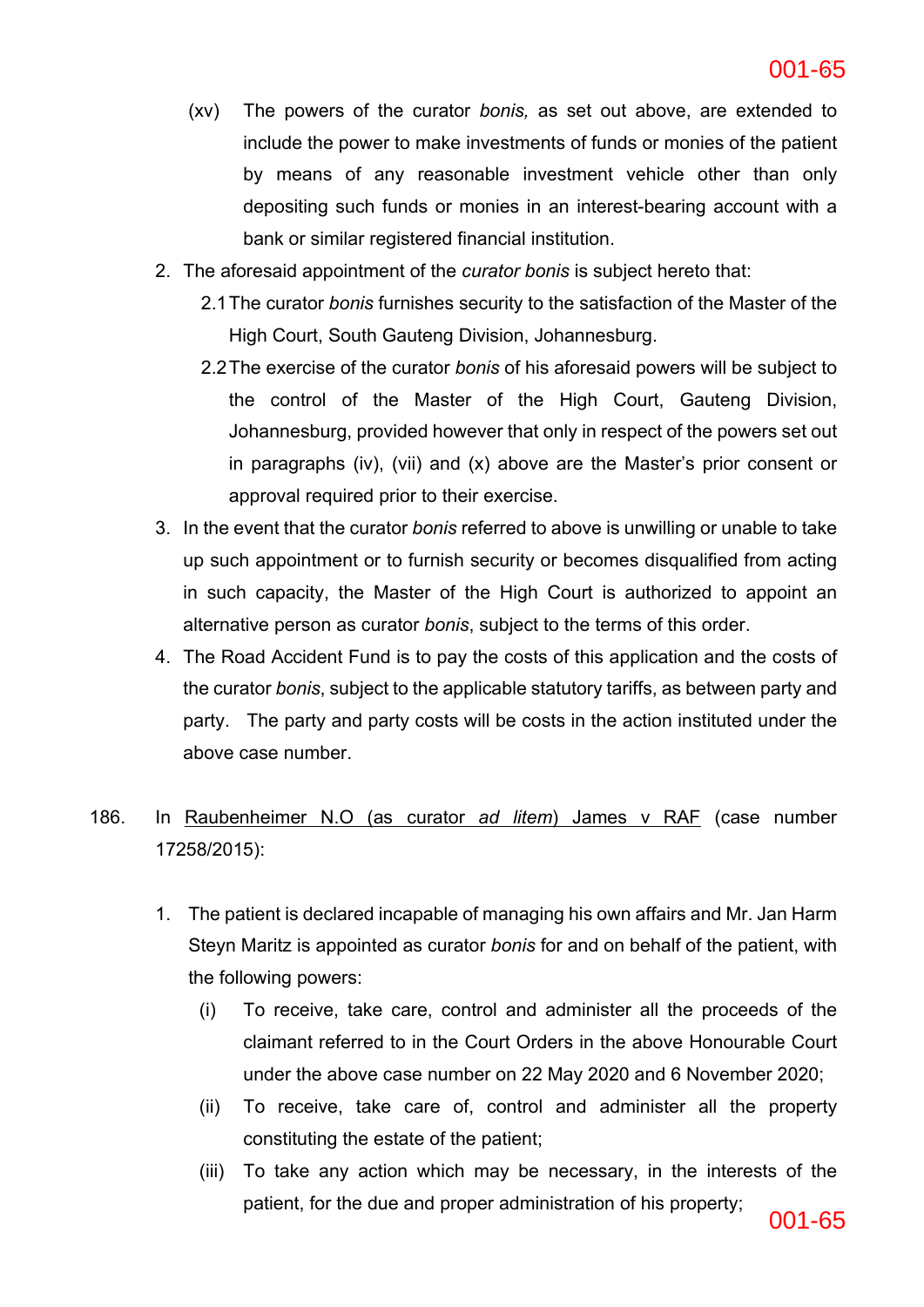- (iv) To carry on/or discontinue, subject to any law, which may be applicable, any trade, business or undertaking of the patient;
- (v) To invest and reinvest any monies which may become available from time to time for investment and which are not immediately required for the purposes found in Section 82(c) of the Administration of Estates Act, 66 of 1965, as amended;
- (vi) To raise any money by way of mortgage or pledge or of any of the immovable or movable property of the patient for the payment of his debt, or the payment of any debt or expenditures incurred or to be incurred for his maintenance or his future maintenance, or otherwise for his benefit or the improvement or maintenance of any of the property;
- (vii) To let, exchange, partition, alienate and for any lawful purpose to mortgage or pledge any property, movable or immovable, whether in whole or in part belonging to the patient;
- (viii) To perform any contract relating to the property of the patient entered into by or before he was declared incapable of managing his own affairs;
- (ix) To acquire, whether by purchase or otherwise, any property whether movable or immovable, for the benefit of the patient;
- (x) To exercise any power or give any consent required for the exercise of any such power where such power is vested in the patient for his own benefit or in the nature or beneficial interest to him;
- (xi) To apply any income or capital of the estate of the patient for maintenance, support or benefit, for the maintenance, education or advancement of any person dependent upon him, to the payment of any debt due by him and for the maintenance, preservation, safe custody or the improvement of an of his properties by means of building or otherwise;
- (xii) To receive, administer and exercise any right the patient might have in terms of Section 17(4)(a) of Act 56 of 1996 (as amended) with regard to the undertaking referred to in paragraph 3 of the Court Order issued in the above Honourable Court under the above case number on 25 May 2018;
- (xiii) To institute proceedings which may be necessary in the interest of the patient, or for the due or proper administration of the patient's estate;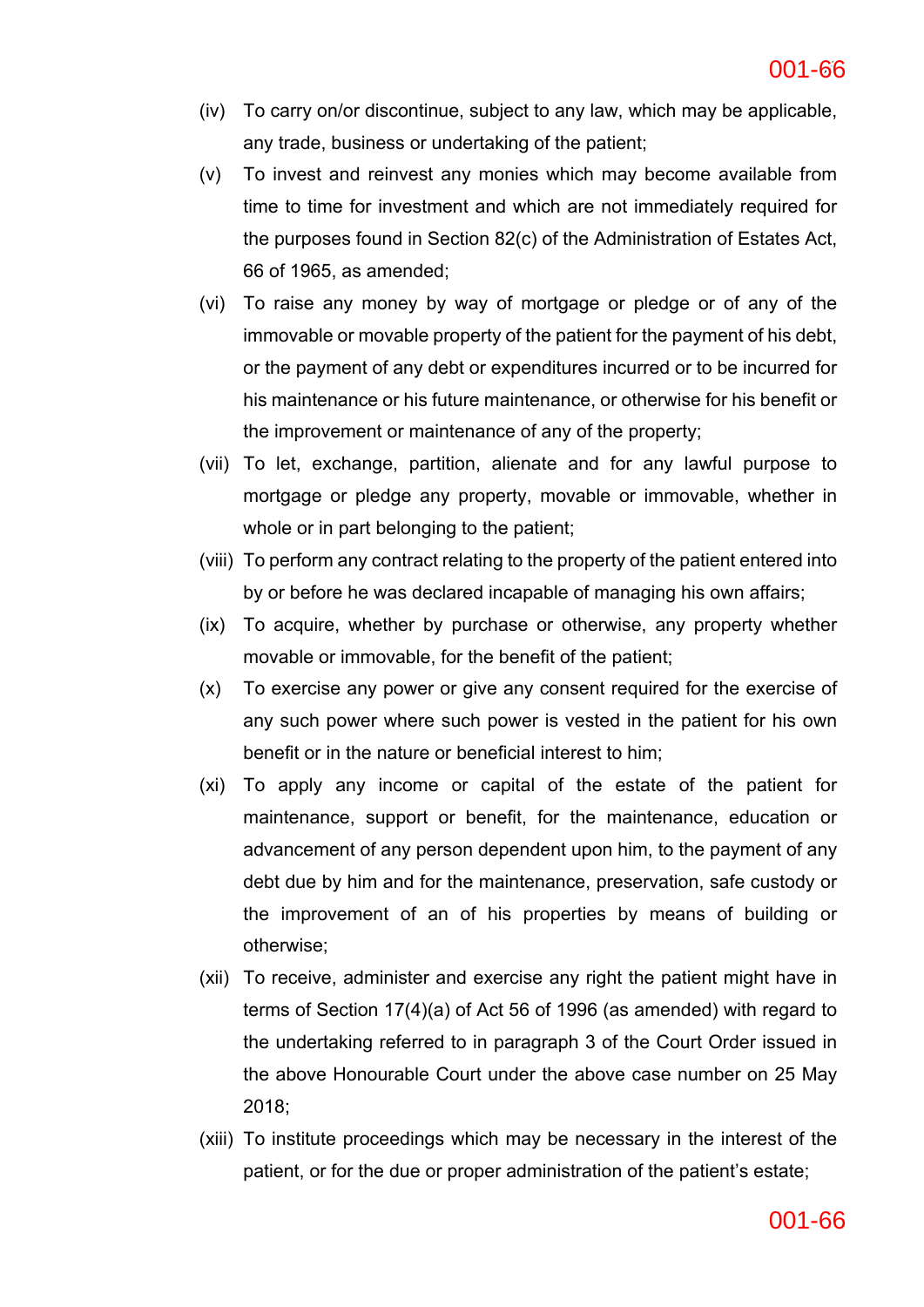- (xiv) To, as far as possible, ensure that the patient is, by the payment of the capital sum awarded above and any other sum payable in terms of this order, and by the use to which that payment is put, protected from the consequences of the injuries sustained by the patient in the action in question and in as far as possible enabled thereby to obtain such financial wellbeing as the patient would have been, were it not for the injuries sustained and the *sequelae* thereof, have been able to obtain;
- (xv) The powers of the curator *bonis,* as set out above, are extended to include the power to make investments of funds or monies of the patient by means of any reasonable investment vehicle other than only depositing such funds or monies in an interest-bearing account with a bank or similar registered financial institution.
- 2. The aforesaid appointment of the curator *bonis* is subject hereto that:
	- 2.1The curator *bonis* furnishes security to the satisfaction of the Master of the High Court, South Gauteng Division, Johannesburg.
	- 2.2The exercise of the curator *bonis* of his aforesaid powers will be subject to the control of the Master of the High Court, Gauteng Division, Johannesburg, provided however that only in respect of the powers set out in paragraphs (iv), (vii) and (x) above are the Master's prior consent or approval required prior to their exercise.
- 3. In the event that the curator *bonis* referred to above is unwilling or unable to take up such appointment or to furnish security or becomes disqualified from acting in such capacity, the Master of the High Court is authorized to appoint an alternative person as curator *bonis,* subject to the terms of this order.
- 4. The curator *bonis* is ordered to investigate the necessity for the appointment of a curator *ad personam* to the patient with the following powers:
	- a. To exercise powers in regard to matters relating to the patient's person and physical and mental well-being;
	- b. To determine where the patient is to live;
	- c. To determine whether the patient has to have any particular medical, surgical or dental treatment, and to identify appropriate medical service providers;
	- d. To engage the services of someone to look after the said patient should he consider it necessary to do so;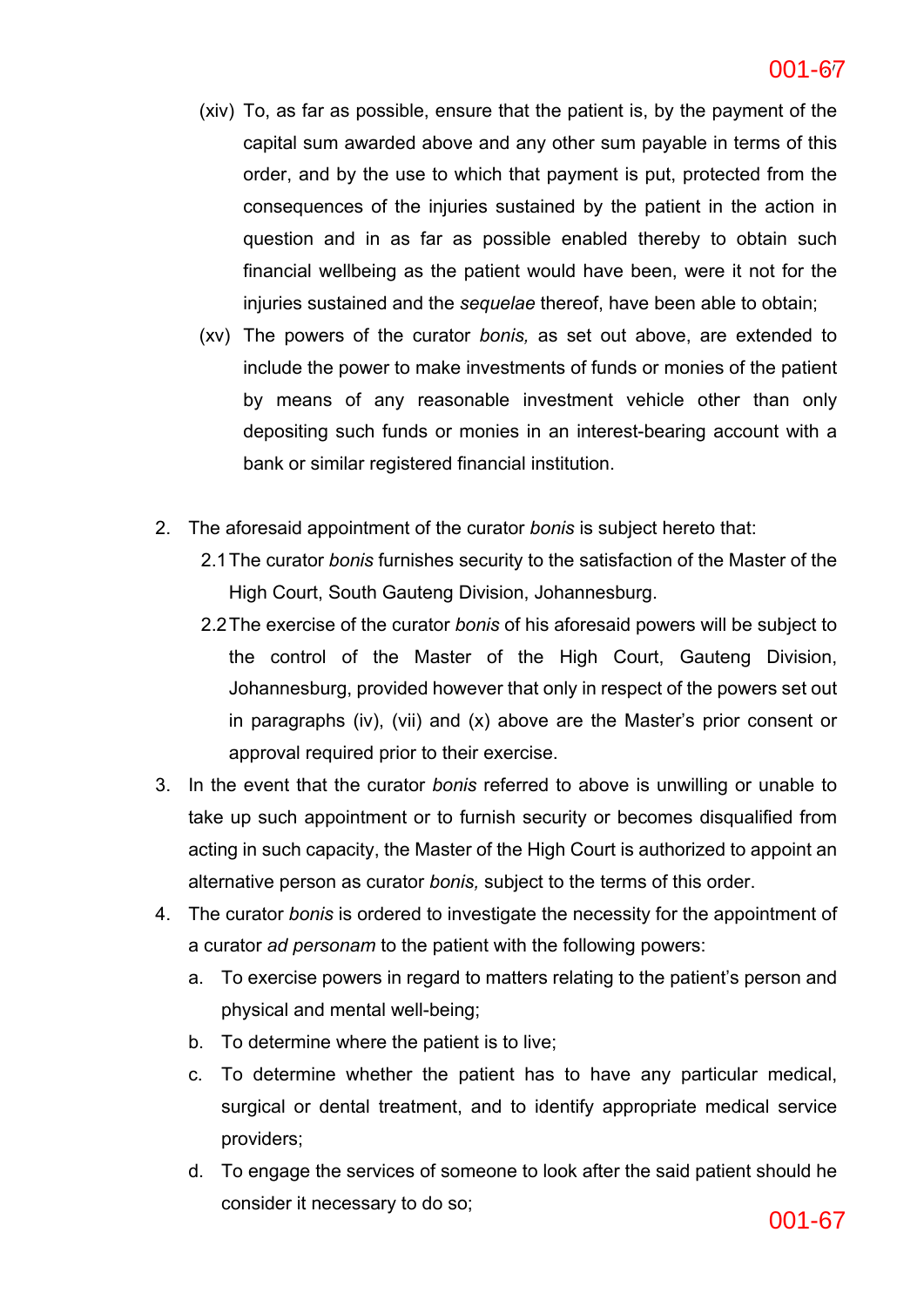- e. All such other powers as may be necessary to ensure the well-being and safety of the patient.
- 5. The curator *bonis* is granted leave to apply, if necessary, and on the same papers duly supplemented, for the appointment of a curator *ad personam* to the patient.
- 6. The Road Accident Fund is to pay the costs of this application and the costs of the curator *bonis*, subject to the applicable statutory tariffs, as between party and party. The party and party costs will be costs in the action instituted under the above case number.

## 187. In Segoba on behalf of minors v RAF (case number: 40258/2021):

- 1. Applicant's attorney of record is ordered to make payment of the sum of R350 875.00 into the Guardian's Fund held at the Master of the High Court Pretoria for the credit of Nhlakanipho Joy Sekwane (Identity No: 050316 0358 084).
- 2. The Applicant's attorney of record is ordered to make payment of the sum of R384 175.00 into the Guardian's Fund held at the Master of the High Court Pretoria for the credit of Lwazi Sekwane (Identity No: 060605 5104 081).
- 3. The Applicant's attorney of record is ordered to account to the Guardian's Fund after having:
	- 3.1recovered the party and party costs due in respect of the action from the Road Accident Fund; and
	- 3.2 drawn and taxed an attorney and own client bill of costs.
- 4 In the event that the attorney and own client costs exceed the party and party costs recovered, the Applicant's attorney is authorized to approach the Guardian's Fund to obtain payment of the difference, *pro rata,* in respect of the amounts referred to in paragraphs 1 and 2 above.
- 5 Costs of this application to be borne by the Road Accident Fund on the scale as between party and party.
- 188. In Wentzel v RAF (case number: 35182/2016):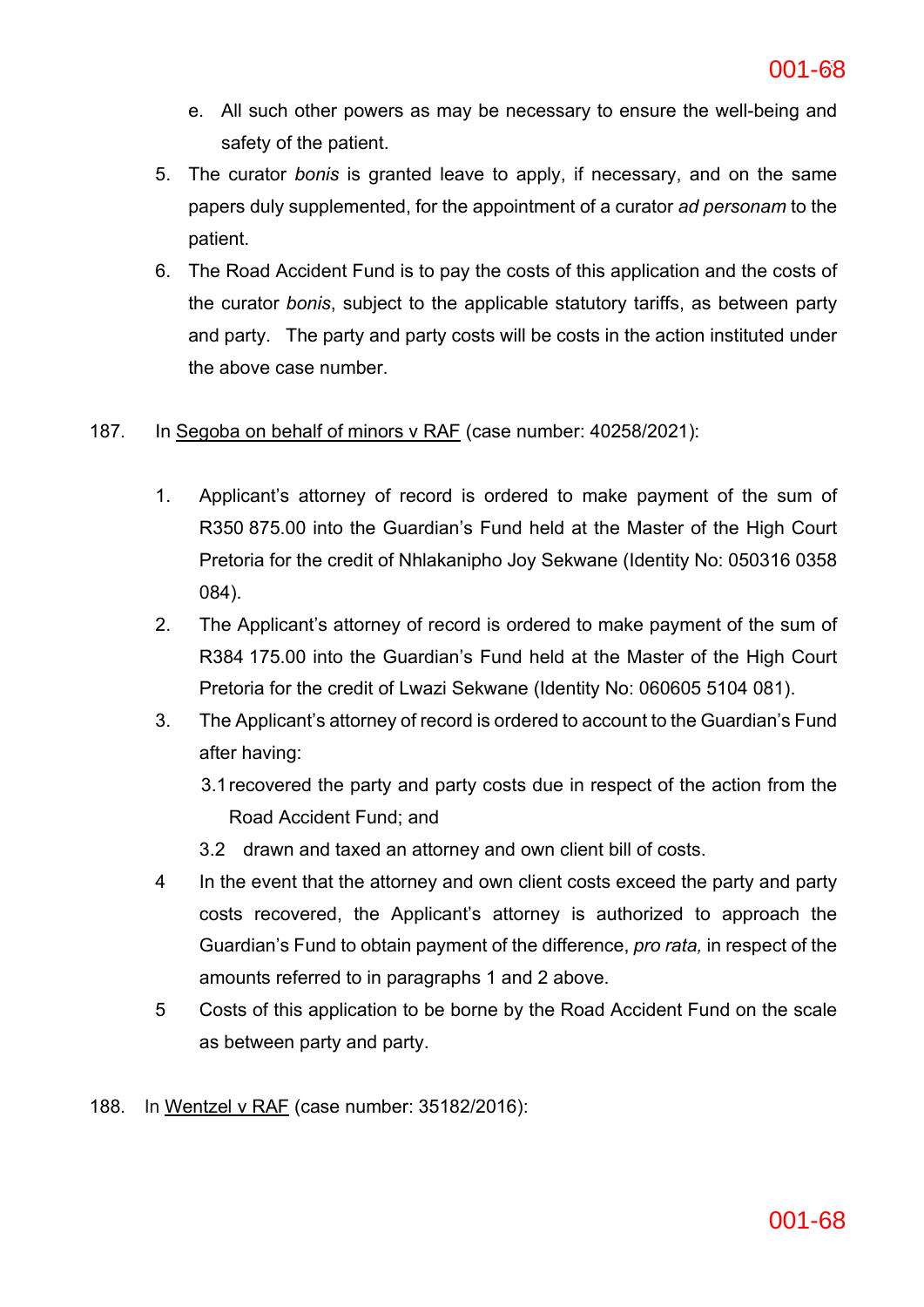- 1. This matter is referred back to the curator *ad litem* in order for her to file a supplementary report in which the matters referred to in paragraphs 162 (a) to 162 (l) of the judgement of this court are addressed.
- 2. The curator *ad litem*, having filed the supplementary report is granted leave to enroll this matter for hearing afresh in open court or before a Judge in chambers.
- 3. Costs of the application to be borne by the Road Accident Fund on the scale as between party and party.

**R KEIGHTLEY JUDGE OF THE HIGH COURT GAUTENG DIVISION, PRETORIA**

**\_\_\_\_\_\_\_\_\_\_\_\_\_\_\_\_\_\_\_\_\_\_\_\_\_\_\_\_\_**

**I AGREE A MILLAR JUDGE OF THE HIGH COURT GAUTENG DIVISION, PRETORIA**

**\_\_\_\_\_\_\_\_\_\_\_\_\_\_\_\_\_\_\_\_\_\_\_\_\_\_\_\_\_**

**\_\_\_\_\_\_\_\_\_\_\_\_\_\_\_\_\_\_\_\_\_\_\_\_\_\_\_\_\_**

**I AGREE C VALLARO ACTING JUDGE OF THE HIGH COURT GAUTENG DIVISION, PRETORIA**

This judgment was prepared and authored by the Judges whose names are reflected and is handed down electronically by circulation to the Parties/their legal representatives by email and uploading it to the electronic file of this matter on CaseLines. The date of handdown is deemed to be 20 May 2022.

HEARD ON: 2 & 3 NOVEMBER 2021 (Further written submissions received on 29 November 2021) JUDGMENT DELIVERED: 20 MAY 2022 APPEARANCES: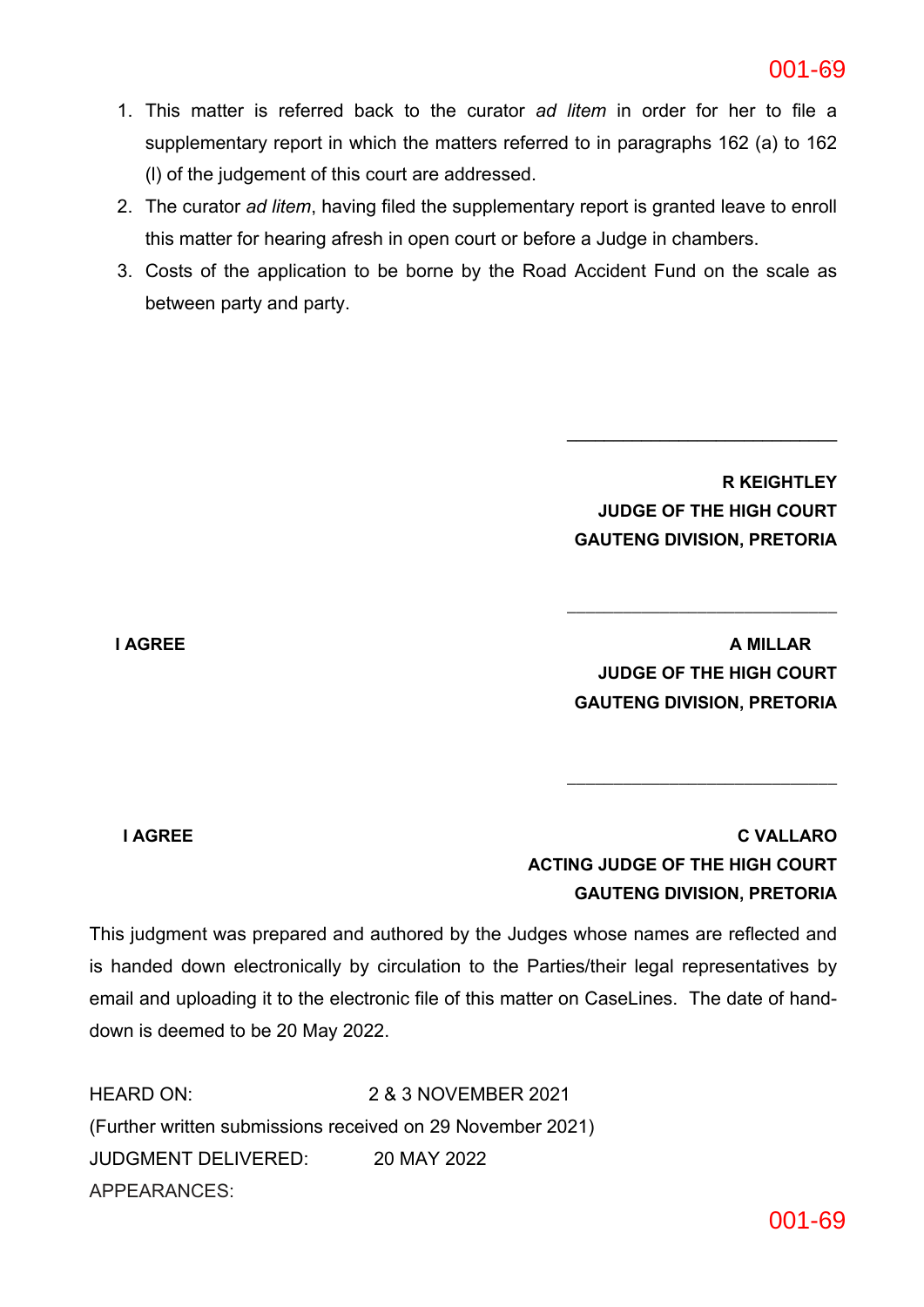### **ac6c5141bd2642efb389a2a5978fa8b6-70** 70 001-70

1. Master of the High Court of South Africa

Counsel for the Master: Adv V Maleka SC Adv C Makhajane

Attorney for the Master: Mr NR Baloyi

2. Adv M van Rooyen N.O v Road Accident Fund - Case No: 28304/2014

Counsel for Applicant: Adv JG Cilliers SC Adv DS Gianni

Attorney for Applicant Mr M Bezuidenhout

- 3. Adv Language N.O Raphulu v Road Accident Fund Case No: 44200/2018 Counsel for Plaintiff: Adv Goodenough Attorney for Plaintiff Mr R Hattingh
- 4. Adv N Raubenheimer N.O v RAF Case no: 17258/2015 Counsel for Applicant: Adv D Goodenough Attorneys for Applicant: Mr R Hattingh
- 5. SA Segoba N.O v RAF Case No: 40258/2021 Counsel for Applicant: Adv RA Arcangeli Attorneys for Applicant Mr IT Mothibe
- 6. Wentzel, MC v Road Accident Fund Case No: 35182/2016

| Counsel for Applicant:         | Adv L Schreuder |
|--------------------------------|-----------------|
| <b>Attorney for Applicant:</b> | Ms MC Wentzel   |

7. First *Amicus Curiae* Counsel: Adv A Louw SA

Adv J Groenewald

Attorney: Adams & Adams

8. Second *Amicus Curiae* Counsel: Adv. H Kriel.

Attorney: Edeling van Niekerk Inc

- 9. Third *Amicus Curiae* Counsel: Adv A Coertze Attorney: W Bouwer Attorneys Inc
- 10. Fourth *Amicus Curiae* Counsel: Adv N Maritz SC